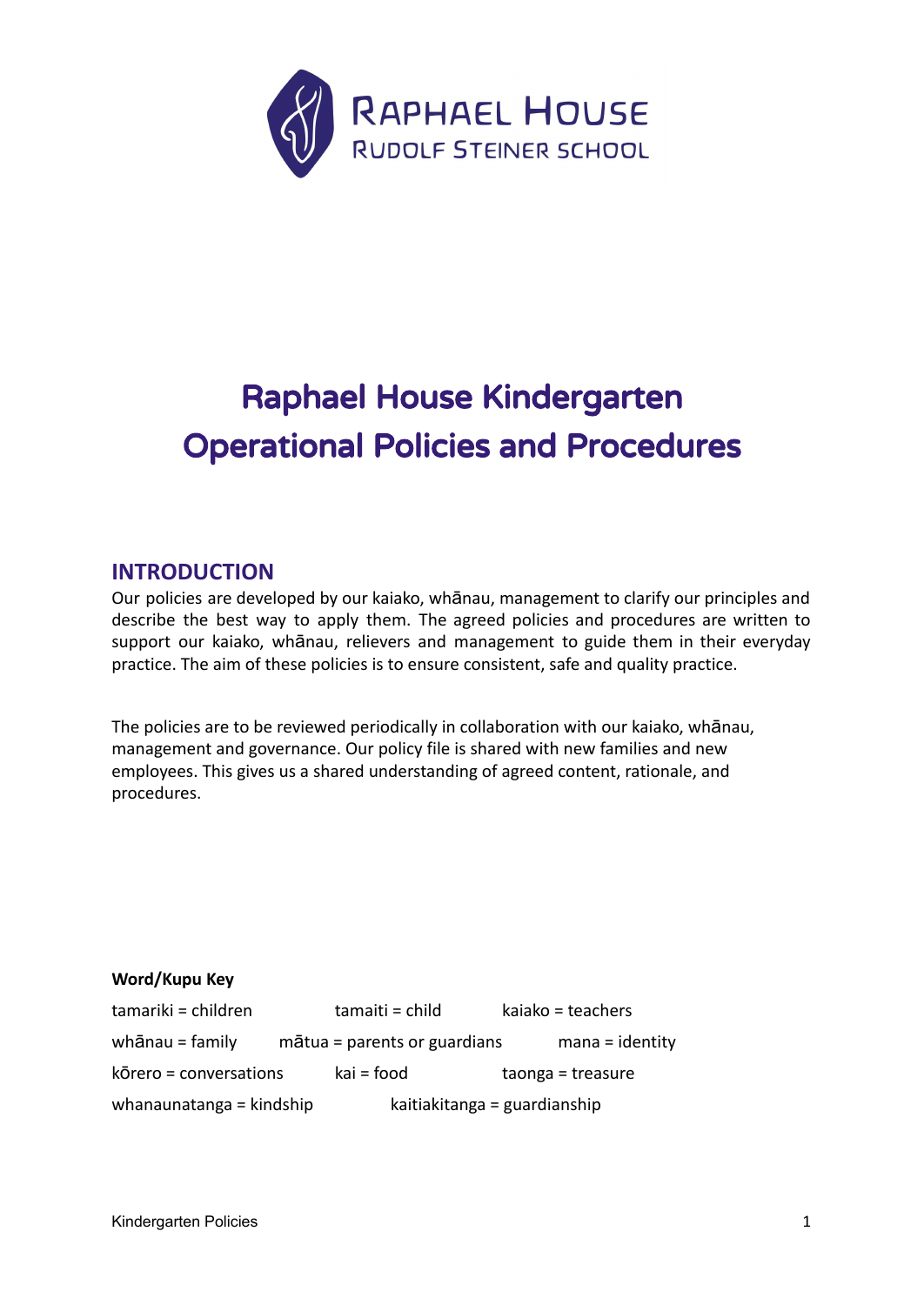

| <b>Table of Contents</b>                        |    |
|-------------------------------------------------|----|
| <b>Curriculum and Philosophy Policy</b>         | 4  |
| <b>Enrolment and Attendance Policy</b>          | 5  |
| <b>Transitions Policy</b>                       | 6  |
| Māori as Tangata Whenua                         | 7  |
| Inclusion of Tamariki with Special Needs Policy | 10 |
| <b>Behaviour Guidance Policy</b>                | 11 |
| <b>Child Protection Policy</b>                  | 13 |
| Child Health and Safety Policy                  | 17 |
| Toileting and Nappy Changing Policy             | 23 |
| <b>Sun Protection Policy</b>                    | 28 |
| Smoke free and Alcohol/Substances Free Policy   | 29 |
| <b>Excursions Policy</b>                        | 30 |
| <b>Emergency Policy</b>                         | 32 |
| Covid-19 Pandemic Procedure                     | 37 |
| <b>Privacy Policy</b>                           | 40 |
| Property and Equipment Policy                   | 41 |
| Animal Welfare Policy                           | 42 |
| Drop off and Pick Up Policy                     | 44 |
| Day-to-day Care Disputes Policy                 | 46 |
| Human Resource Management Policy                | 47 |
| <b>Disciplinary Policy</b>                      | 51 |
| <b>Complaints Policy</b>                        | 52 |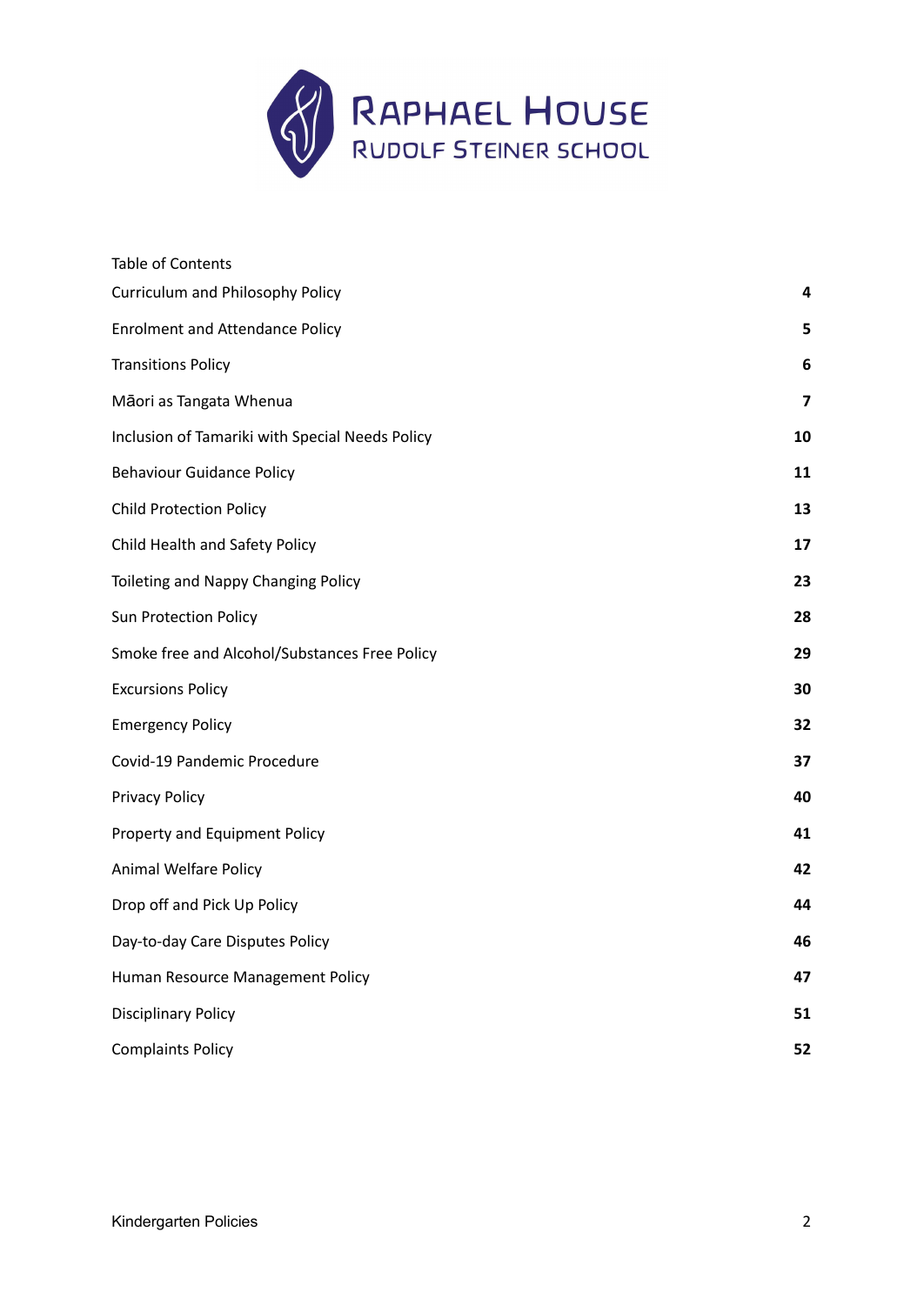

Policies are written and reviewed as part of regular meetings.

| <b>Date</b>       | <b>Comment/Action/Relevant policy</b>                        |
|-------------------|--------------------------------------------------------------|
| April - May 2020  | All policies reviewed                                        |
|                   | <b>Created Covid-19 Pandemic Policy</b>                      |
| February 2021     | Healthy Food Policy reviewed with changes to include the new |
|                   | Ministry of Health guidelines                                |
| <b>March 2021</b> | Child Protection Policy reviewed                             |
|                   | Added Hygiene Policy                                         |
| April 2021        | Reviewed Smoke free and Alcohol/Substances Policy to include |
|                   | vaping                                                       |
| February 2022     | All policies reviewed                                        |
|                   |                                                              |
|                   |                                                              |
|                   |                                                              |
|                   |                                                              |
|                   |                                                              |
|                   |                                                              |
|                   |                                                              |
|                   |                                                              |
|                   |                                                              |
|                   |                                                              |
|                   |                                                              |
|                   |                                                              |
|                   |                                                              |
|                   |                                                              |
|                   |                                                              |
|                   |                                                              |
|                   |                                                              |
|                   |                                                              |
|                   |                                                              |
|                   |                                                              |
|                   |                                                              |
|                   |                                                              |
|                   |                                                              |
|                   |                                                              |
|                   |                                                              |
|                   |                                                              |
|                   |                                                              |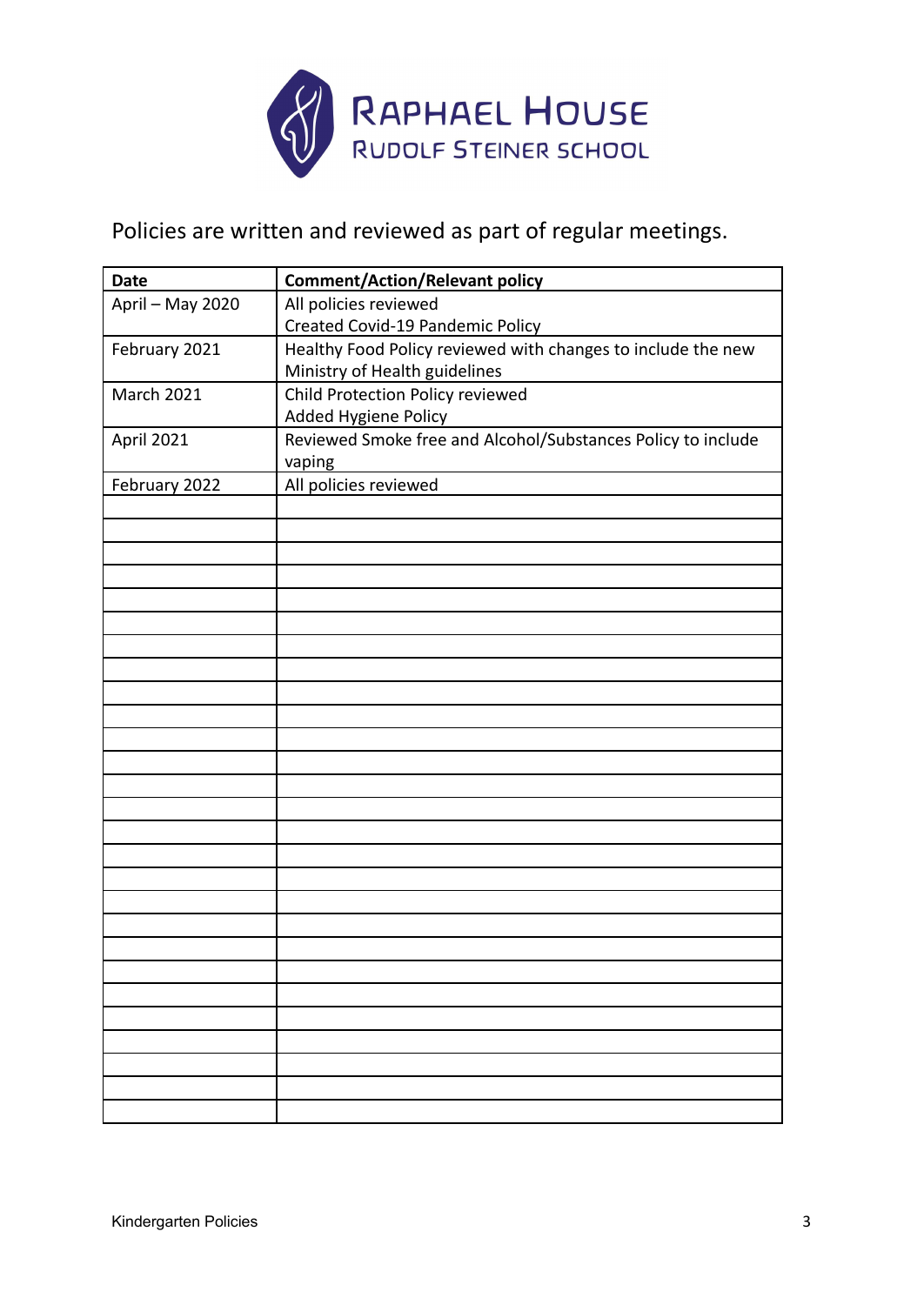

# <span id="page-3-0"></span>**Curriculum and Philosophy Policy**

### *Rationale:*

To describe what our special character means to the Kindergarten and constitute a framework through which governance and management ensure our special character is delivered, visible and reflected in all that we do.

### *Policy Statement:*

As well as upholding the New Zealand Early Childhood Curriculum Te Whāriki, the Kindergarten has a 'special character' aligned with the philosophy of Waldorf Education, which is based on the principles outlined by Rudolf Steiner.

This policy gives the framework through which the Kindergarten can align its governance, management, curriculum and pedagogy to its philosophy while meeting its requirements as an Early Childhood Centre.

- 1. Strong daily rhythms, week, seasons and festivals will form the basis of the Kindergarten programme.
- 2. Regular access to the natural and sustainable outdoors environment is part of the daily rhythm.
- 3. The Kindergarten will provide a warm, welcoming and inclusive environment.
- 4. Our play materials are open ended, supporting the holistic way that tamariki learn and nourishing their imagination, senses and creativity.
- 5. Learning happens through self-directed play, rhythm and imitation.
- 6. Kaiako engage in ongoing professional reflective practice.
- 7. Kaiako are allocated time for the purposes of planning, assessing and evaluating the programme.
- 8. Planning ensures that the curriculum facilitates and enhances the learning and development of all tamariki at the Kindergarten.
- 9. Ongoing evaluation allows kaiako to respond to the needs, interests and strengths of tamariki, enhancing learning and enabling continual improvement.
- 10. Staff are encouraged to attend professional development courses, and this is included in the Kindergarten annual budget.
- 11. Mātua are informed of their child's learning and development.
- 12. Observations of each tamaiti are carried out and contributions made to their Learning Journey Folder are delivered to mātua.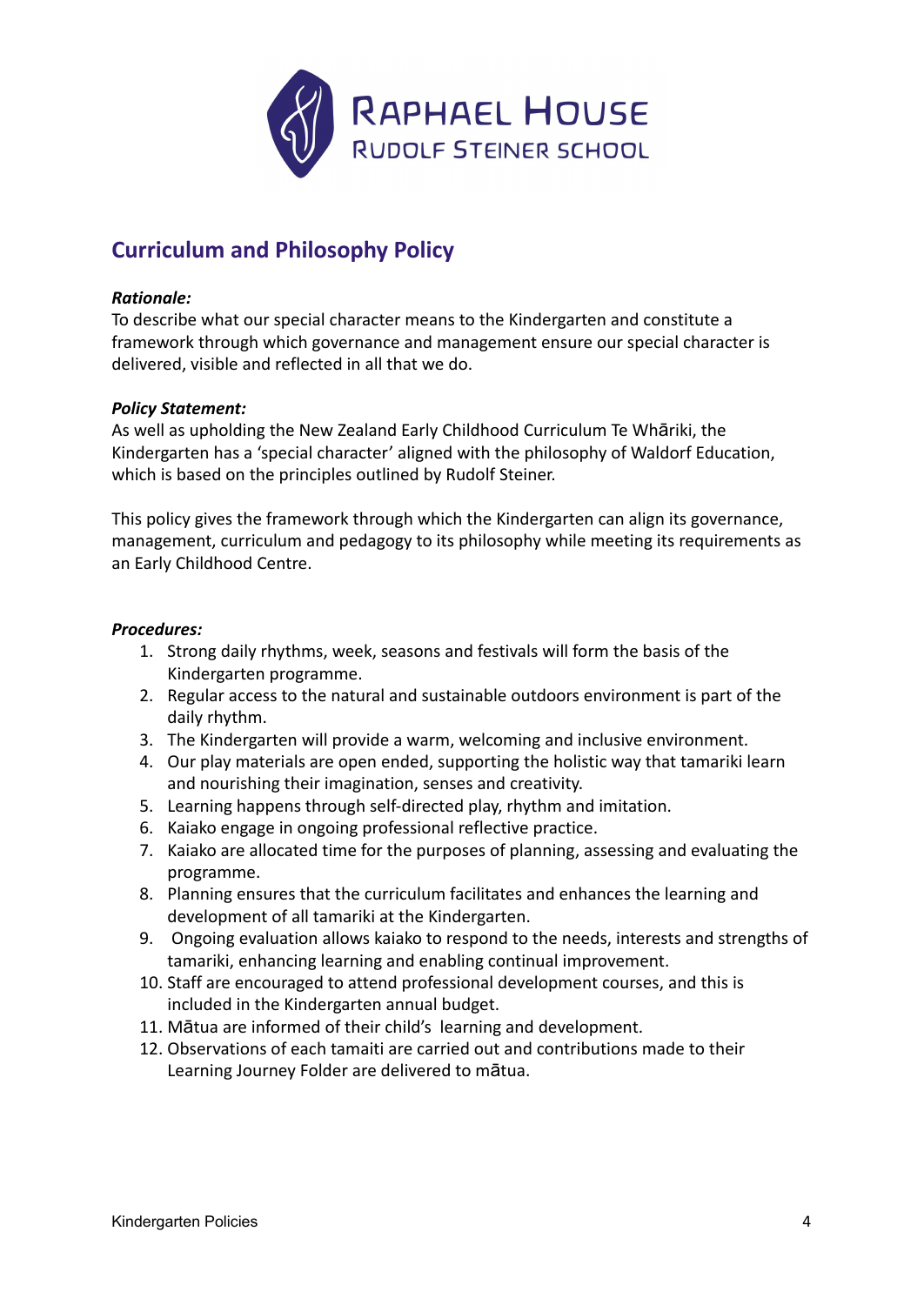

# <span id="page-4-0"></span>**Enrolment and Attendance Policy**

### *Rationale:*

To ensure enrolment procedures are clear to support families and meet Ministry of Education Regulations, and to maintain a full roll in order to ensure financial viability for the Centre.

# *Policy Statement:*

The Kindergarten will maintain a waitlist and regularly fill available spaces while meeting Ministry of Education Regulations.

- 1. The Kindergarten will accept tamariki in the age range from 4 to 6 years.
- 2. Management will ensure that the roll is managed within the maximum capacity of 50 tamariki per day, as stated in the license issued by the Ministry of Education.
- 3. The Executive Officer handles enrolment enquiries and waiting lists.
- 4. Enrolment priority will be given in the following order: Tamaiti of a staff member of Raphael House, tamaiti sibling attends or attended Raphael House, tamaiti attended the Steiner Cottage or Wellington City Rudolf Steiner Kindergarten, tamaiti attended another Steiner kindergarten in New Zealand or overseas, tamaiti has attended a Steiner playgroup.
- 5. Prospective families must follow these steps:
	- a) Attend a Special Character Talk.
	- b) Complete and return a pre-enrolment form
	- c) Attend an enrolment interview
	- d) Tamaiti to attend a day visit, and mātua to receive an Enrolment Pack
	- e) Enrolment to be completed and returned prior to tamaiti starting date
- 6. The Parent Handbook is to be provided to all new families.
- 7. All parents/caregivers enrolling tamariki at the Kindergarten are required to have established a connection with, and commitment to, the special character of the centre
- 8. When enrolling a child, parents will be asked to provide information about their child's culture, language, specific interests, strengths, and special requirements.
- 9. The Kaiako will assess the needs of each new tamaiti prior to admission.
- 10. Discretion will be used by the Kaiako and Principal in regards to enrolling tamariki on the waitlist in order to ensure a well-balanced roll and the wellbeing of the group, taking into consideration the age range and developmental needs of tamariki attending each session.
- 11. Enrolment and attendance records will be kept for at least 7 years and made available to authorised persons on request.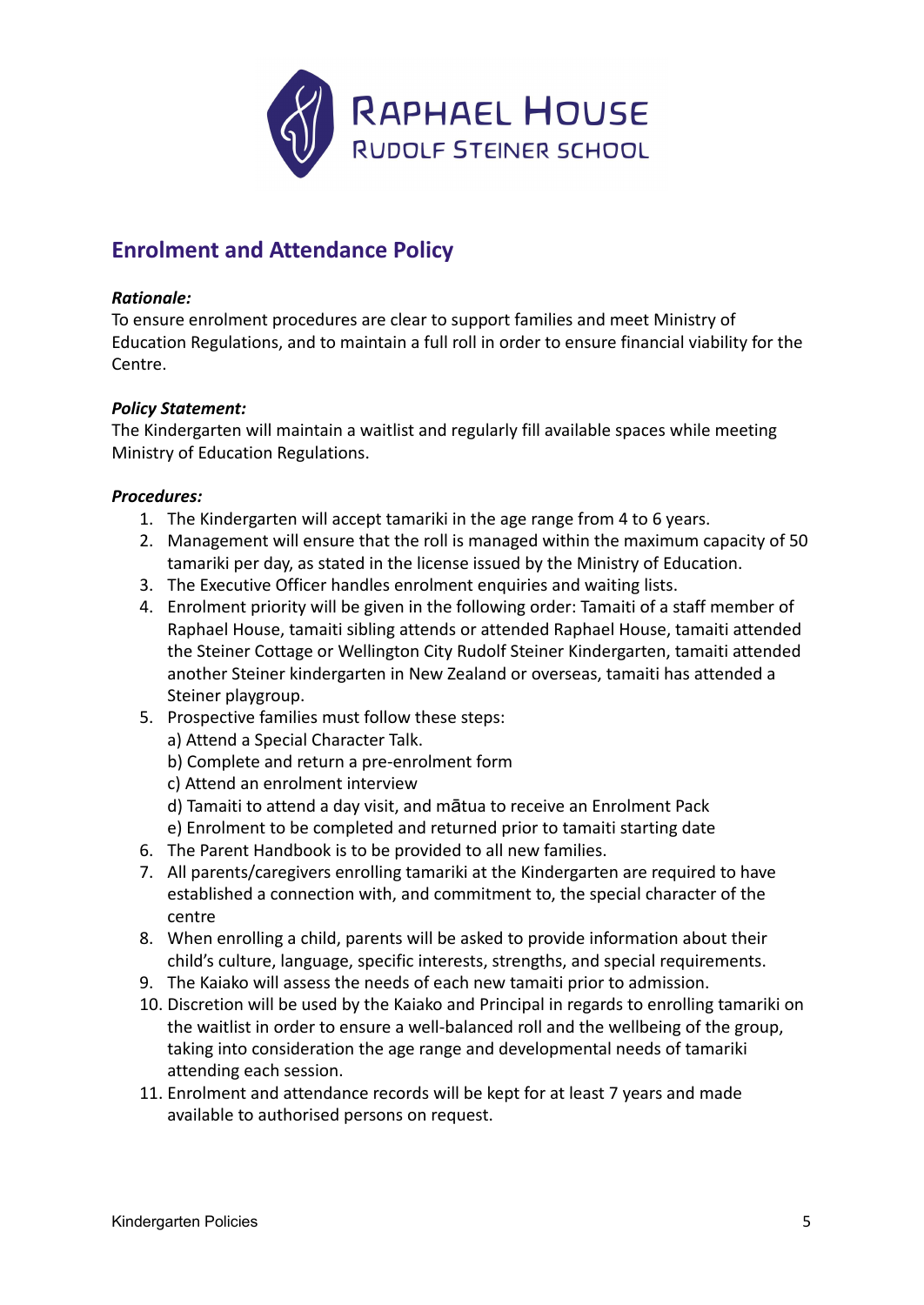

# <span id="page-5-0"></span>**Transitions Policy**

### *Rationale:*

The Kindergarten is committed to supporting all tamariki and their whānau during their transition into the Kindergarten and departure from the Kindergarten.

### *Policy Statement:*

Each transition will be planned through consultation and collaboration with whānau to ensure that each child's transition is positively supported and appropriate to their individual needs.

#### *Te Whāriki:*

Belonging/Mana Whenua: Children experience an environment where they feel comfortable with the routines, customs and regular events.

- 1. With support of information from the Enrolments Officer, Kaiako can visit and observe tamariki attending at the Steiner Cottage and the Wellington Rudolf Steiner Kindergarten prior to tamariki starting at Raphael House Kindergarten.
- 2. Kaiako may also pay home visits to create a connection with whānau prior to tamariki starting at Raphael House Kindergarten.
- 3. Parents should allow time for themselves and their tamariki to settle into the new environment. Each tamaiti settles at their own pace.
- 4. A caregiver who is familiar to the tamaiti will be welcome to support the tamaiti into the Kindergarten when they are first starting.
- 5. When the tamaiti is first dropped off, but still settling in, the adult must be available to be contacted and to come to the Kindergarten at short notice.
- 6. Kaiako will respond to the individual needs of the tamaiti in regards to the settling in process and engage in ongoing dialogue with caregivers in order to ensure a positive and consistent approach is taken.
- 7. Kaiako should gather as much information from caregivers as possible about the child, such as daily routine and comforters required at the centre (for example a special toy) in order to support the settling process.
- 8. Tamariki transitioning to school are supported by the Transition Teacher. The Transition Teacher role starts from the last term of their last year in Kindergarten, until the end of the first year in Class 1.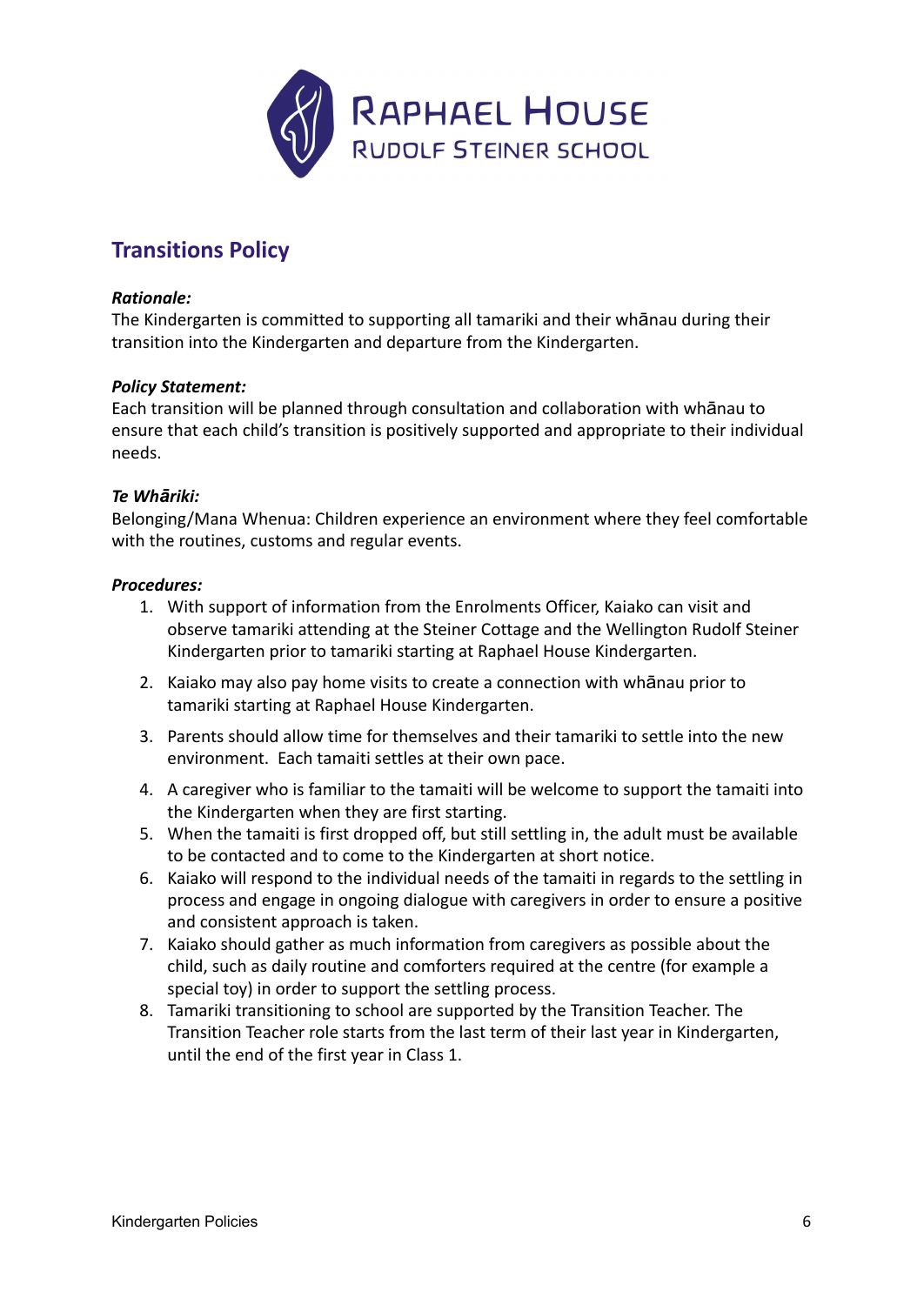

# <span id="page-6-0"></span>**Māori as Tangata Whenua**

### *Rationale:*

We respect the unique position of Māori as Tangata Whenua in Aotearoa/New Zealand. We encourage awareness and appreciation of the bi-culture heritage of our country. We support the Tiriti o Waitangi and the use of te reo Māori as a living language alongside tikanga Māori.

# *Policy Statement:*

At the Kindergarten we include tikanga Māori (Māori culture) and Te Reo Māori in our curriculum.

# *Te Whāriki:*

Belonging/ Mana whenua: Children know they belong and have a sense of connection to others and the environment.

Communication/Mana Reo: Children experience an environment where they experience the stories and symbols of their own and other cultures.

- All team members will have knowledge of tikanga Māori and te reo Māori and demonstrate respect for tikanga Māori to work effectively within the bi-cultural context of Aotearoa.
- All team members integrate te reo me ngā tikanga Māori into all aspects of the centre's environment and curriculum, including rhythms, rituals and regular events.
- All tamariki are supported to understand, respect and appreciate te reo me ngā tikanga Māori.
- Tamariki are supported to become aware of their ancestral heritage and the history of Aotearoa through stories, myths and legends.
- Kaiako will discuss and inform others of appropriate practice with regard to tikanga Māori to increase awareness of the partnership inherent with Te Tiriti o Waitangi.
- Language prompts are displayed within the centre.
- Kaiako greet tamariki, mātua, colleagues and phone enquiries in both Māori and English.
- Kaiako develop meaningful relationships with whānau and respect their aspirations for their tamariki.
- Professional development funds and time are made available for kaiako to extend their tikanga and te reo knowledge.
- Kaiako and management endeavour to make, find, and provide Māori and natural teaching resources.
- Where possible, each centre's curriculum is developed in partnership with Māori to provide genuine opportunities for participation and to enhance learning outcomes for tamariki Māori.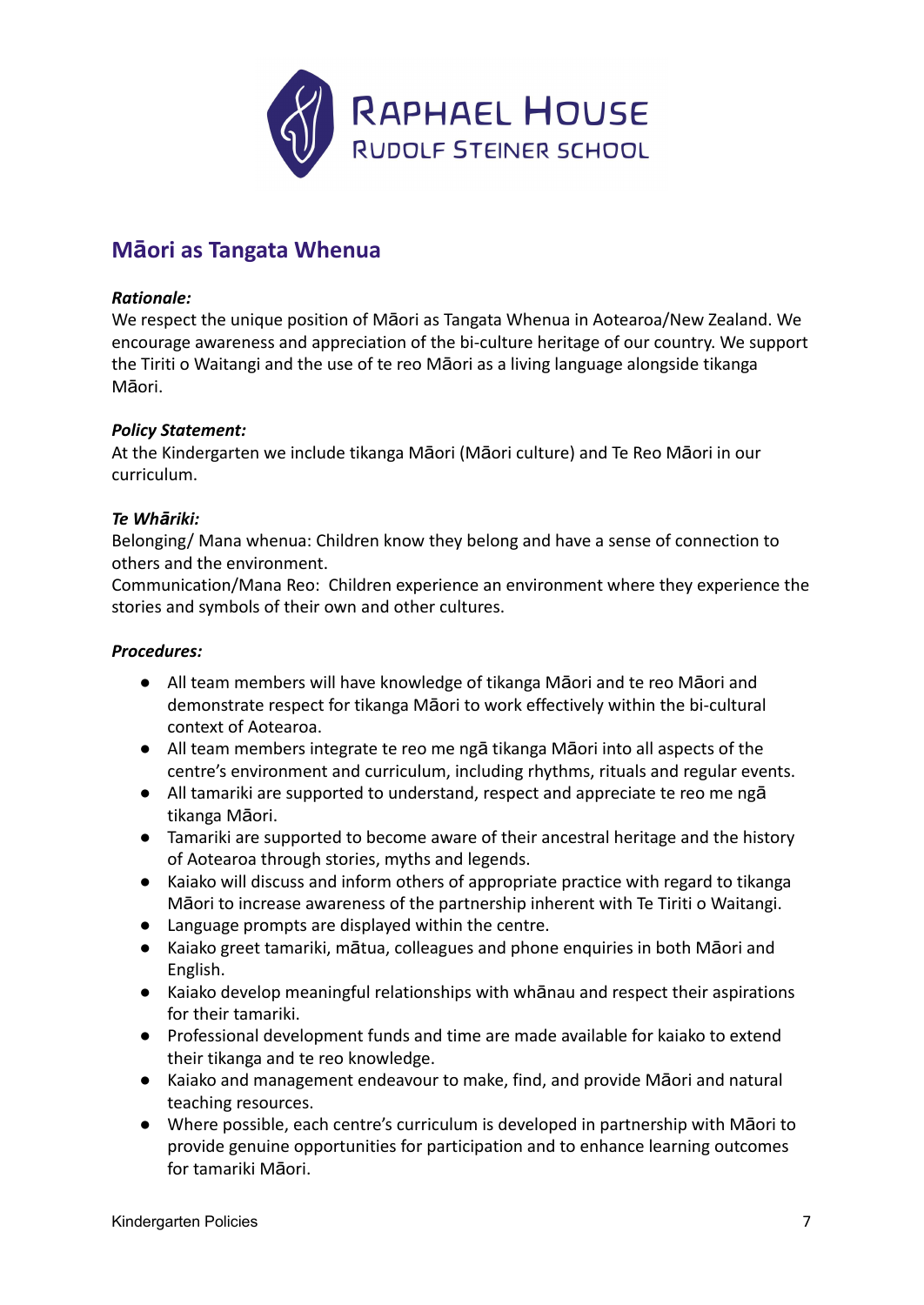

# **Kaitiakitanga Policy**

### *Rationale:*

At the Kindergarten we value the importance of adopting sustainable practices in caring for the environment. We see tamariki as future kaitiaki, guardians of the taonga that is our planet. We believe that the early years are a fundamental time to foster in tamariki a love and respect for the natural world.

### *Policy Statement:*

We endeavour to uphold sustainable practices in caring for the environment and offer tamariki the opportunity to observe and partake in these.

# *Te Whāriki:*

Exploration/Mana Aotūroa: Children experience an environment where they develop working theories for making sense of the natural, social, physical and materials worlds.

- *1.* Tamariki will be offered on-going opportunities to observe and, when they choose, engage in the procedures and practices of caring for the environment role-modelled by kaiako.
- *2.* Tamariki will learn to value the environment through storytelling and waiata.
- 3. We will ensure our outdoor environment reflects a natural setting as much as possible.
- 4. We are committed to minimising waste and recycling.
- 5. We encourage families to minimise waste by not including packaged and wrapped food in their child's lunchbox.
- 6. We support and encourage families and Kaiako who choose to walk and/or cycle to the Kindergarten.
- 7. We are committed to engaging in on-going reflection and improvement of our practices to ensure they are as sustainable as possible.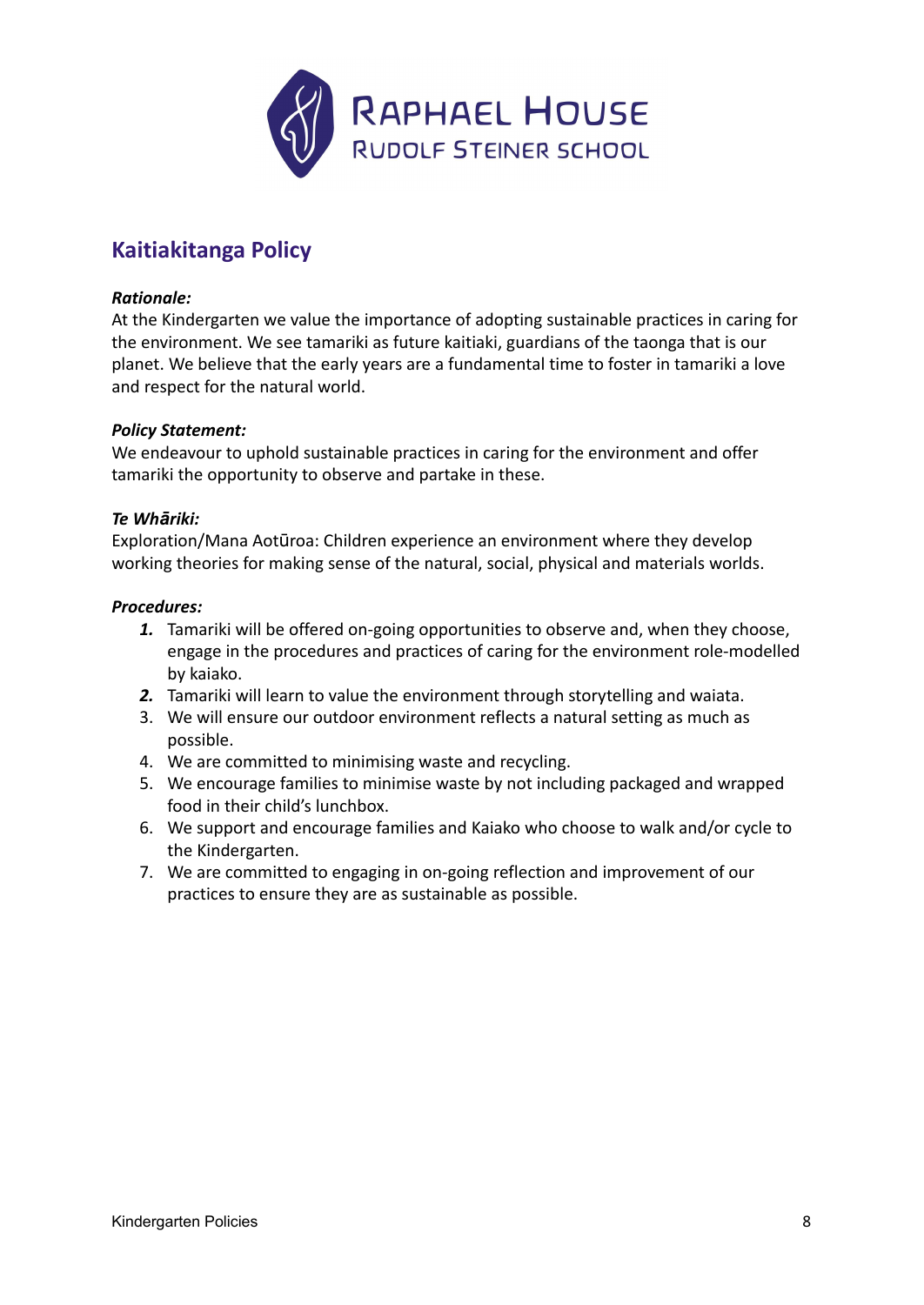

# **Equity Policy**

### *Rationale:*

At the Kindergarten we are committed to recognising tamariki as individuals and valuing their unique contributions. Each tamaiti is ensured the same care and education regardless of ability, gender, age, ethnicity, culture or socio-economic background.

### *Policy Statement:*

At the Kindergarten we promote the development of positive self-concept and sense of belonging in tamariki by valuing them as individuals.

### *Te Whāriki:*

Contribution/Mana Tangata: Children experience an environment in which there are equitable opportunities for learning irrespective of gender, ability, age, ethnicity or background.

### *Procedures:*

- *1.* All tamariki can be enrolled at the Kindergarten.
- 2. Kaiako at the Kindergarten will encourage all tamariki to:
	- Develop positive relationships with other people
	- Appreciate other people's points of view
	- Show consideration, thoughtfulness and care for others
	- Develop an awareness of right and wrong, fairness and justice
	- Develop a positive self-concept
	- Begin to understand diversity of other people
	- Be confident in their own culture
	- Understand and respect other cultures.

3. Kaiako are made aware of, and respect, individual needs, diversity and home-life through engaging in communication with caregivers.

4. We ensure our programme and environment reflects and cherishes the diversity of our tamariki.

5. Kaiako are aware of their interactions with tamariki and adults in the environment to ensure it is non-discriminatory, positive and accepting of diversity.

6. Kaiako at the Kindergarten uphold Te Tiriti o Waitangi by authentically reflecting bi-cultural practices within the programme.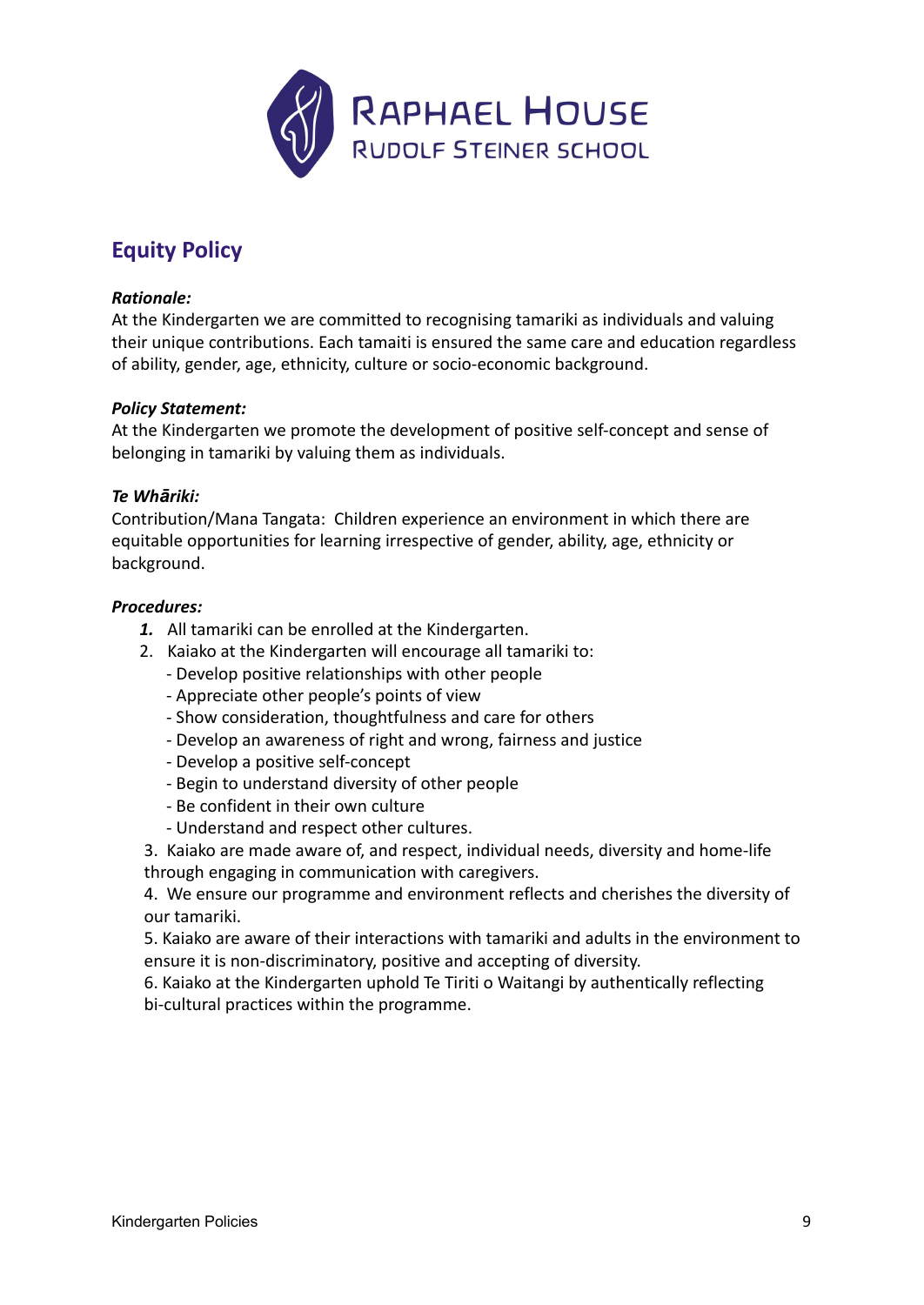

# <span id="page-9-0"></span>**Inclusion of Tamariki with Special Needs Policy**

### *Rationale:*

To ensure all tamariki have access and equitable opportunities at the Kindergarten.

### *Policy Statement:*

The Kindergarten will ensure tamariki with special needs are given equitable opportunities to attend and are positively and holistically supported in their learning journey.

### *Te Whāriki:*

Belonging/Mana Whenua: Children experience an environment where they know they have a place.

Contribution/Mana Tangata: Children experience an environment where there are equitable opportunities for learning irrespective of gender, ability, age, ethnicity or background.

- 1. Tamariki with special needs will be given equitable opportunities to attend the Kindergarten and will not be excluded from any area of the programme unless this is the wish of their caregivers.
- 2. Kaiako will work collaboratively with mātua, Education Support Workers and outside support services and attend individual development programme meetings where necessary.
- 3. If necessary the centre will provide funding for kaiako to further their knowledge and skills relating to the needs of tamariki attending The Kindergarten.
- 4. The centre will seek to acquire resources necessary to best support the developmental needs of tamariki with special needs.
- 5. If we do not have the expertise to support and enhance a particular child's development, the matter will be discussed with mātua and the leadership team regarding specialist services that may better meet the child's needs.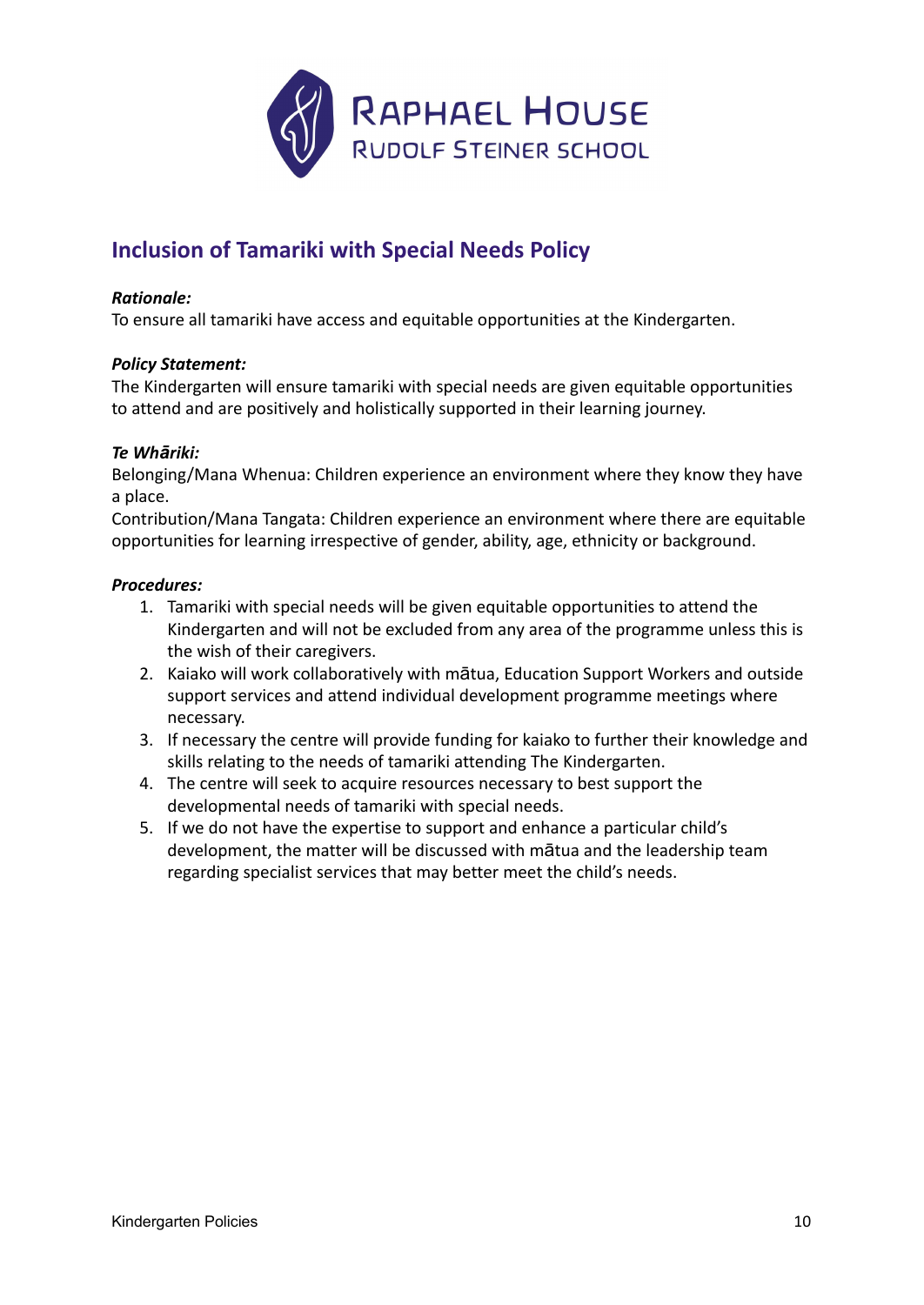

# <span id="page-10-0"></span>**Behaviour Guidance Policy**

### *Rationale:*

To ensure adults give positive guidance, and have consistent approaches in responding, to children's social learning and behavioural challenges.

#### *Policy Statement:*

Kindergarten kaiako will positively model, and respectfully reinforce and guide, appropriate behaviour whilst holding the tamaiti in reverence and maintaining their dignity and mana at all times.

#### *Te Whāriki:*

Belonging/Mana Whenua: Children experience an environment where they know the limits and boundaries of acceptable behaviour.

- 1. All adults are expected to role-model acceptable and respectful behaviours (e.g. gentle touching, sitting while eating, appropriate interactions and communication, and resolving conflict peacefully).
- 2. It is recognised that social learning and self-regulation are significant parts of development during the early years and all tamariki will be positively supported and empowered within this aspect of their learning.
- 3. Kaiako (and where appropriate other adults) will be consistent in guiding acceptable behaviours by following the Behaviour Guidance Strategies Procedure, while taking into account individual developmental stages, temperament and cultural heritage.
- 4. Kaiako will work together with mātua/whānau to develop Individual Plans to support positive behaviour and social learning where necessary.
- 5. All new staff will be inducted into the Kindergarten Behaviour Guidance Strategies Procedure.
- 6. Confidentiality will be maintained at all times in order to uphold the dignity and mana of the tamaiti experiencing behavioural challenges.
- 7. No behaviour guidance will involve any form of physical ill-treatment, solitary confinement, immobilisation or deprivation of food, drink, warmth, shelter or protection.
- 8. When a tamaiti is hurt by another, a kaiako will comfort the tamaiti and attend to and record any injuries as necessary.
- 9. Specialist services will be used as needed and in consultation with mātua/whānau.
- 10. The Early Childhood regulations will be upheld at all times.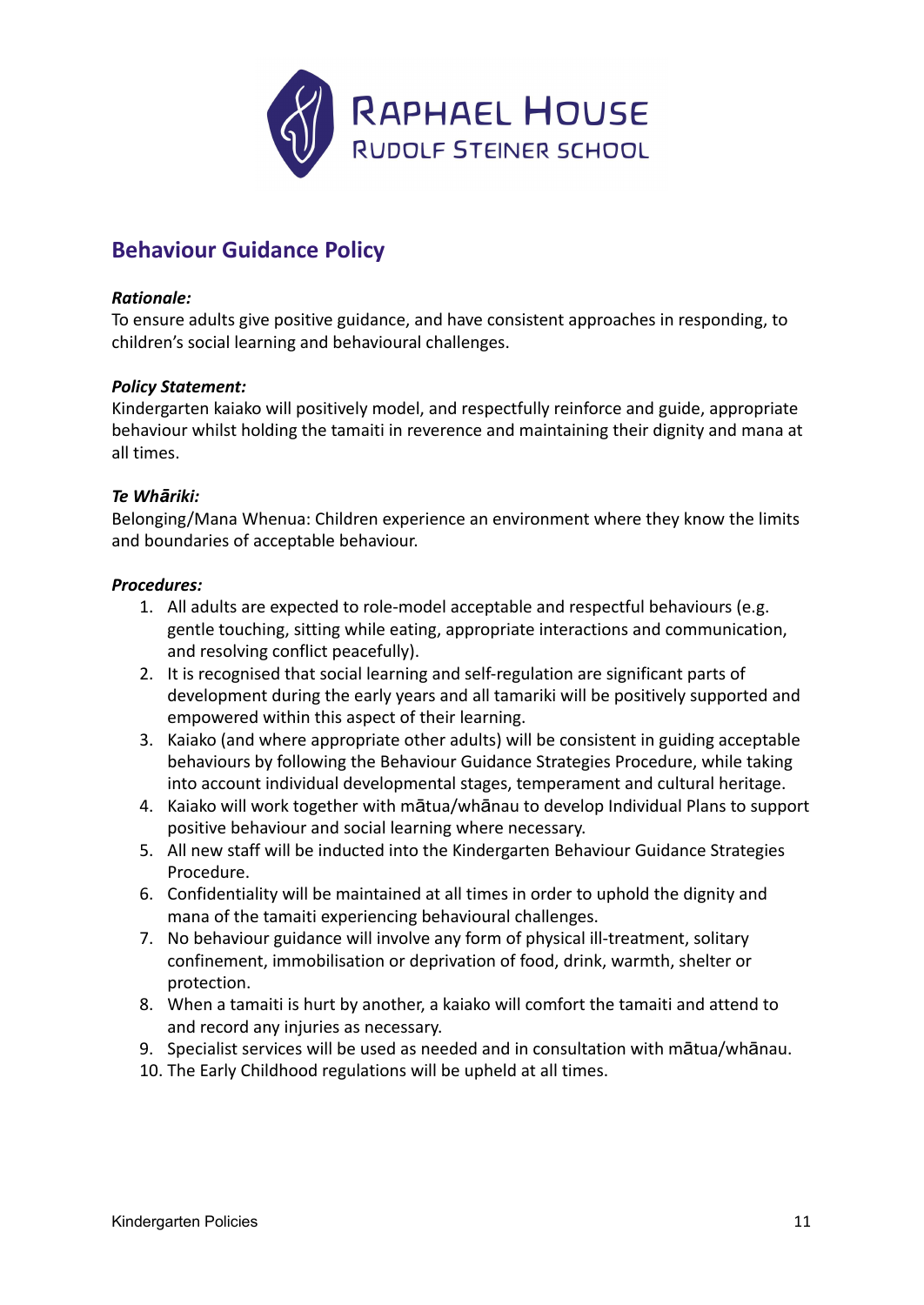

# **Behaviour Guidance Strategies Procedure**

- Kaiako are mindful that young tamariki learn through imitation and endeavor at all times to be worthy role models demonstrating a calm, positive yet clear manner. Kaiako work out of understanding and empathy and foster secure and positive relationships with all tamariki.
- Every tamaiti is given positive guidance and is never exposed to blame, harsh language, belittling, labelling, discrimination, exclusion or degrading responses from kaiako.
- Kaiako always refer to the behaviour itself rather than labelling the child. For example, "It's not ok to hit, this hurt your friend. Please use your words to ask for the toy instead."
- Specific praise and encouragement will be used to positively reinforce desirable behaviours. For example, "I like the way you shared that with (child's name)."
- Guidance will focus on what tamariki can do, in preference to what the tamariki cannot do. For example, "We may walk inside" or "Gentle hands."
- Where possible kaiako will anticipate inappropriate behaviour and use re-direction to guide the tamaiti towards more appropriate activity. For example, "Let's try digging with the spade."
- Kaiako will offer explanations of why there are limits to behaviour. For example, "We don't throw toys inside because they may break."
- When it is safe to do so kaiako will allow tamariki opportunities to resolve mild conflicts themselves as this can offer valuable social learning. In this instance kaiako will stay close by and observe in case they need to step in to offer support.
- Kaiako promote peaceful conflict resolution strategies which empower tamariki and support their social learning. For example, by allowing a tamaiti time to correct his or her behaviour, and offering ways they might do so such as "Your friend is using that toy but there is another one behind you."
- If behaviour persists, kaiako will give tamariki clear boundaries while empowering tamariki with choice. For example, "If you would like to stay in the sandpit you need to use gentle hands, otherwise we will go and find something else to do. What's your choice?"
- Extremely inappropriate behaviour will result in "inclusionary time-out". For example, if the behaviour is distracting, upsetting or hurting other tamariki, a kaiako will go with the tamaiti and together they will have some time away from the group to calm and regulate.
- Kaiako will respond to ongoing behavioural challenges by implementing shadowing where an adult is always close by to prevent harm and to offer immediate support and guidance.
- Kaiako will discuss tamariki at regular meetings and share ways to assist the tamariki to ensure the programme, and teaching strategies being implemented, best support the learning and wellbeing of the tamariki.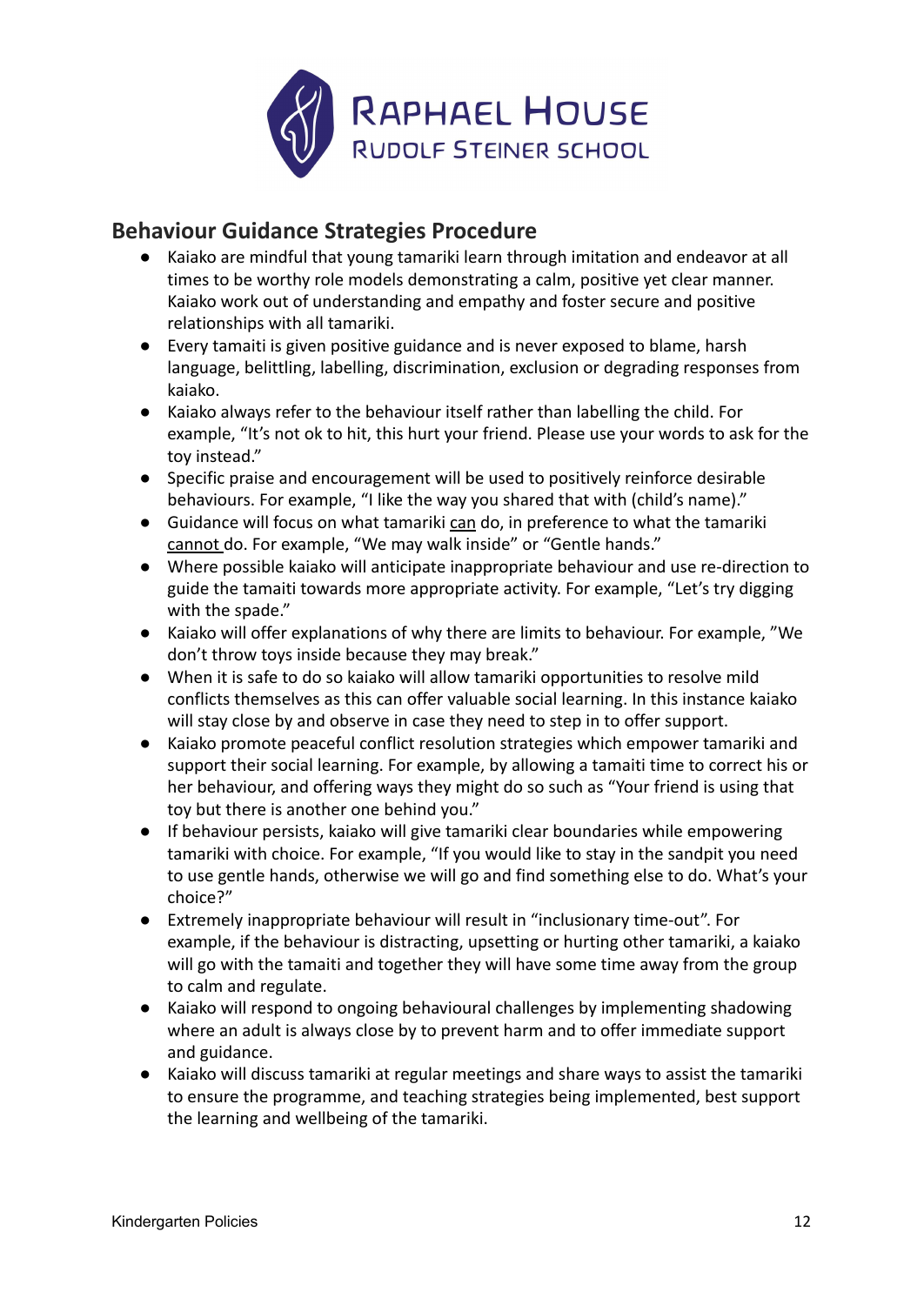

# <span id="page-12-0"></span>**Child Protection Policy**

# *Rationale:*

This policy outlines our commitment to child protection. It includes our protocols when child abuse is reported to us or suspected by us. It also includes practice notes on measures to be taken to prevent child abuse. Staff are expected to be familiar with this policy and to abide by it, helping our tamariki stay safe from physical, emotional and sexual abuse.

### *Policy Statement:*

We have an obligation to ensure the wellbeing of tamariki in our care and are committed to the prevention of child abuse and neglect and to the protection of all tamariki. The safety and wellbeing of the tamaiti is our top priority when investigating suspected or alleged abuse.

We support the roles of the New Zealand Police and Oranga Tamariki in the investigation of suspected abuse and will report suspected/alleged abuse to these agencies. We support whānau to understand how to protect their tamariki.

# *Te Whāriki:*

Well-being/Mana Atua: Children experience an environment where they are kept safe from harm.

### *Principles:*

- 1. The interest and protection of the tamaiti is paramount in all actions.
- 2. We have a commitment to ensure that all staff are able to identify the signs and symptoms of potential abuse and neglect and are able to take appropriate action in response.
- 3. We are committed to supporting all staff to work in accordance with this policy, to work with partner agencies and organisations to ensure our approach to child protection is consistent and high quality.
- 4. Staff will attend Child Protection courses at least every three years to ensure we are up to date with legislation.
- 5. We are committed to share information in a timely way and to discuss any concerns about an individual tamaiti with other kaiako and Principal.
- 6. We are committed to promote a culture where staff feel confident that they can constructively challenge poor practice or raise issues of concern without fear of reprisal.
- 7. This policy will be reviewed every year.
- 8. Confidentiality will be respected as far as possible for the welfare of the child, staff member or whānau involved.
- 9. The Kindergarten employment procedures will include thorough checking of applicant work histories, police vetting and making contact with the previous employers and referees.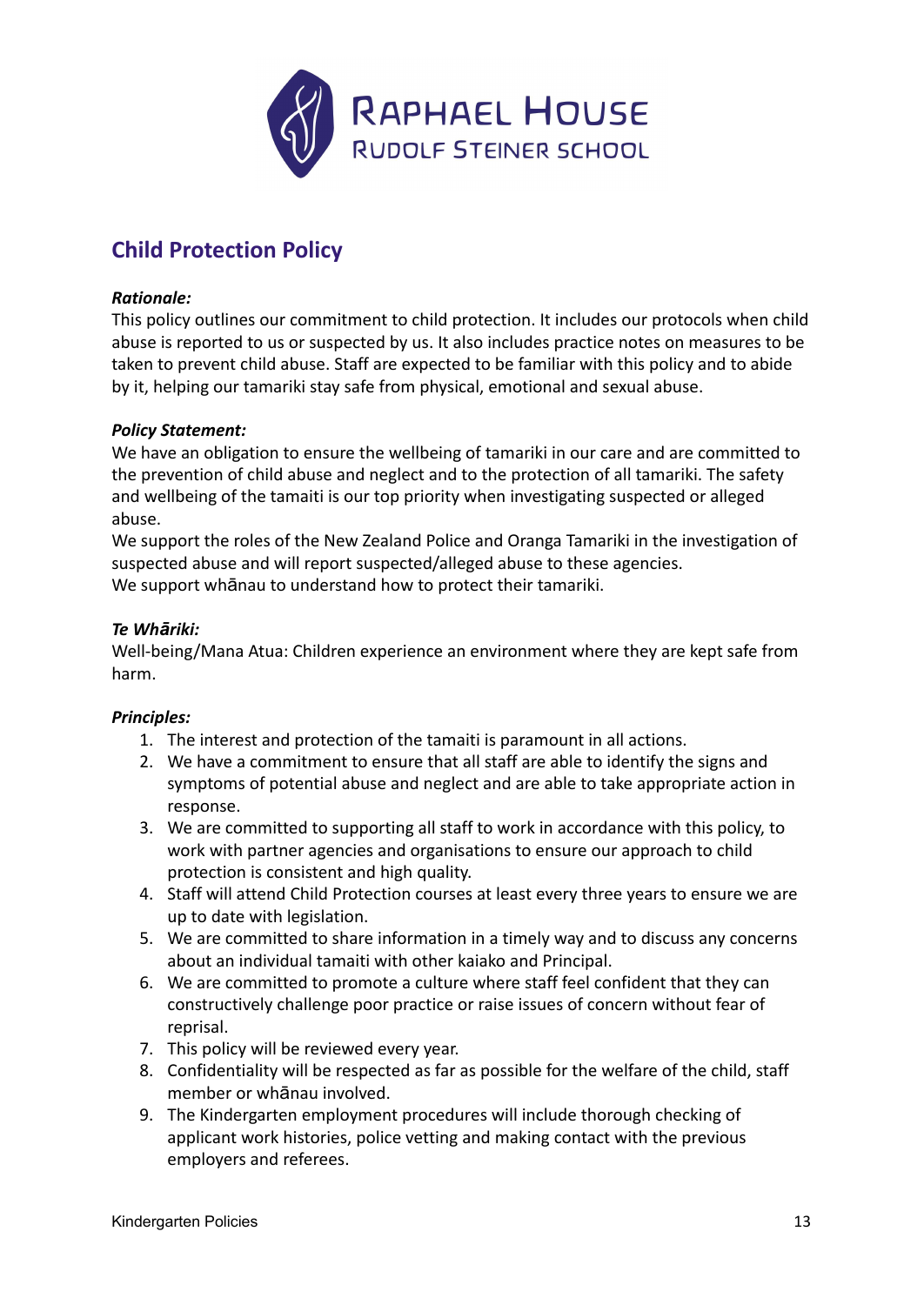

- 10. Limit access to the Centre to: employees, trust members, enrolled families and approved visitors (such as families expressing an interest in enrolling their tamariki, Ministry of Education representatives, contractors, etc). An adult will immediately greet any visitors and identify who they are. Visitors must sign the visitor book and will always be accompanied by a staff member.
- 11. Tamariki at the Kindergarten do not have access to electronics (tablets, phones, TVs), and the books we offer are carefully selected. Pornographic or violent material (electronic games, DVDs, websites, magazines, etc) is not available to children.

# *Identifying possible abuse or neglect*

Child Abuse is defined in the Children, Young Persons and their Families Act as "the harming (whether physically, emotionally, or sexually), ill-treatment, abuse, neglect or deprivation of any child or young person."

### **Emotional Abuse**

Emotional abuse occurs when a child's emotional, psychological or social well-being and sense of worth is continually battered. This includes confinement, isolation, verbal assault, humiliation, intimidation, or any other treatment that may diminish the sense of identity, dignity, and self-worth. We also include exposure to Family Violence in this category.

### **Neglect**

Neglect is a pattern of behaviour that occurs over a period of time and results in impaired functioning/development. It is a failure to provide for a child's basic needs.

### **Physical Abuse**

Physical abuse can be caused from smacking, punching, beating, kicking, shaking, biting, burning or throwing the child. Physical abuse may also result from excessive or inappropriate discipline or violence within the family, and is considered abuse regardless of whether or not it was intended to hurt the child. Physical abuse may be the result of a single episode or of a series of episodes.

#### **Sexual Abuse**

Sexual abuse includes acts or behaviours where an adult, older or more powerful person uses a child for a sexual purpose. There are 2 different types of child sexual abuse. These are called contact abuse and non-contact abuse.

- Contact abuse involves touching activities where an abuser makes physical contact with a child, including penetration. It includes: sexual touching of any part of the body whether the child's wearing clothes or not; rape or penetration by putting an object or body part inside a child's mouth, vagina or anus; forcing or encouraging a child to take part in sexual activity; making a child take their clothes off, touch someone else's genitals or masturbate.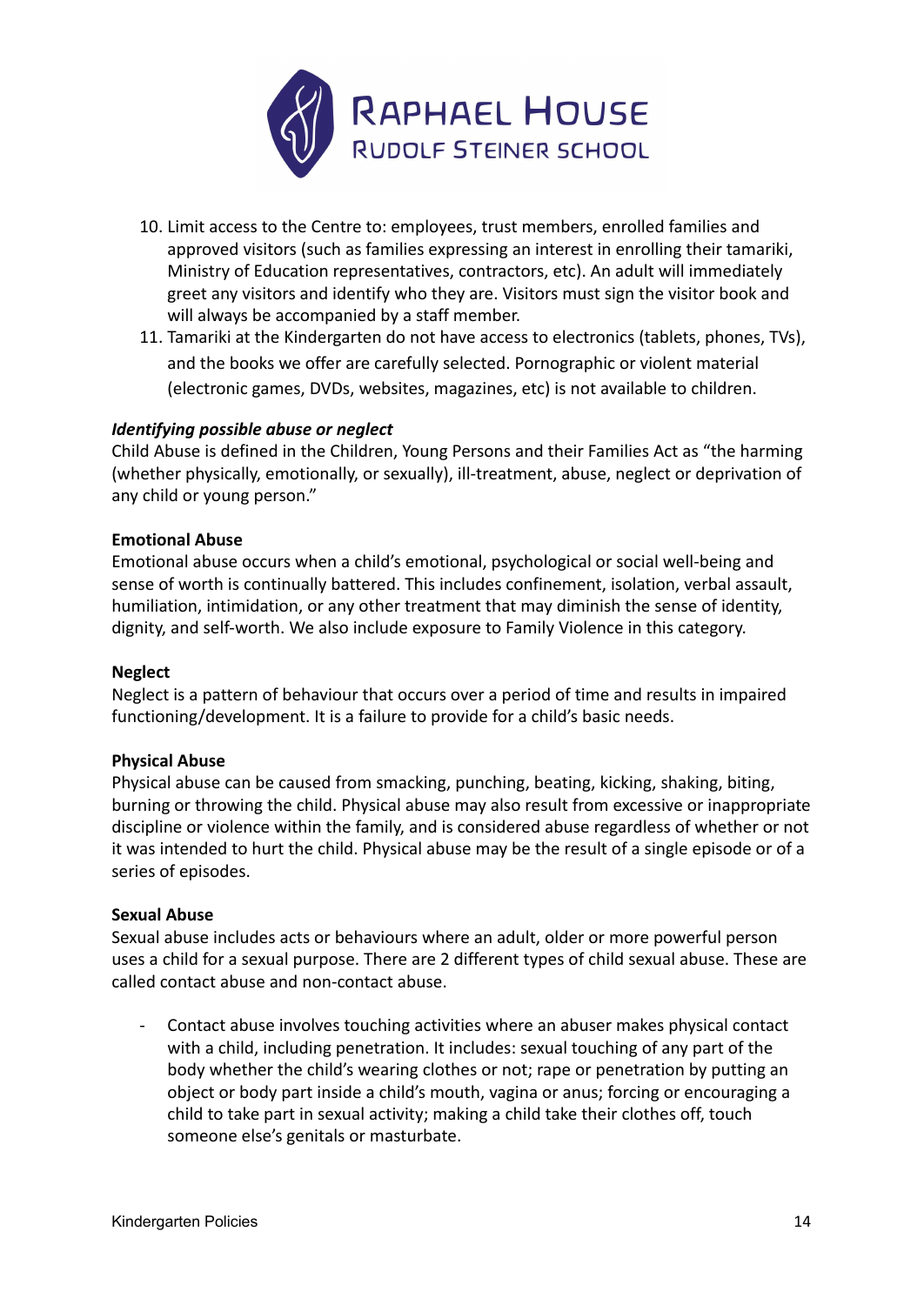

Non-contact abuse involves non-touching activities, such as grooming, exploitation, persuading children to perform sexual acts over the internet and flashing. It includes: encouraging a child to watch or hear sexual acts; not taking proper measures to prevent a tamaiti being exposed to sexual activities by others; meeting a tamaiti following sexual grooming with the intent of abusing them; online abuse including making, viewing or distributing tamaiti abuse images; allowing someone else to make, view or distribute tamaiti abuse images; showing pornography to a child; sexually exploiting a tamaiti for money, power or status (tamaiti exploitation).

# *Indicators of potential abuse may include:*

• Physical signs (e.g., unexplained injuries, burns, fractures, unusual or excessive itching, genital injuries, sexually transmitted diseases).

• Developmental delays (e.g., small for their age, cognitive delays, falling behind in school, poor speech and social skills).

• Emotional abuse/neglect (e.g., sleep problems, low self-esteem, obsessive behaviour, inability to cope in social situations, sadness/loneliness and evidence of self-harm).

• Behavioural concerns (e.g., age inappropriate sexual interest or play, fear of a certain person or place, eating disorders/substance abuse, disengagement/neediness, aggression). • The child talking about things that indicate abuse (sometimes called an allegation or disclosure).

# *Indicators of potential neglect may include:*

• Physical signs (e.g., looking rough and uncared for, dirty, without appropriate clothing, underweight).

• Developmental delays (e.g., small for their age, cognitive delays, falling behind in school, poor speech and social skills).

• Emotional abuse/neglect (e.g., sleep problems, low self-esteem, obsessive behaviour, inability to cope in social situations, sadness/loneliness and evidence of self-harm).

• Behavioral concerns (e.g., disengagement/ neediness, eating disorders/substance abuse, aggression).

• Neglectful supervision (e.g., out and about unsupervised, left alone, no safe home to return to).

• Medical neglect (e.g., persistent nappy rash or skin disorders or other untreated medical issues).

# *Responding to suspected abuse or neglect*

It is essential to continue to maintain a confidential record, including observations of the child's behaviour for some time following an allegation or incident. All suspicions or observed incidents or reports of incidents should be reported directly to the Principal as soon as possible, who will immediately take steps to protect the child(ren) and record the report.

If there is clear evidence or reasonable cause to believe an instance of tamaiti abuse has taken place, the Principal shall notify Oranga Tamariki: 0508 326 459. If we believe a tamaiti is in immediate danger, we will contact the Police.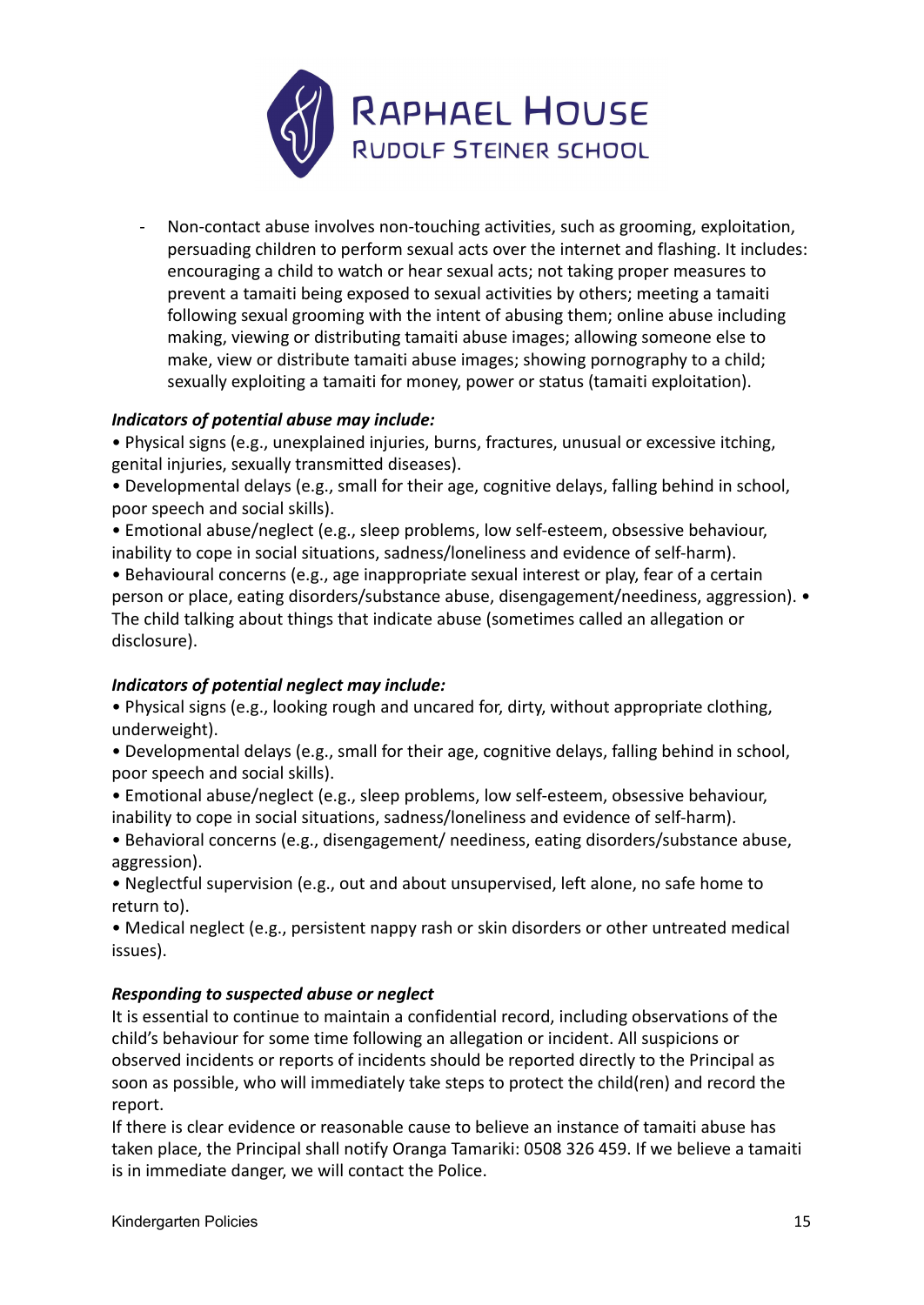

### *Procedure for responding to suspected abuse or neglect*

- 1. Ensure the child's immediate safety do not alert the suspected abuser.
- 2. If a child tells of abuse; listen; have a conversation; don't interrogate them.
- 3. Believe what children tell you and what you see.
- 4. Say you're glad they told you and you're sorry it happened. Let them know it's not their fault and that you'll do your best to help.
- 5. Do not ask further questions and do not put words in the child's mouth.
- 6. Allow them to tell only as much as they want.
- 7. Continue to support the child.
- 8. Always take action in the short term to ensure the immediate safety of the child. This may mean contacting the Oranga Tamariki or the police if you think there is an immediate risk of the child being abused again.
- 9. Record clear concerns and observations, factual statements with dates using the '*Record of Incident or Allegation'* form.
- 10. Anyone can take a concern directly to the relevant agency, but if possible and safe to do so, try not make decisions alone. Consult with someone experienced. If there is no short-term risk, take time to consult thoroughly in order to make a well-informed decision. Remember that every situation is different and that it's important to consider all available information about the child and their environment before reaching conclusions.
- 11. If there are suspicions or allegations of abuse by a staff member, the Head Kaiako or Centre Manager must immediately ensure that the suspected individual does not have any contact with any children. A risk assessment must be undertaken. If there is insufficient evidence to pursue a criminal prosecution, then a disciplinary investigation may still be undertaken if there is "reasonable cause to suspect" that abuse may have occurred and internal disciplinary procedures may follow.
- 12. If a child behaves or speaks in an inappropriate/sexualised way, (such as wanting to hide and touch other children or adults), the Kaiako will observe this closely and record their observations. This could indicate that the child has been abused. The Kaiako must bring this to the Head Teacher's and Centre Manager's attention, follow steps 9 and 10 to ensure the child's safety and fill out a '*Record of Concerning Sexual Behaviour*' form.

# *Child Safety Team*

Together the Kaiako and Principal form the Child Safety Team at the Kindergarten. The Child Safety Team is responsible for reviewing and implementing the policy of the Centre. These staff members are given initial training in child abuse and are to attend refresher meetings as they become available, and ensure that policy and implementation of policy is culturally sensitive and up to date.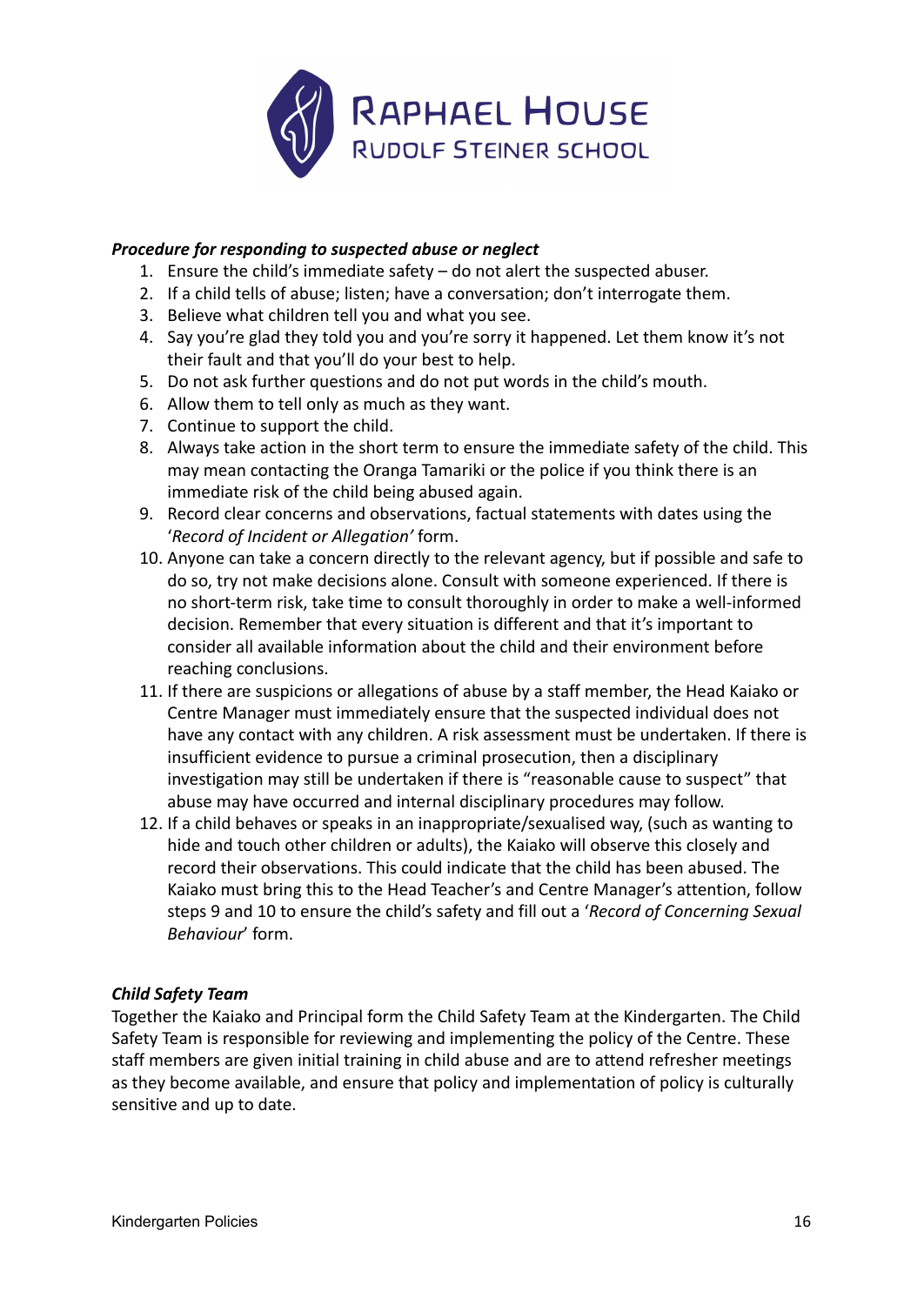

# <span id="page-16-0"></span>**Child Health and Safety Policy**

# *Rationale:*

To ensure the health and safety of tamariki at the Kindergarten.

# *Policy Statement:*

The Kindergarten will maintain health and safety practices that ensure the well-being of all involved with the Kindergarten. The Kindergarten ensures that there are effective procedures in place that focus on children's well-being in the event of an accident.

### *Te Whāriki:*

Well-being/Mana Atua: Children experience an environment where their health is promoted, their emotional well-being is nurtured and they are kept safe from harm.

# *Procedures:*

- 1. All staff will work together to maintain and comply with required levels of health and safety as defined in the Early Childhood Regulations 2008.
- 2. All injuries, illnesses and incidents will be recorded in the accident book and brought to the attention of whānau at pick up time. The record must include the child's name, date, time, description of the event, any actions taken and by whom. The person collecting the tamaiti will be asked to sign the relevant page in the accident book.
- 3. This policy and all procedures relating to Child Health and Safety will be reviewed at least annually.
- 4. When a health and safety issue with furniture, equipment or materials is identified, the Principal will be advised and the issue is to be resolved as quickly as possible.
- 5. Daily formal hazard checks are completed each morning using the established health and safety checklist.
- 6. A hazard management document is used to identify existing risks and stipulate how we manage those.
- 7. Kaiako are required to hold a current first aid certificate and to display it on the kaiako folder.

### **Injuries and accidents**

- 8. In the event of a child or staff member having an accident, kaiako will:
- a) attend to the person quickly and calmly
- b) make a quick assessment of the situation and the casualty
- c) diagnose the condition based on: the incident, the casualty's history and signs and symptoms and will apply appropriate treatment
- d) use gloves for personal protection if there is blood involved and ensure that the blood is cleaned from any surfaces using disinfectant. Any contaminated clothes will be bagged and thrown away.
- e) fully inform the other kaiako about the injury/accident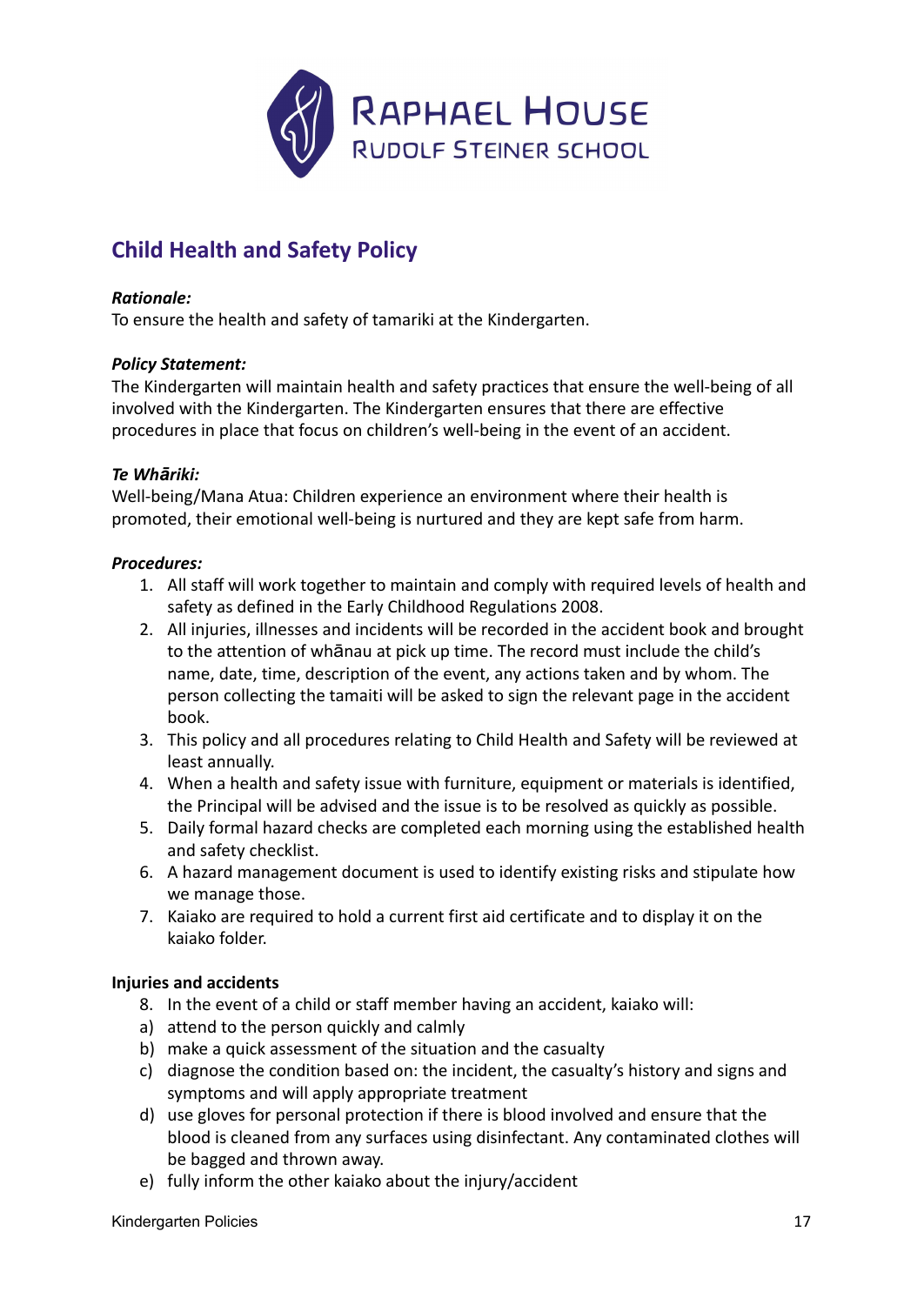

- f) seek help from other staff for support if required
- g) monitor the person to make sure their condition is not deteriorating

### **Minor injuries and accidents**

- 9. Types of injuries that are considered worthy of reporting to a parent upon pick up include cuts, grazes, falls from a height and knocks to the head.
- 10. Kindergarten kaiako will give first aid and inform one another about what has happened.
- 11. A kaiako will inform mātua of the incident and what first aid was given on collection.

### **More serious injuries and accidents**

- 12. A more serious injury would be a hard knock to the head or a limb, falling awkwardly from a height.
- a) Kindergarten kaiako will contact the parent immediately.
- b) Kindergarten kaiako will contact Hutt Hospital or the child's doctor.
- c) Kindergarten kaiako will notify the management team by email about the incident, as soon as possible after the session.

#### **Very serious injuries and accidents**

- 13. A very serious situation would be if a child is knocked unconscious or is having trouble breathing.
- a) Kindergarten kaiako will contact emergency services by phoning 111 immediately.
- b) Kindergarten kaiako will contact whānau immediately.
- c) Kindergarten kaiako will notify the management team with a phone call and an email about the incident as soon as possible.

### **Follow up for serious and very serious accidents and illnesses**

- 14. All serious and very serious accidents will be followed up by a meeting between whānau and Kindergarten staff.
- 15. All serious and very serious accidents will be followed up with an incident investigation and report to satisfy health and safety legislation.
- 16. A specified agency will be notified (any or all of the following: NZ Police, Ministry of Health, Oranga Tamariki, Worksafe NZ and the Teaching Council). The Ministry of Education will also be notified at the same time.

### **General Safety Rules**

- a) Tamariki will be appropriately supervised at all times.
- b) Tamariki will not be left alone on the change table.
- c) Tamariki are not to use chairs inappropriately, e.g. no standing on chairs, (except when standing on the bench to prepare food with Kaiako).
- d) Tamariki are not allowed in the kitchen under normal circumstances. Hot food and drinks will be kept out of reach of tamariki.
- e) Tamariki are not to climb on hand railings or playing equipment that is not meant for climbing such as tables or book shelves.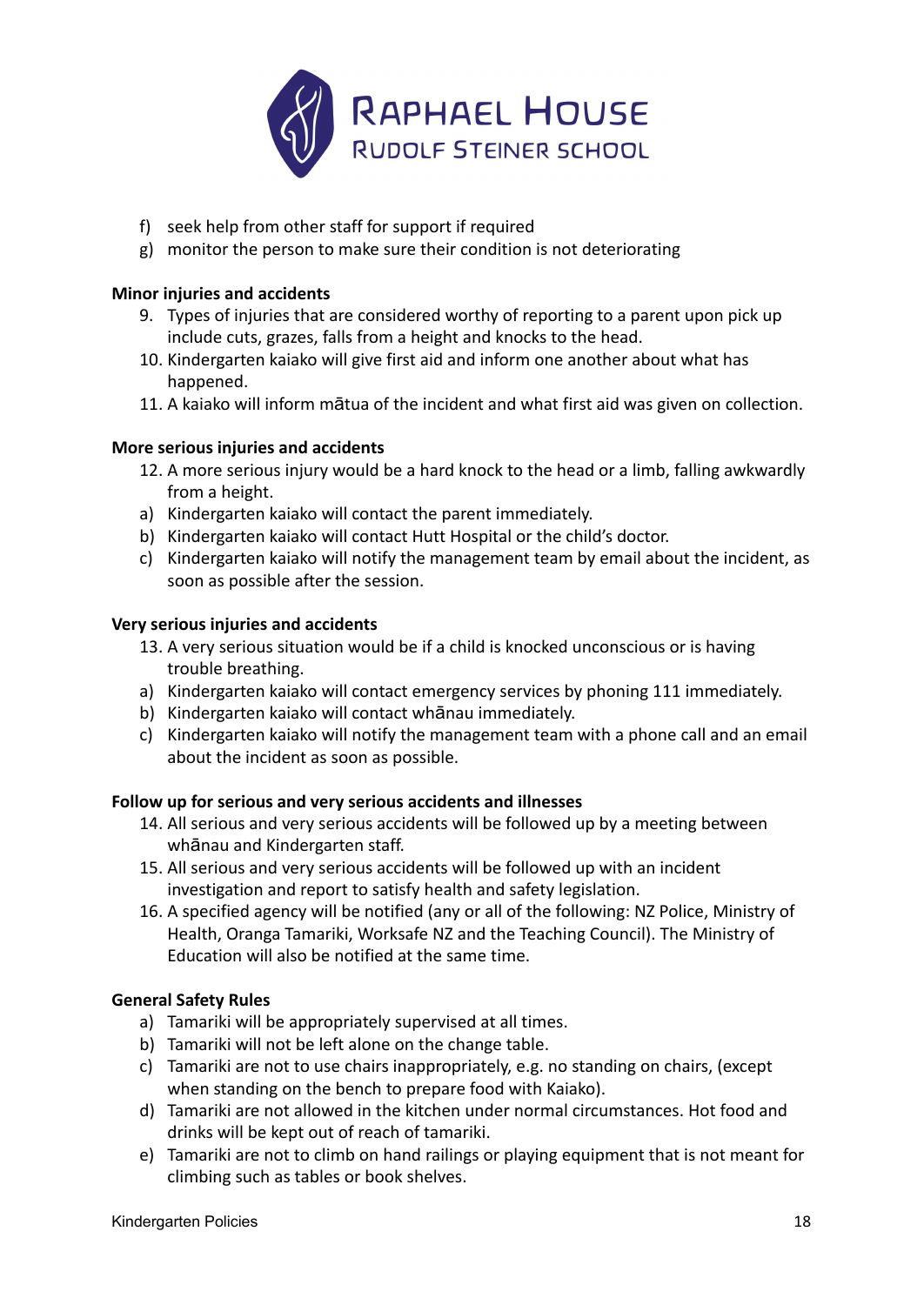

f) Tamariki are to be encouraged to sit at all times when eating or drinking.

# **Illness**

- 17. Kaiako will refer to Ngā Kupu Oranga when dealing with illness of both tamariki and staff.
- 18. If a tamaiti at the Kindergarten has a minor illness, they will be kept isolated as much as possible and caregivers will be notified to collect the tamaiti as soon as possible.
- 19. If needed, kaiako will temporarily isolate and care for a sick tamaiti in the office.
- 20. In the case of serious illness, kaiako will assume responsibility for getting medical aid if required and notifying mātua as soon as possible.
- 21. In the case of a vaccine-preventable disease occurring in the Kindergarten community, Ministry of Health guidelines will be followed. Tamariki who are not immunised may be asked to stay away from the Kindergarten for a period of time.
- 22. In the case of a contagious illness the Kindergarten management will notify all families via email.
- 23. If a staff member has or is suspected to have an infectious or contagious disease or condition they will not be permitted to come in contact with the children.

### **Exclusion guidelines**

- 24. Tamariki or staff who have been vomiting are excluded from the centre until at least 24 hours after the last vomiting episode.
- 25. Tamariki or staff who have had diarrhoea are excluded until at least 48 hours after the last loose bowel motion episode.
- 26. Mātua will be notified to collect their child if he/she is unsettled over a period of time and/or unable to comfortably participate in the programme.
- 27. Tamariki who are absent due to a notifiable illness will be recorded in the illness register according to the Regional Public Health recommendations.

### **Medicines**

- 28. The whānau of tamariki requiring medicine while at the Kindergarten must give written authority including details of the medicine by filling out a medicine register form. This gives the authority for non-medical staff members to have responsibility for administering the medication to the child.
- 29. The whānau of tamariki requiring medication are responsible for maintaining the medicine by checking expiry dates, cleaning Ventolin spacers, ensuring right dosage.
- 30. Kaiako must provide medicine to tamariki as directed by whānau and record details in the medicine register form. Kaiako will inform mātua/caregivers when the child is picked up if any medication has been given in session.
- 31. Pamol/paracetamol or any other medication will only be administered if it is prescribed for a specific condition. Pamol/paracetamol is not considered a preventative or as a treatment for colds or lack of sleep and will not be administered for those reasons.
- 32. Appropriate information and training will be given to staff members who administer medication.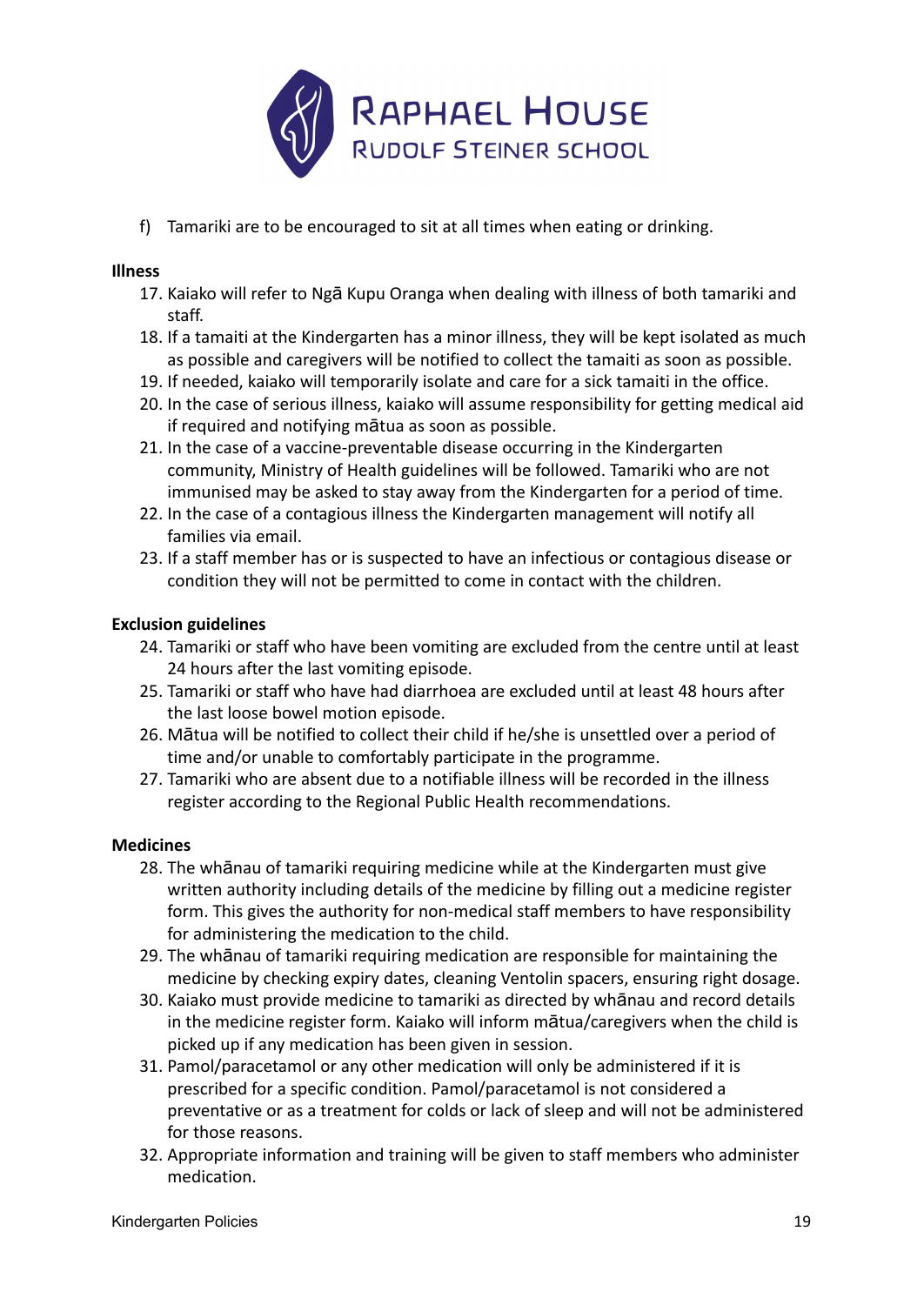

- 33. Clearly labelled medicine will be safely stored out of reach of children, (in the kitchen cupboard or in the fridge).
- 34. Medicine may be given by a doctor or ambulance officer in the case of an emergency.

# **First aid kit**

- 35. The Kindergarten has comprehensive first aid kits in each room.
- 36. All first aid kits are maintained on a regular basis.
- 37. First aid is to be given, when possible, away from other children.
- 38. Gloves are to be worn at all times when dealing with any blood or body fluids when giving first aid.

### **Allergies**

- 39. If a tamaiti has an allergy, whānau will tell kaiako when enrolling their tamaiti and provide details in the enrolment form.
- 40. The child's allergy will be noted in the kitchen on the 'allergy chart'. This chart has details of each tamaiti with allergies, what they are allergic to, symptoms and treatment as well as any dietary preferences.
- 41. If a tamaiti requires treatment for possible allergic reactions, medication procedures must be followed.

### **Immunisation**

- 42. In accordance with Ministry of Health requirements mātua are asked to show their child's immunisation certificate on enrolling.
- 43. Management will record the child's immunisation status in the immunisation register, so that in the case of an outbreak, any tamariki who are not immunised must be removed from the centre until the incubation period of the disease is passed and no further cases are reported.

### **Cleaning**

- 44. The Kindergarten employs a cleaner who cleans the centre at the end of each day.
- 45. Working bees are held for major cleaning such as window cleaning.
- 46. Kaiako are responsible for cleaning toys and equipment. A cleaning schedule is used to keep track of what has been done for the month.
- 47. A bleach solution is used on all high risk areas.
- 48. To avoid cross contamination, cleaning cloths are differentiated so staff can ensure they are only used for their specific purpose. A visual instructional guide is located in the kitchen.

#### **Handwashing**

- 1. Hand washing will be observed when staff and tamariki are:
	- Preparing/handling food
	- Before eating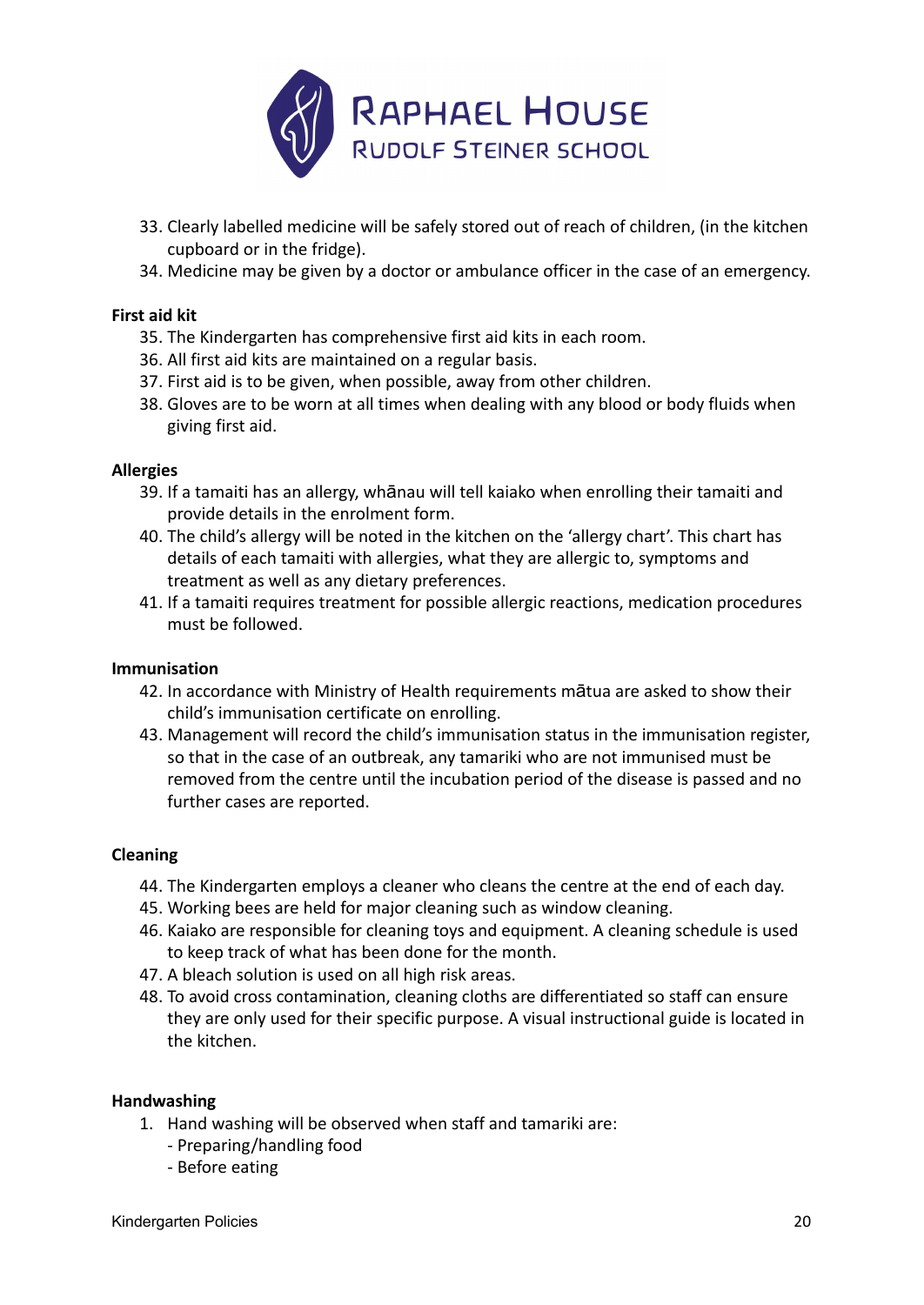

- After using the toilet

- Before and after giving first aid

- 2. Staff and tamariki will apply the 20/20 rule when washing hands ie. 20 seconds washing, 20 seconds drying.
- 3. Tamariki will participate in/be taught correct hand washing procedures, depending on age and stage of development.
- 4. The bathrooms are set up to foster independence; tamariki can access the basins and stools are provided for those who need it in order to reach the taps.
- 5. There are taps and soap dispensers over the hand-washing basins in the bathrooms.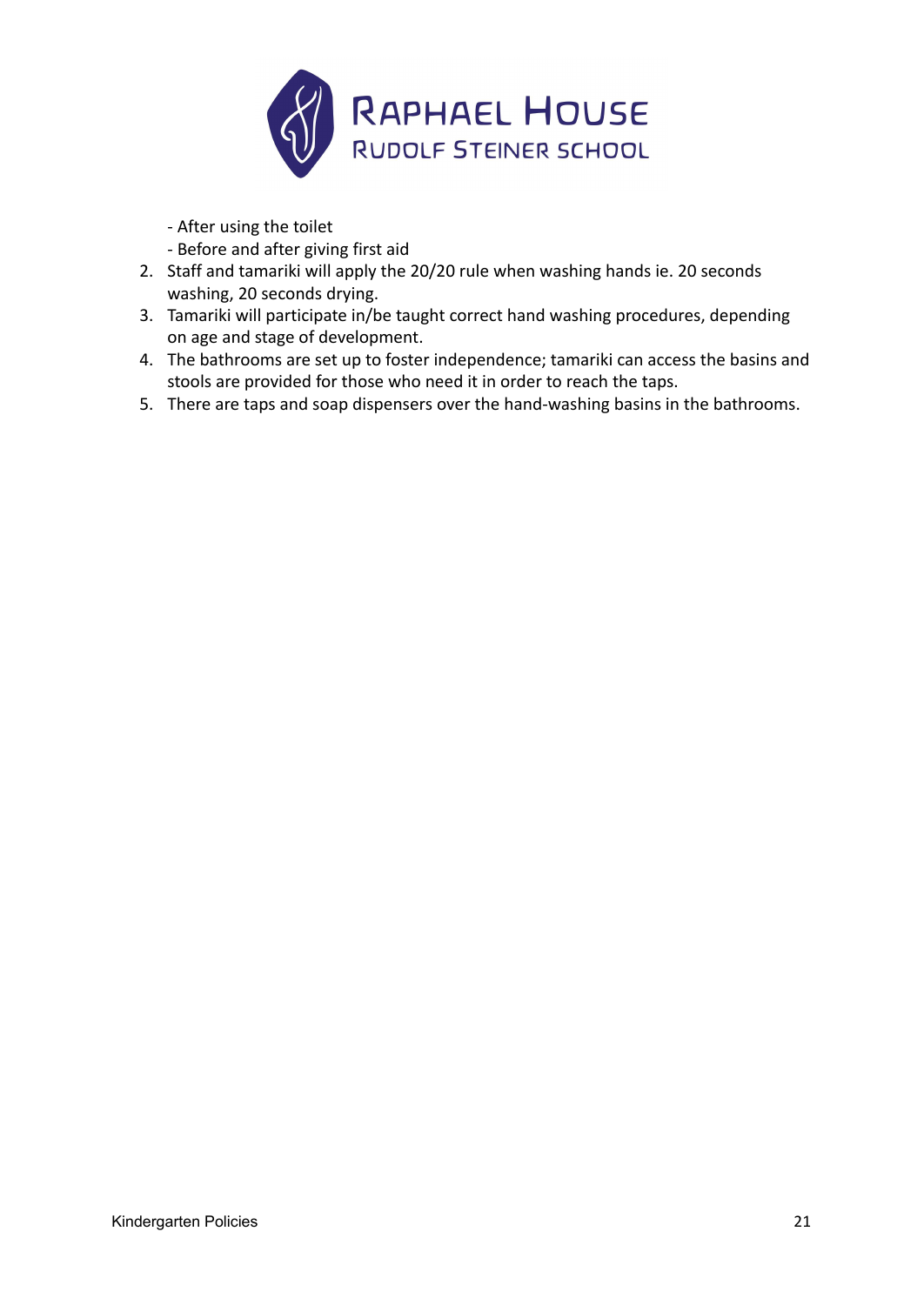

# **Laundering of linen**

### *Rationale:*

To ensure the adequate laundering (on-site and off-site) of linen used by the tamariki and the adults.

#### *Policy Statement:*

All linen provided by the centre is washed hygienically.

#### *Te Whāriki:*

Well-being/Mana Atua: Children experience an environment where their health is promoted.

- Tea towels, towels, sleeping bags and bed linen to be washed periodically.
- Families are rostered to take washing home to launder weekly, or as required.
- Laundry will be handed to mātua in separate bags.
- The linen is to be washed in a separate load, away from the normal household wash.
- Pillow cases are to be changed weekly.
- Bedding to be washed at least twice per term.
- Bathroom and kitchen linen must be washed separately from bedding linen to avoid cross contamination.
- Soiled clothing will be washed separately.
- All washing must be done in hot water with an adequate amount of sensitive laundry detergent.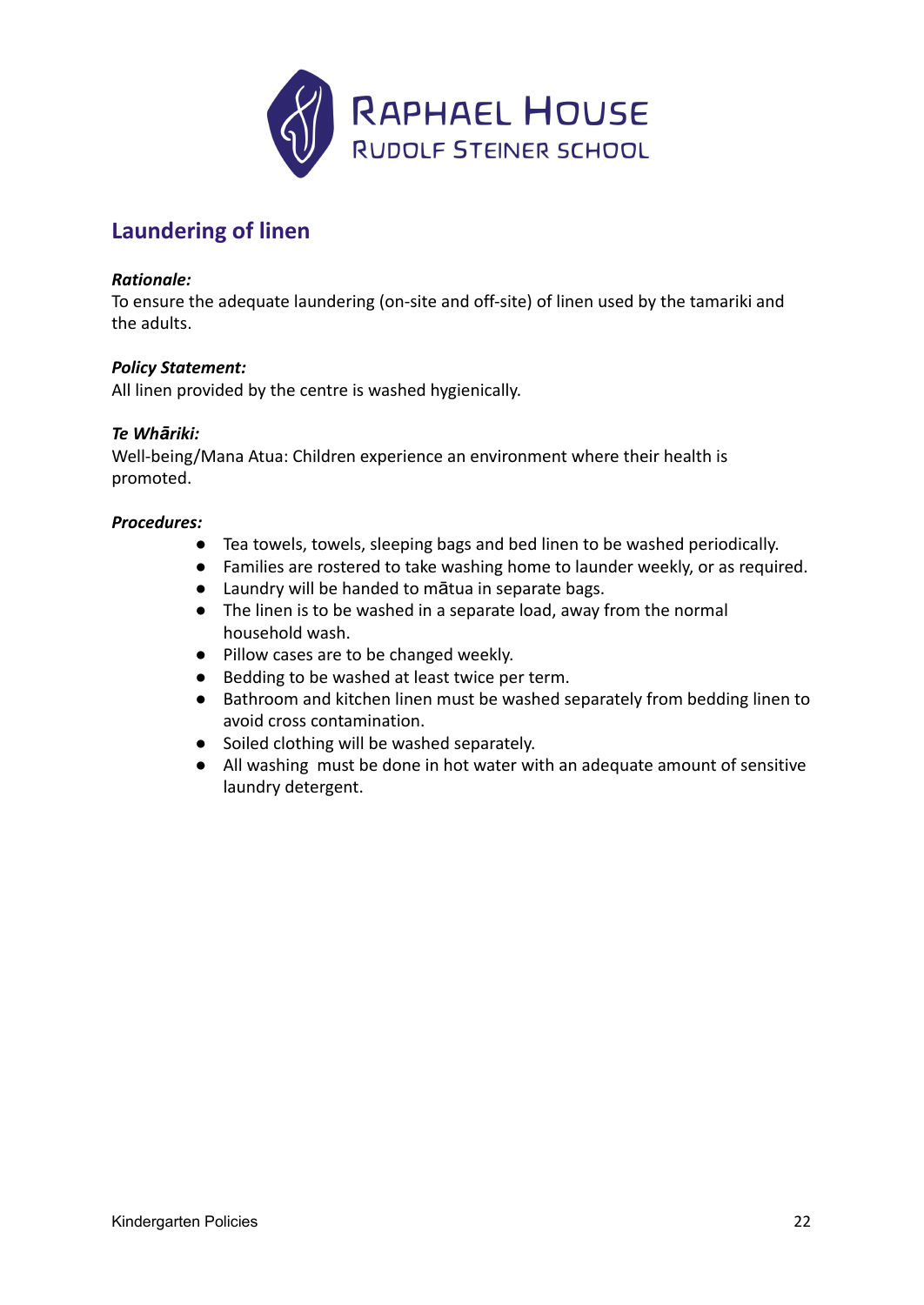

# <span id="page-22-0"></span>**Toileting and Nappy Changing Policy**

### *Rationale:*

Safe, hygienic and consistent practices are maintained and tamariki are treated with dignity and respect where they are empowered to be active participants in each care moment.

### *Policy Statement:*

Nappy changes and assisted toileting are respected as meaningful learning experiences where tamariki are empowered to participate in their own routines.

# *Te Whāriki:*

Well-being/Mana Atua: Children experience an environment where their health is promoted. Children experience an environment where their emotional wellbeing is nurtured.

# *Procedures:*

- 1. Nappy changing and/or toileting care moments are viewed as an important time to foster relationships.
- 2. Tamariki will only be changed in the designated nappy changing area.
- 3. All required items must be in place before the change starts: disposable gloves, paper towels, hand sanitizer, wipes, nappy bags and any other necessary supplies available/ready next to the mat.
- 4. While there is a tamaiti on the nappy changing table, staff need to be able to keep one hand on the tamaiti at all times (i.e. be within arm's length).
- 5. Disposable gloves must be worn by staff to help prevent the transmission of infectious diseases during nappy changes. However, gloves must be used appropriately to be effective. Staff responsible for changing nappies need to remember the following points:

- Gloves are single use only – that is they must be changed and disposed of between each child.

- Gloves can carry and transfer germs as well as hands. Gloves in themselves provide no greater protection against cross contamination than bare hands.

- The wearing of gloves is not a substitute for hand hygiene and hands must be washed in between nappy changes.

- 6. Soiled nappies or pull-ups, wipes and gloves are to be placed in the nappy bag and secured, then disposed of into the bin. If the tamaiti wears cloth nappies the liner will be disposed of in the nappy bin and the used nappy will be sealed in a plastic bag to be taken home with the child's parent that day.
- 7. After each tamaiti has been changed, the area will be cleaned and sanitised with disinfectant and a paper towel and adults will wash their hands. Bleach diluted in water ratio 1:5 is to be used to sterilize the changing mat. Staff to ensure that a filled spray bottle is available for adult use, and that this is stored so that it is inaccessible to tamariki at all times.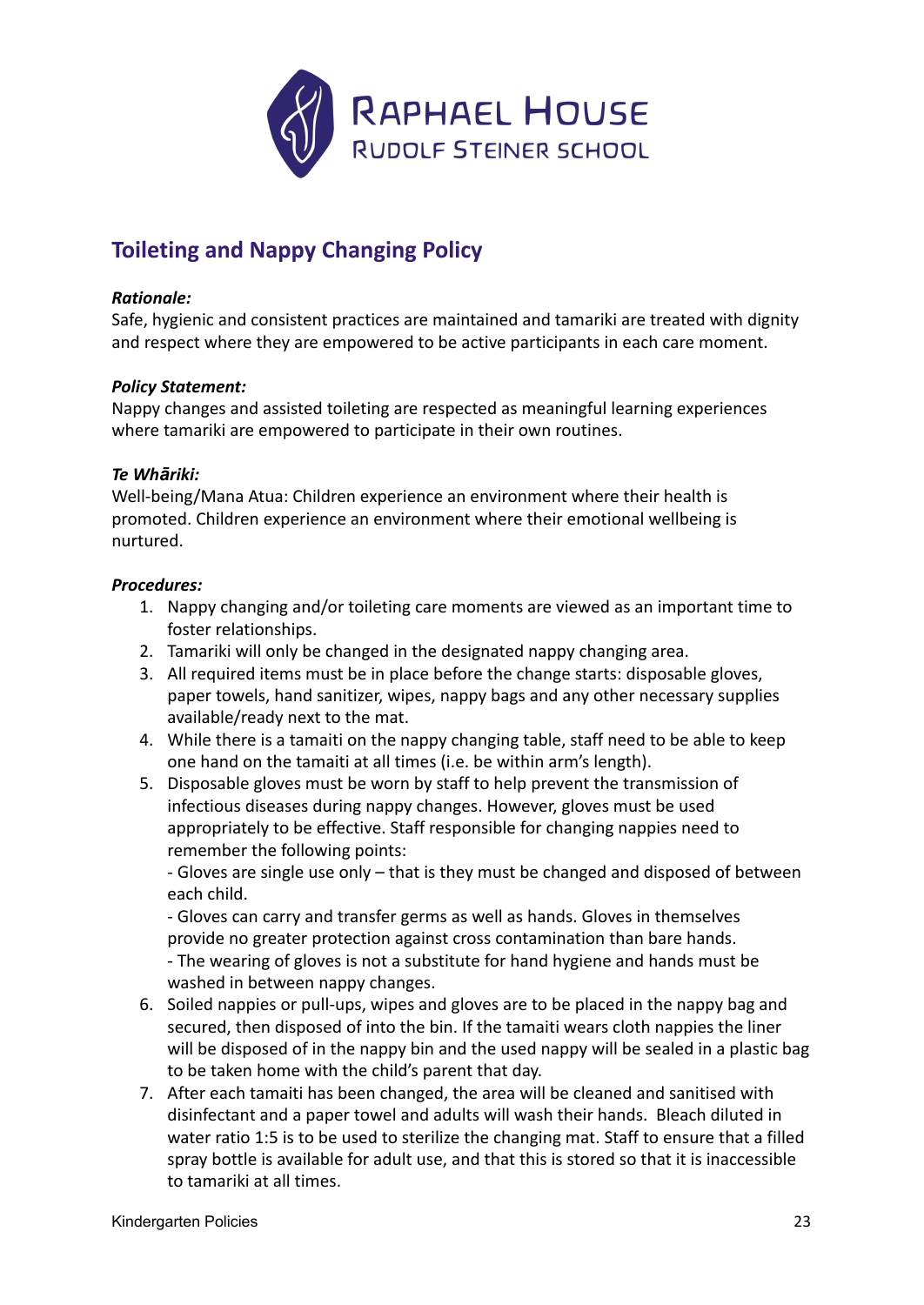

- 8. Sick or soiled tamariki will be hygienically washed in the shower. The shower will be washed down with disinfectant after use.
- 9. Details of each change will be recorded on the nappy change chart. Staff member undertaking the nappy change is to sign off the change of nappy and any topical creams applied (e.g. barrier cream for nappy rash as per instructions provided by mātua).
- 10. Staff to inform mātua when supply of nappies/wipes are running low. Wipes and nappies are supplied by mātua
- 11. When a tamaiti requires a nappy change at the Kindergarten the following procedures are carried out by kaiako to ensure the child's safety and wellbeing:
	- a) The tamaiti is invited to have their nappy changed.
	- b) A soiled nappy will be changed on the nappy change table, however if a tamaiti has a wet nappy they may choose to be changed standing on the step by the basin.
	- c) While changing the child's nappy the adult will interact with the tamaiti in a positive way, communicating what is going to happen, providing full attention and ensuring the experience is a collaborative one to promote partnership.
	- d) After the nappy change has taken place the kaiako will encourage the tamaiti to wash hands.
	- e) Nappies are disposed of in the nappy bin.
	- f) When finished the kaiako will support the tamaiti back into play.
- 12. A tamaiti is never rushed to learn how to toilet themselves. Instead, kaiako will support the natural development of toileting and ensure developmental readiness and interest. Kaiako will communicate to mātua about the process of toilet learning at home and at the centre to support a consistent approach.
- 13. When a tamaiti requires supported toileting at the Kindergarten the following procedures are carried out by kaiako to ensure the child's safety and wellbeing:
	- a) The tamaiti is invited to come to the toilet.
	- b) They are encouraged to pull down their own clothes and sit on the toilet.
	- c) The kaiako remains available while the tamaiti is on the toilet and then encourages them to use toilet paper, pull up their clothes and wash hands.
	- d) When finished the kaiako will support the tamaiti back into play.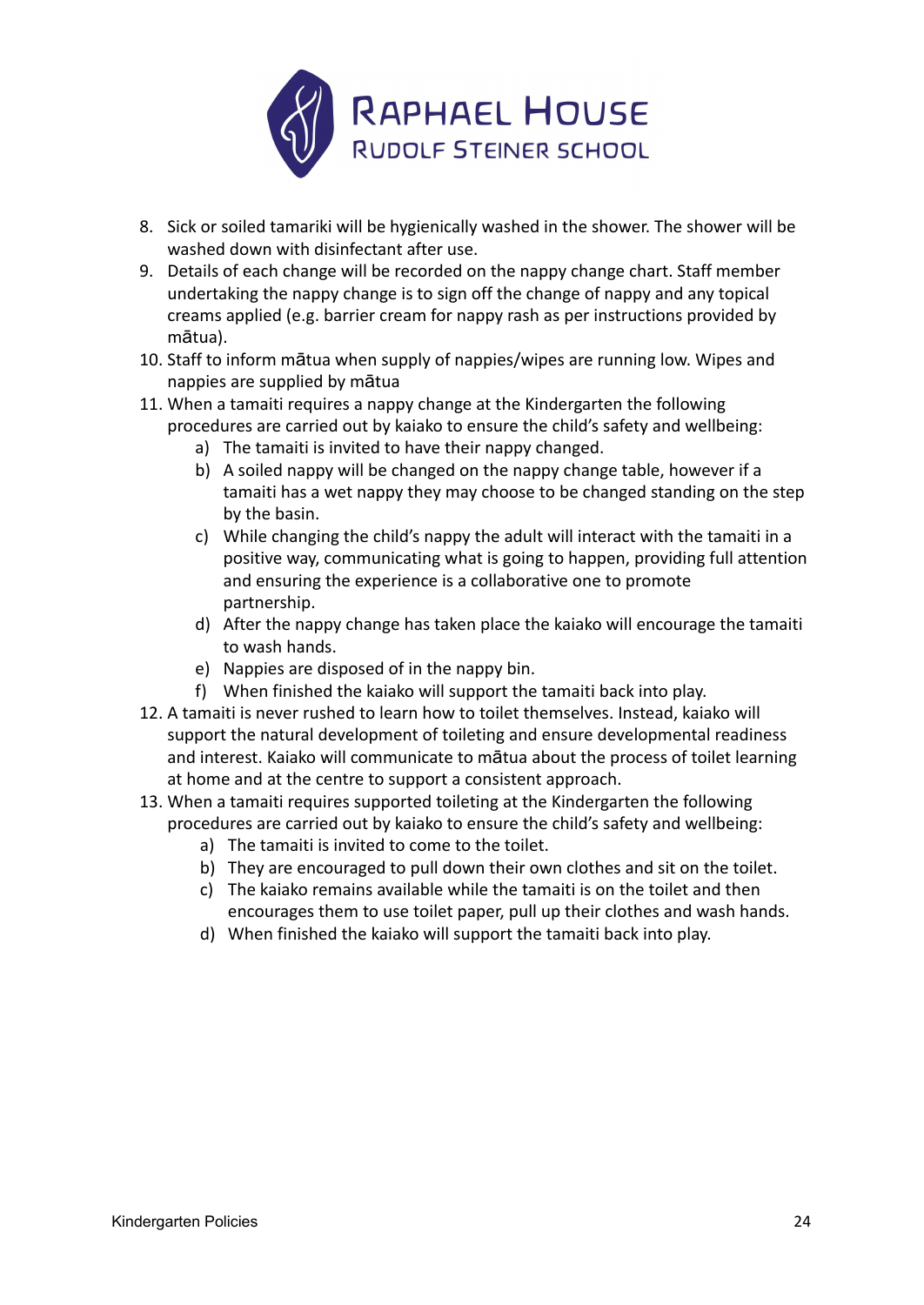

# **Sleeping Children Policy**

### *Rationale:*

To ensure children's safety and well-being.

# *Policy Statement:*

The Kindergarten will provide an environment where children's health and well-being is protected and promoted.

# *Te Whāriki:*

Well-being/Mana Atua: Children experience an environment where their health is promoted.

- 1. During a child's settling in period, kaiako and mātua/whānau will discuss the child's sleeping needs and routines. The needs and routines will be monitored during the child's time at the Kindergarten.
- 2. All tamariki are provided with the opportunity to rest after lunch.
- 3. Mātua will provide familiar bedding and comforters if appropriate.
- 4. Kaiako will ensure rest time is a positive and peaceful experience.
- 5. No food or liquid will be given to the tamaiti while in bed. Such needs will be met before rest time.
- 6. If a tamaiti falls asleep, kaiako will record their sleeping time on the sleep chart and will carry out five minute physical checks to ensure the warmth, breathing and general well-being of sleeping tamariki.
- 7. Temperature of the sleeping room will also be recorded in the sleep chart, and should not be less than 18°C.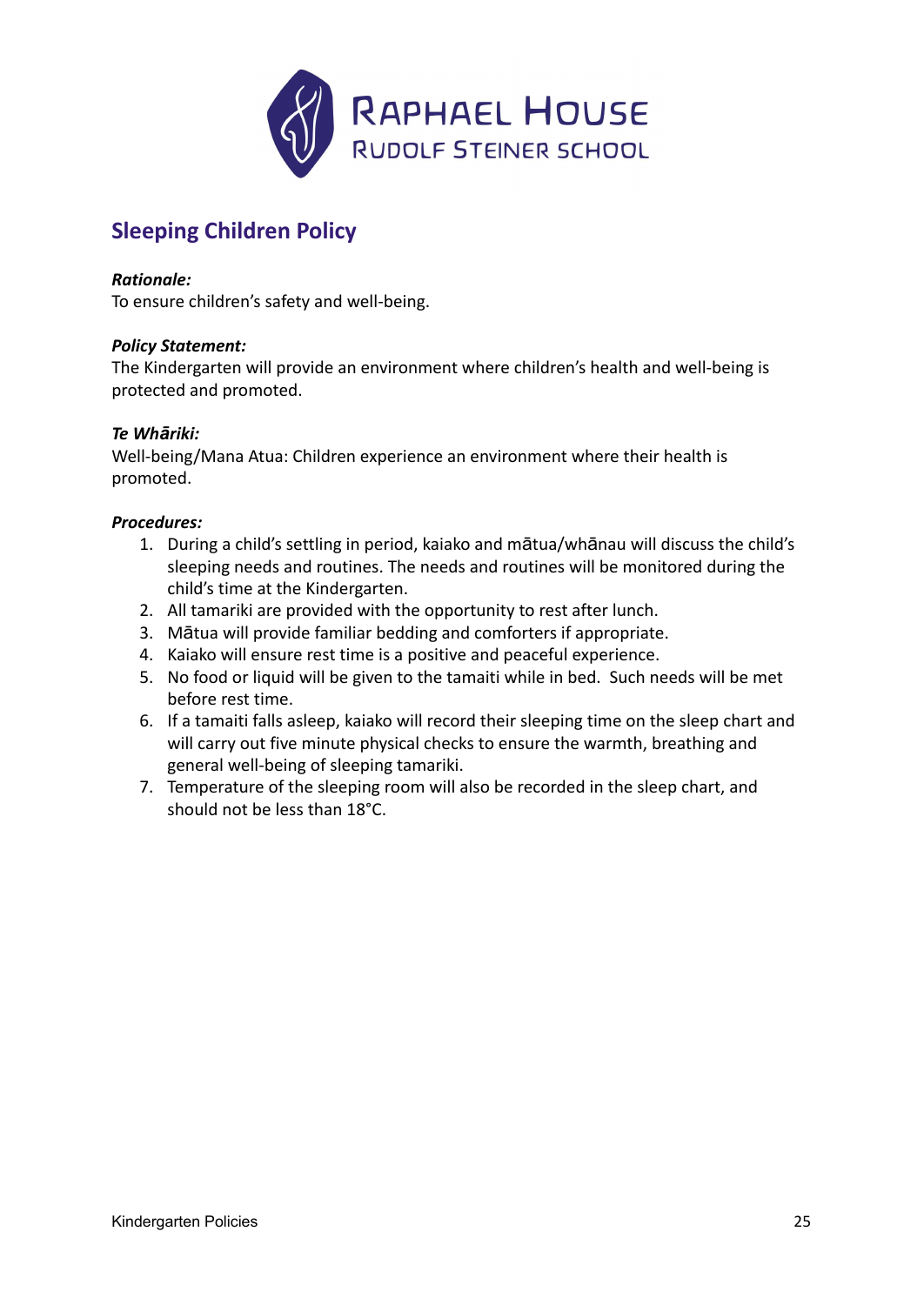

# **Healthy Food Policy**

# *Rationale:*

To ensure all food prepared is served and stored hygienically and healthy nutritious eating messages are promoted to tamariki, mātua/whānau and kaiako.

### *Policy Statement:*

We ensure hygienic practices occur in regard to food and promote children's health and well-being through the provision of a balanced diet.

### *Te Whāriki:*

Well-being/Mana Atua: Children experience an environment where their health is promoted.

- 1. Each tamaiti is required to bring in a piece of fruit, a packed lunch and a snack box to eat while at Kindergarten. We ask that the foods provided meet the New Zealand Ministry of Health Guidelines. For example, foods high in fat, sodium, or sugar content are to be kept to a minimum.
- 2. The Kindergarten becomes a nut-free zone when there is a child enrolled with a nut allergy.
- 3. We encourage families to minimise waste by not including packaged and wrapped food in their child's lunch box.
- 4. A healthy and well-balanced lunch is prepared by the kindy on Tuesdays and Thursdays, with participation from the tamariki.
- 5. The kai provided for tamariki takes into consideration any allergies and dietary requirements.
- 6. The food provided will abide by the licensing criteria which prohibits providing certain foods and specifies how other foods must be prepared. The Kindergarten will provide information for whānau upon enrolment to let them know of the guidance that has been developed by the Ministry of Education in the publication 'Reducing food-related choking for babies and young tamariki at early learning centres'.
- 7. Hand washing and general hygiene routines are observed when adults and tamariki are handling food.
- 8. Each Kindergarten room has a kitchen with a sink for food preparation and dish washing. An oven is provided in each room for heating food. A dishwasher is provided for hygienically washing dishes.
- 9. Paint and art supplies are cleaned separately in the downstairs washroom.
- 10. Each Kindergarten room has a fridge-freezer to keep food at a temperature at or below 4.C, and protects food from vermin and insects. The fridge freezer is cleaned once a week.
- 11. Perishable foods will be disposed of according to instructions on their package.
- 12. Kitchen surfaces and tables used for serving food on them are kept hygienically clean.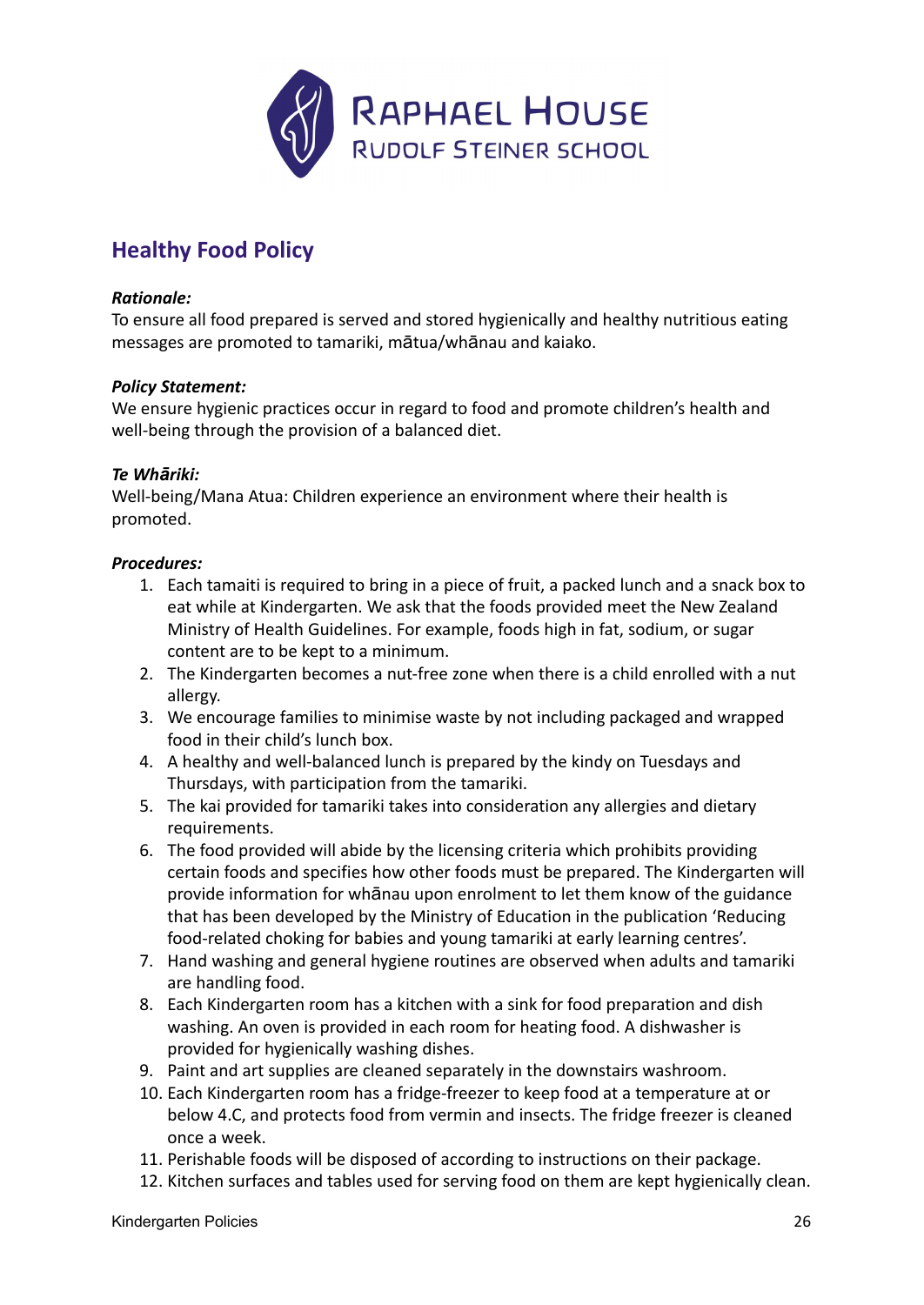

- 13. There is a lock fitted to ensure tamariki cannot access the kitchen without adult supervision.
- 14. Drinking water is always available to tamariki and tamariki are discouraged from sharing cups.
- 15. Celebrations that include food will be considered positive and social rituals. A celebration cake may be provided from home and consideration will be taken in regards to tamariki with allergies on the day.
- 16. Kaiako encourage tamariki by role-modelling healthy eating when they have shared kai times together.
- 17. Kai times will be a pleasurable and unhurried time together.
- 18. The Kindergarten will provide a safe physical environment for tamariki while they are eating, including: tamariki shall sit while eating and will be supervised at all times with an appropriate ratio of adults to tamariki.
- 19. There will be set meal times as part of the rhythm of the day and to ensure kaiako can sit with tamariki while they eat.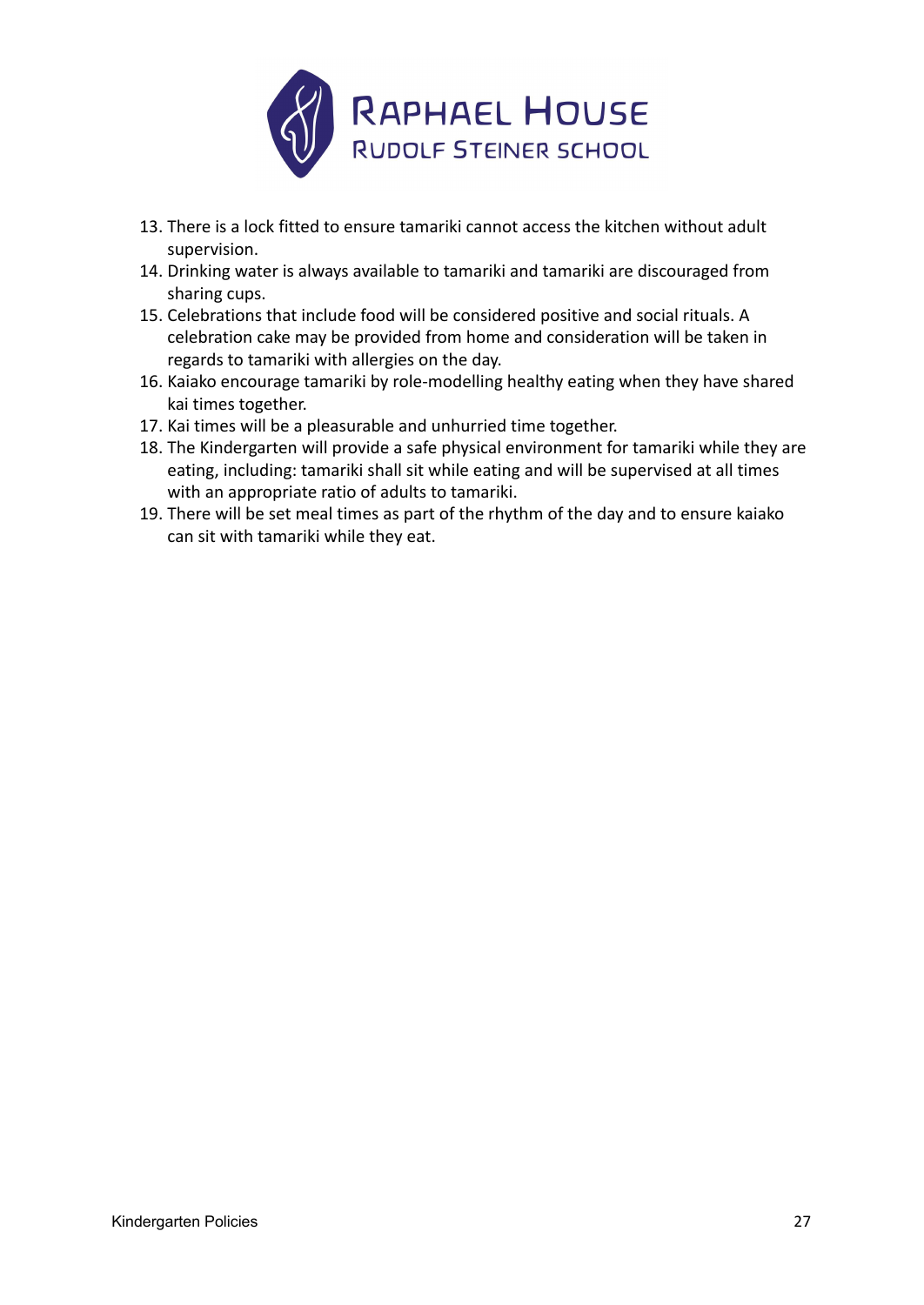

# <span id="page-27-0"></span>**Sun Protection Policy**

### *Rationale:*

Exposure to ultraviolet (UV) radiation in childhood is a major risk factor for developing skin cancer later in life. By implementing a best-practice Sun Protection Policy and practices, early childhood education and care services can help protect staff, educators and children from UV radiation and teach children good sun protection habits from an early age.

### *Policy Statement:*

We will provide an environment where children's health is protected and promoted.

# *Te Whāriki:*

Well-being/Mana Atua: Children experience an environment where their health is promoted.

# *Procedures:*

Outdoor sun protection practices during October to March period include:

- 1. Sun protection practices are required at all times when outside.
- 2. Minimise outdoor activity between 11am and 2pm.
- 3. Caregivers are encouraged to apply sunscreen to their tamaiti before arriving at the Kindergarten and record this in the attendance register for kaiako.
- 4. The Kindergarten will provide sunscreen to be applied if necessary, and kaiako will help the tamariki to apply their sunblock.
- 5. Everyday kaiako keep track of tamariki who have had sunblock applied to, and when they are due to have it reapplied.
- 6. When outside tamariki must wear sun hats which protect face, neck and ears and appropriate clothing, for example no less than a t-shirt and nappy/knickers.
- 7. Mātua are encouraged to bring named wide-brimmed sun hats for their tamariki. If they are unable to, we provide spare hats.
- 8. Adults are encouraged to model sun safe behaviours by using sunscreen, hats and appropriate clothing.
- 9. The Kindergarten has areas which are permanently shaded in the outdoor environment.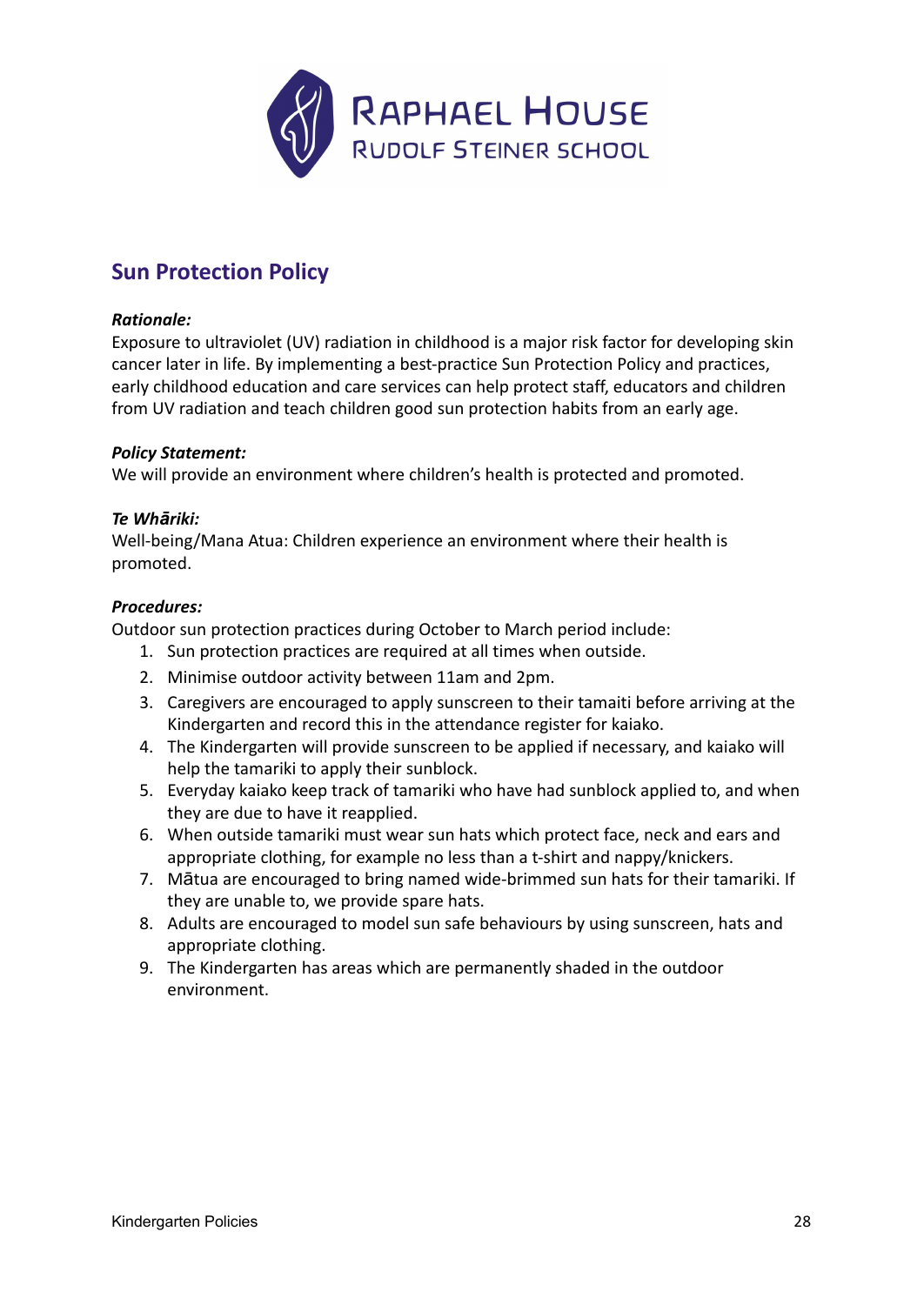

# <span id="page-28-0"></span>**Smoke free and Alcohol/Substances Free Policy**

### *Rationale:*

Preventing exposure to the effects of smoking and alcohol/substance abuse protects the health and well-being of tamariki and their whānau.

### *Policy Statement:*

We are a smoke-free environment both inside the building and within the immediate boundaries of the outdoor area. Alcohol is not accessible to tamariki. Any adults at the Kindergarten must not be under the influence of any mind/body altering substances.

#### *Te Whāriki:*

Well-being/Mana Atua: Children experience an environment where their health is promoted and where they are kept safe from harm.

- 1. No smoking, vaping or alcohol/substance use is permitted at the Kindergarten or within view of the premises.
- 2. The Kindergarten displays notices clearly indicating that the Kindergarten is a non-smoking, vaping-free environment.
- 3. The health and safety of tamariki is paramount. Adults who appear under the influence of alcohol or any other mind/body altering substance that has a detrimental effect on their functioning will not be given responsibility of any child.
- 4. If a teacher is being impaired by alcohol, a drug, or another substance while responsible for the care of a child or children, it would be a case of serious misconduct resulting in instant dismissal (see Disciplinary Policy for procedure).
- 5. If an intoxicated adult is attempting to collect a tamaiti, see Drop off & Pick up policy.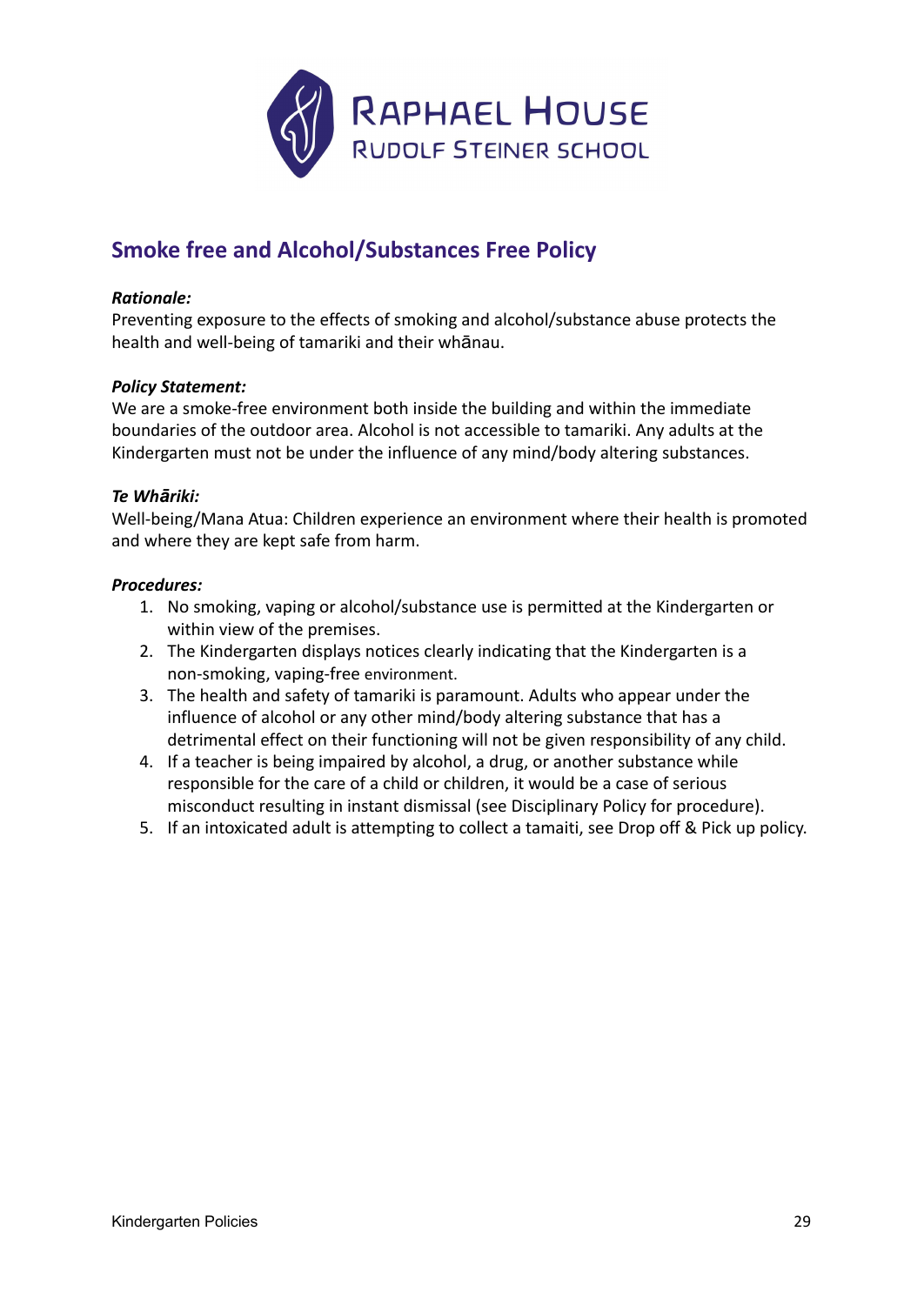

# <span id="page-29-0"></span>**Excursions Policy**

### *Rationale:*

To ensure the health and safety of tamariki whilst on excursions.

### *Policy Statement:*

In the event of excursions, this policy is to ensure that there will be adequate child/adult ratios and tamariki will be closely supervised, adults will role-model road safety practices and kaiako will ensure Kindergarten policies are maintained.

### *Te Whāriki:*

Belonging, Goal 1: Tamariki experience an environment where connecting links with the whānau and the wider world are affirmed and extended.

- 1. The Kindergarten will develop a specific risk assessment and management plan for each excursion within their local community. This will include:
	- a) The names of adults and tamariki involved.
	- b) The time and date of the excursion.
	- c) The location, method and route of travel.
	- d) Assessment and management of risk.
	- e) Adult to child ratios.
	- f) Evidence of parental permission and approval of ratios for both regular and planned excursions.
- 2. Parents will be notified of any excursions planned for the tamariki, including details of the location of the outing, route, form of transportation and risk assessment.
- 3. Signed parent permission will be sought for all excursions. For regular excursions, which are part of the ongoing planned and consistent routine of education and care, this will occur at the time of enrolment. For special excursions, this will occur prior to the excursion taking place.
- 4. Appropriate ratios will be maintained in line with the risk assessment. Ratios will be maintained with consideration to the ages and abilities of the tamariki, and will not exceed government regulation.
- 5. Adults will supervise tamariki at all times, with no tamariki going out of view.
- 6. Kaiako will conduct regular roll calls and head counts while out on all excursions.
- 7. Kaiako will not deviate from the planned outing route unless this route becomes unsafe.
- 8. All kindergarten policies will be upheld by staff whilst on excursions.
- 9. Kaiako will take with them a backpack of required equipment, including first aid supplies, water, nappies, kai, any medication for tamariki and adults on the trip, the Health and Safety folder with current emergency contacts list, and a mobile phone which will be kept on at all times.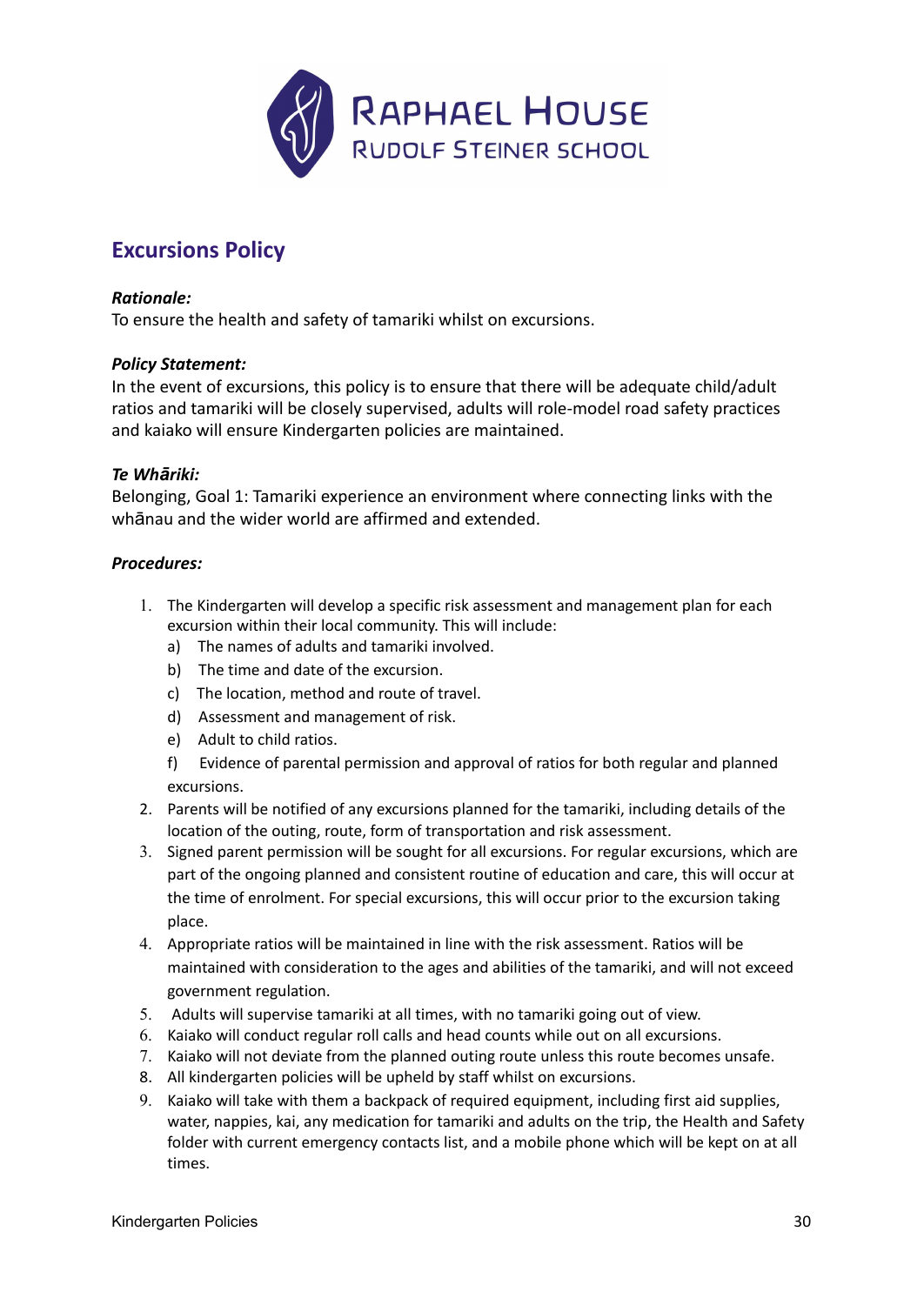

- 10. On any excursion, there must be at least one staff member who holds a First Aid qualification per 25 tamariki. If tamariki remain at the kindergarten, one staff member to every 25 tamariki must hold a First Aid qualification as well.
- 11. Only long term, qualified relief kaiako, approved by the Principal, will be permitted to take tamariki on regular excursions. Special excursions will only be undertaken when permanent staff (both kaiako and assistant) are present.
- 12. Mātua and whānau are invited to participate in excursions and will be counted in the adult: tamaiti ratio. They will be made aware of their responsibilities under the risk assessment plan and this policy before leaving the Kindergarten.
- 13. If parents/volunteers bring along siblings then the ratio must be adjusted accordingly.
- 14. Parents may be required to meet the cost of any special outing. Notice will be given of any cost involved. Tamariki will not be excluded from outings because a parent cannot afford the outing. In this instance, outing budgets will be evaluated to decide if the excursion can go ahead.
- 15. Should tamariki need to travel by private motor vehicle, they will only do so in a car seat secured by a seat belt that complies with Land Transport Rules made under the Land Transport Act 1998. The adult driving must hold a current full driver's license and the car will have a current warrant of fitness and registration.
- 16. If a tamaiti is lost: Stay calm, alert, and focused. Find the nearest employee or security person: give them a specific description of the tamaiti. Gather as a group while one adult looks for the tamaiti. If a tamaiti cannot be located within 10 minutes of being separated from the group, the police must be contacted and the mātua informed.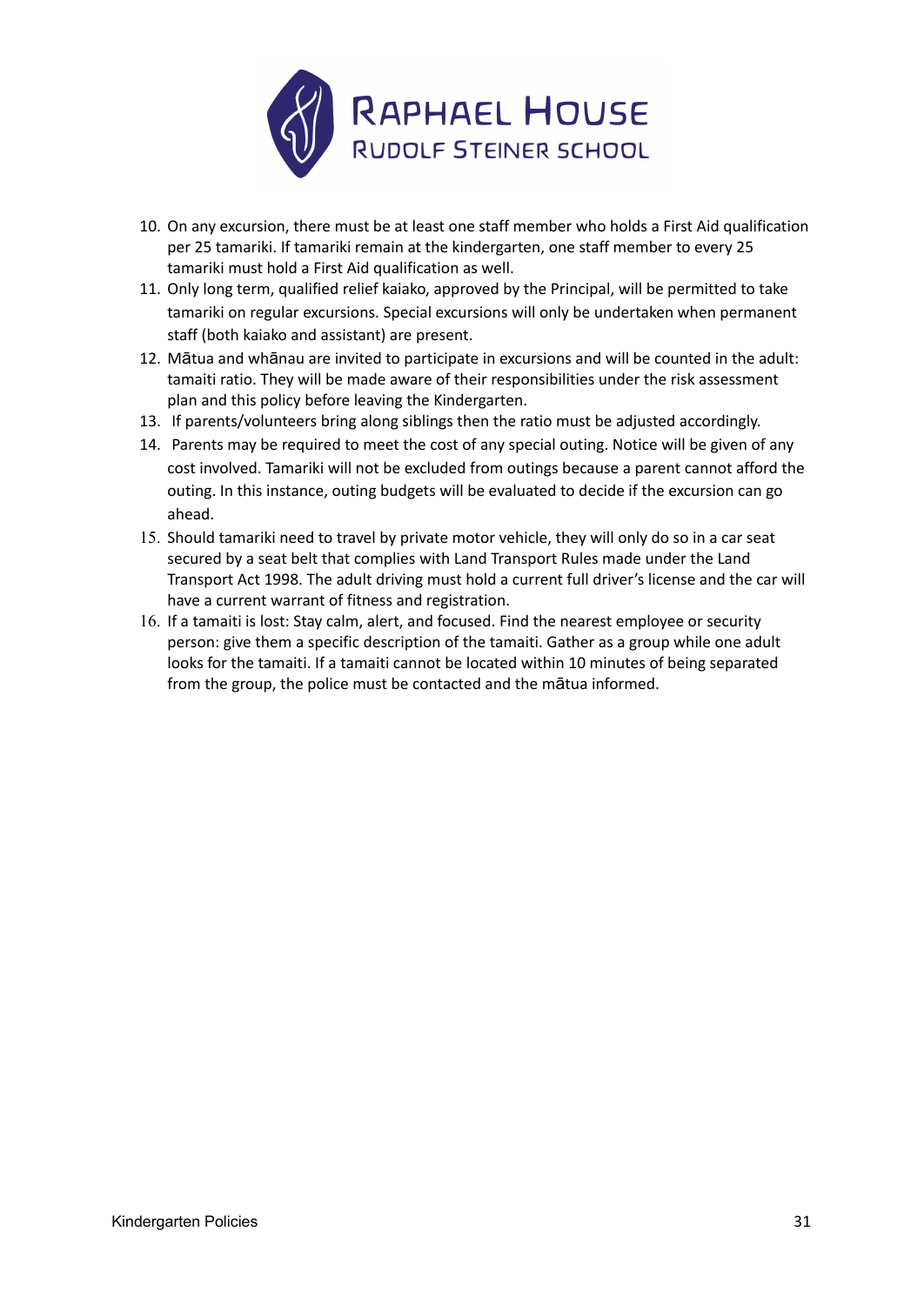

# <span id="page-31-0"></span>**Emergency Policy**

# *Rationale:*

To ensure proper procedures are followed in an emergency.

# *Policy Statement:*

The Kindergarten will provide clear emergency procedures and will fulfil our duty of care to provide and protect the health and safety of tamariki in an emergency situation.

### *Te Whāriki:*

Well-being/Mana Atua: Children experience an environment where they are kept safe from harm.

- 1. Kaiako, parents and visitors are informed of the Kindergarten emergency procedures.
- 2. Fire Action Notices displayed in the building summarise the evacuation procedures, where the place of safety is, and how to get to it. These notices will inform any visitors to the building what they should do along with verbal instructions from staff.
- 3. Tamariki are taught fire and earthquake procedures by practicing fire drills termly at the Kindergarten. Lockdown drills will be practiced by staff when tamariki are not on site, as they could cause undue fear and anxiety.
- 4. Drills are recorded and kept on file, and staff will debrief practices to evaluate the effectiveness of our plans.
- 5. The Kindergarten will notify the Fire and Emergency New Zealand of our fire drills at least six-monthly to maintain our Fire Evacuation Scheme approved by Fire and Emergency New Zealand.
- 6. All heavy furniture is secured and stored items appropriately restrained.
- 7. Exit routes are fully accessible and kept clear.
- 8. The Kindergarten will maintain a Health and Safety folder with emergency plans, which includes:
	- emergency contact details for tamariki and staff,
	- current allergy and medication action plans,
	- useful phone numbers,
	- civil defense checklists, first aid checklists,
	- emergency procedures for different scenarios, including copies of relevant policies,
	- a site evacuation plan of the premises,
	- a reunification release form,
	- emergency drill procedures and records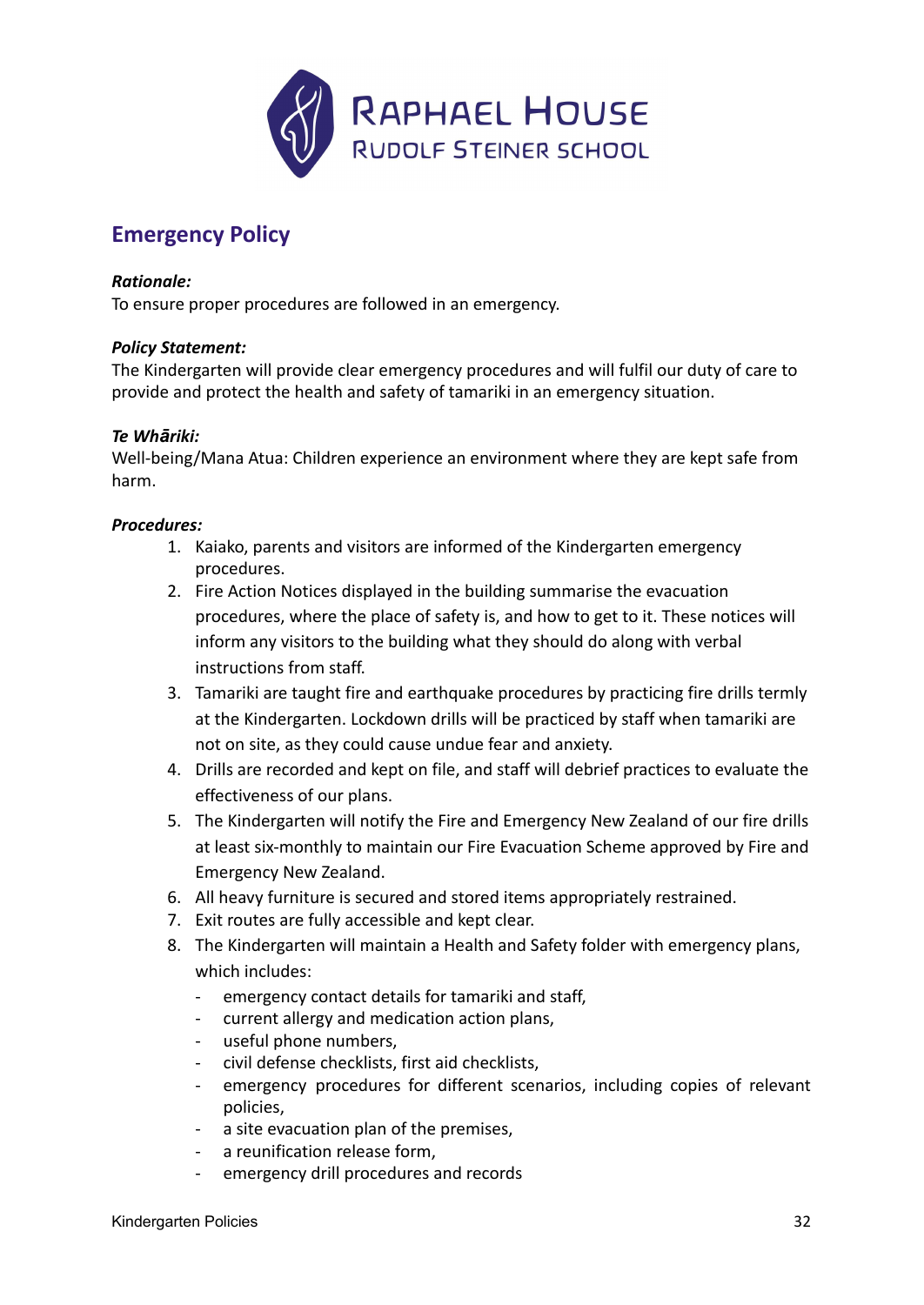

- 9. First aid supplies are kept in containers in each kindergarten room.
- 10. Each kindergarten room has a civil defence backpack outside the back of each room.
- 11. First aid kits and civil defence supplies are updated at least yearly.
- 12. In an emergency situation where phone coverage and internet may be unavailable the staff know to use the portable radio to tune in to either Radio New Zealand, The Hits, NewstalkZB, MoreFM and Magic Talk to check for updates from our local emergency management officials.
- 13. Any other person at the Kindergarten at the time of an emergency, such as a visitor, contractor or parent, will be required to follow our instructions.
- 14. All teaching staff are trained to instruct visitors to evacuate. If required staff may also instruct visitors to assist with the evacuation of others if required.
- 15. In any emergency situation, Kaiako will exercise their duty of care and remain until the last child has been picked up.
- 16. Kaiako are supported and encouraged to have a plan and be personally prepared so they are able to perform their duty of care.
- 17. In a civil defence emergency the Kaiako will use text to contact whānau, (keeping phone lines free for emergency calls).
- 18. To facilitate reunification, we will keep a written record for each tamaiti stating the location and time they were collected, where they were being taken and a photograph, name and contact number/s of the person who collected them.
- 19. All reasonable steps will be taken to reunite the children with their parents or caregivers. In circumstances where that is not possible, alternative arrangements must be made in consultation with the Police or Oranga Tamariki.
- 20. Raphael House Steiner School is a Community Emergency Hub. In case of a civil defence emergency we will welcome whānau to stay at the Kindergarten if that is where they feel safest.
- 21. As well as first aid training, Kaiako are encouraged and supported to participate in psychological first aid training to help tamariki during and after an emergency event.
- 22. Emergency Plans must be reviewed and updated annually.

### **Fire**

- **●** In the event of a fire the occupants will be alerted by either the smoke detectors or the adult who noticed the fire.
- The first person to notice the fire will alert all the other adult occupants of the fire by shouting 'Fire!'.
- The Warden (Fabiana Tato) will coordinate the evacuation. If the Warden is not present, the Person Responsible (Trudi Orme) will coordinate the evacuation. The Warden or Person Responsible will be responsible for receiving reports from other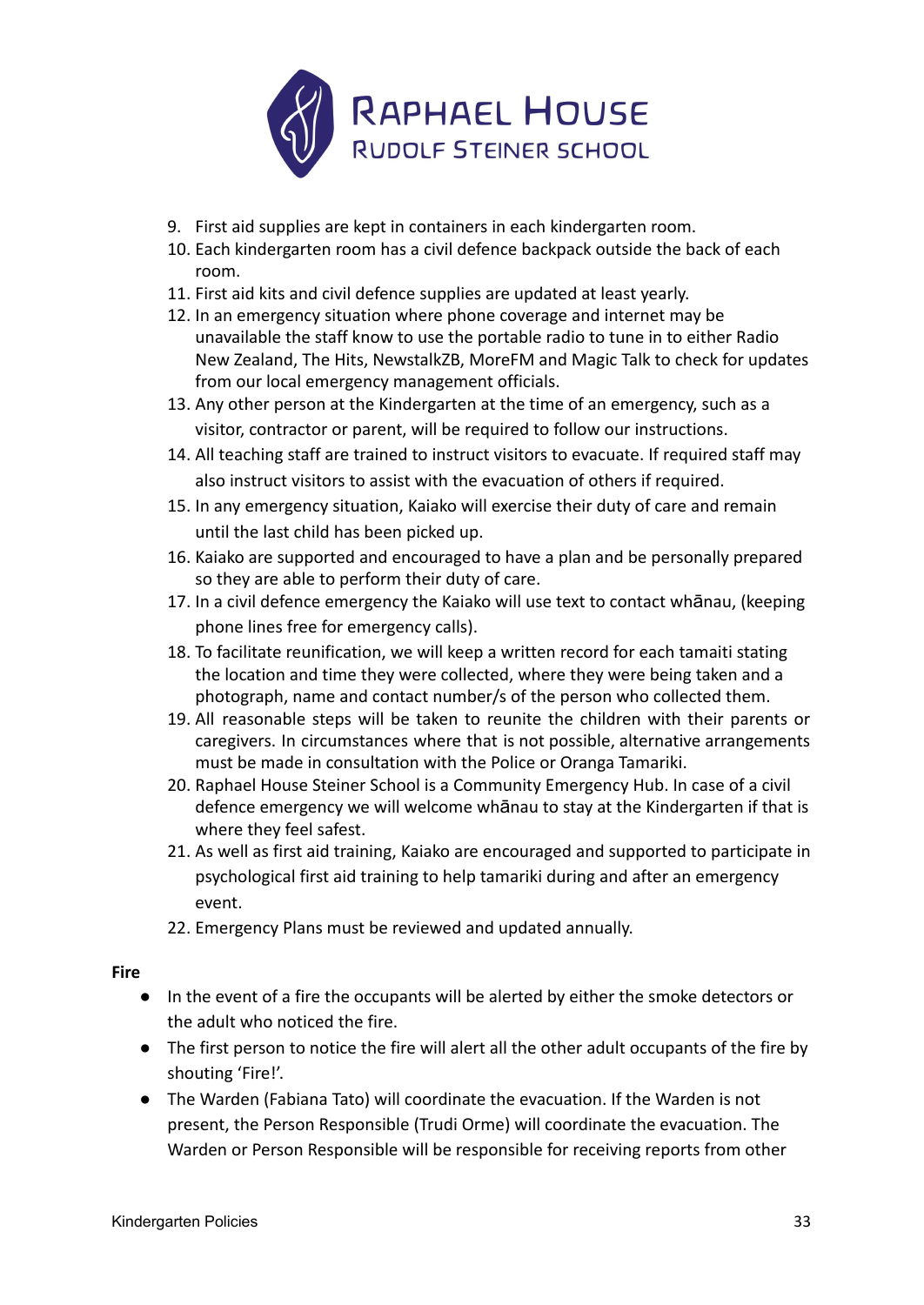

staff and liaising with the attending firefighters to update them on the status of the evacuation.

- In the event that neither the Warden nor the Person Responsible is present, another permanent teacher must coordinate the evacuation.
- The staff member who is first to notice the fire will use the emergency equipment to fight a small fire (if safe to do so).
- The Warden will dial 111 Fire and Emergency himself or direct another adult to do so. The Person Responsible will confirm that this has been done.
- Teachers will immediately start singing the 'Follow' song and helping the children exit the building by the quickest and safest route.
- We are licensed to have up to 50 children, ages 4-6 years old. They line up and walk independently to the assembly area. In the event that a child/children need assistance, they will be carried by teachers.
- Any adults or visitors requiring assistance are directed to communicate this to a teacher. Teachers are trained to provide assistance to anyone who needs it.
- Teachers will check each room in the building is clear of people as they evacuate and report to the Warden at a place of safety. The Warden will monitor the status of the evacuation and when all rooms are reported as being clear will determine that the evacuation is complete. The Warden will report that the evacuation is complete (or the status of the evacuation if it is still in progress) to Fire and Emergency when they arrive.
- If it is safe to do so, the Person Responsible will take the attendance register, the emergency bag, the Health & Safety folder and any medication required by children attending.
- We will assemble at the Park.
- The Warden will call the roll and make sure all occupants are present
- The Warden/Person Responsible (identified by wearing an high visibility vest) will receive reports and inform the status of the evacuation to the firefighters on their arrival from the marked assembly place in the carpark.
- We will remain with the children in the assembly area until the Fire and Emergency New Zealand provides assurance that the danger is over.
- We can go back inside if it is safe to do so, or will call guardians and wait with the children in the place of safety until they are collected.

# **Earthquake**

- The room teachers will direct the tamariki into "turtle position" (DROP, COVER and HOLD) when they become aware of an earthquake, and if possible, talk through the shaking to reassure the tamariki and make sure they are and stay well positioned.
- Teachers will decide when the danger is over, and then proceed to the next step.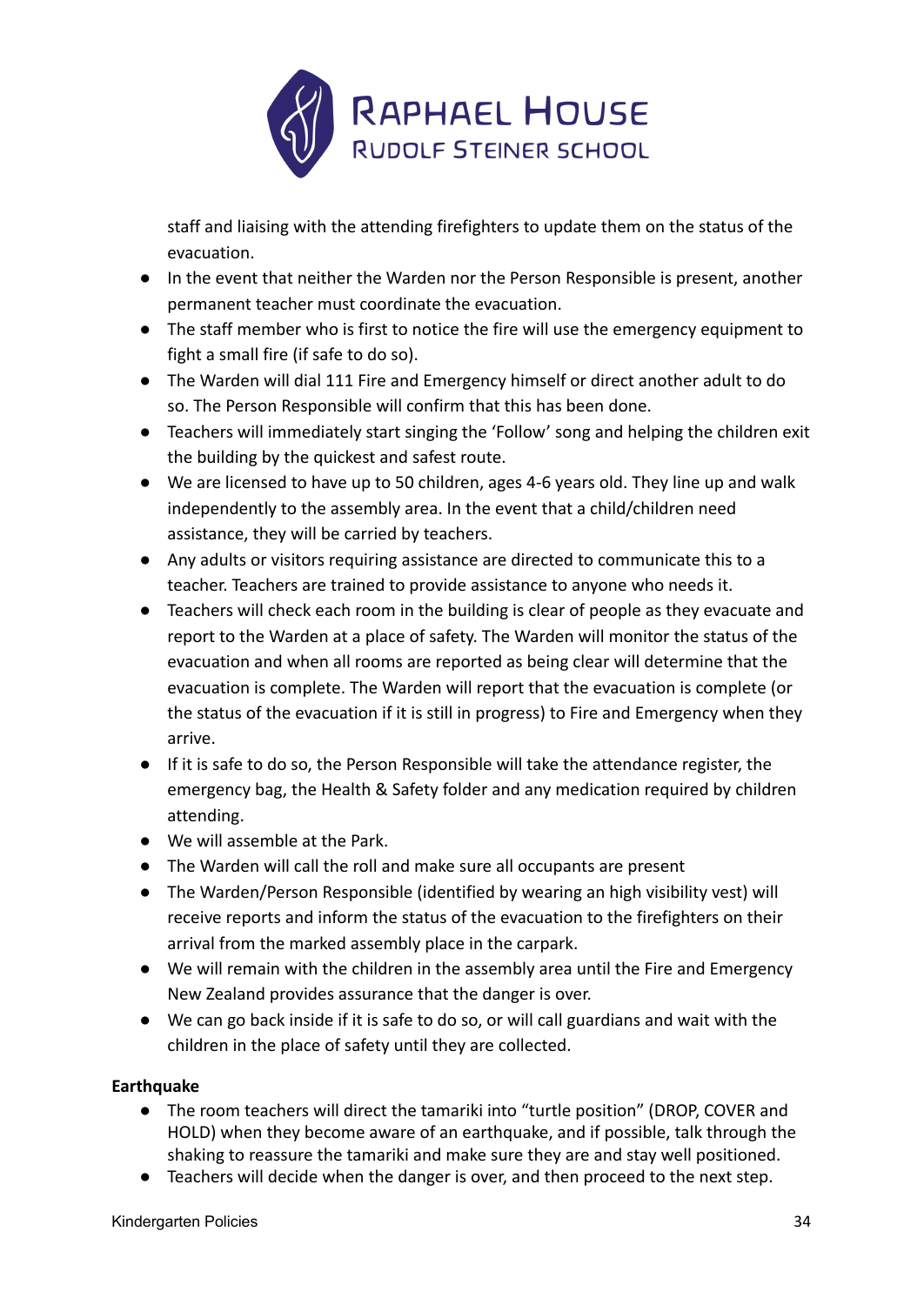

- Teachers will take the roll to make sure all are present, check for injuries and damage, and reassure the tamariki that they are safe.
- Expect aftershocks and be ready to go back to safe positions.
- The Person Responsible will then check the building for hazards. If the building appears unsafe, follow the evacuation procedure.
- If it is safe to remain at the Kindergarten, and there is no immediate danger, kaiako and tamariki will remain on site until all tamariki have been collected by their caregivers.

# **Evacuation plan**

- An evacuation will be necessary when it is unsafe to remain at the Kindergarten but should only be considered as a last resort.
- In many cases the event could be sudden and evacuation will be an immediate, urgent need, such as a chemical spill or toxic smoke from a nearby fire.
- In the event of a localized threat, we will evacuate to the Park.
- In case of a more expansive threat, off site evacuation location is the Lower School grounds.
- Kaiako will contact the guardians, or authorised person as soon as practicable.
- Staff will remain in accordance with regulatory ratios until all tamariki have been collected.

# **Violent Threat – Lockdown Procedure**

- A lockdown procedure will be used anytime a threat is present that requires children to be protected inside or in a safe location away from the centre. It may be requested by emergency services or by staff because of an intruder threat.
- A threat prompting lockdown can be an armed intruder, an angry relative, a person under the influence of drugs and alcohol, an aggressive dog, a swarm of wasps, etc.
- Depending on the location of the threat, children will be escorted to safety either inside or outside the building. Kaiako will have to quickly assess the situation and decide what the safest place will be.
	- a) Lockdown within the building (shelter in place):
		- o Kaiako will use the code words 'Peanuts outside' to alert other staff members that there is a threat outside.
		- o If the threat was first noticed by someone at the centre, notify the Police as soon as possible on 111.
		- o Children will be escorted into the centre.
		- o Once all are gathered inside: lock all doors, close and lock windows, shut curtains and turn off the lights.
		- o Check the roll to make sure all are present
		- o Keep everyone quiet and away from windows and doors, and remain low to the ground
		- o Stay this way until advised by Police that the lockdown is over.
	- b) Lockdown outside the building: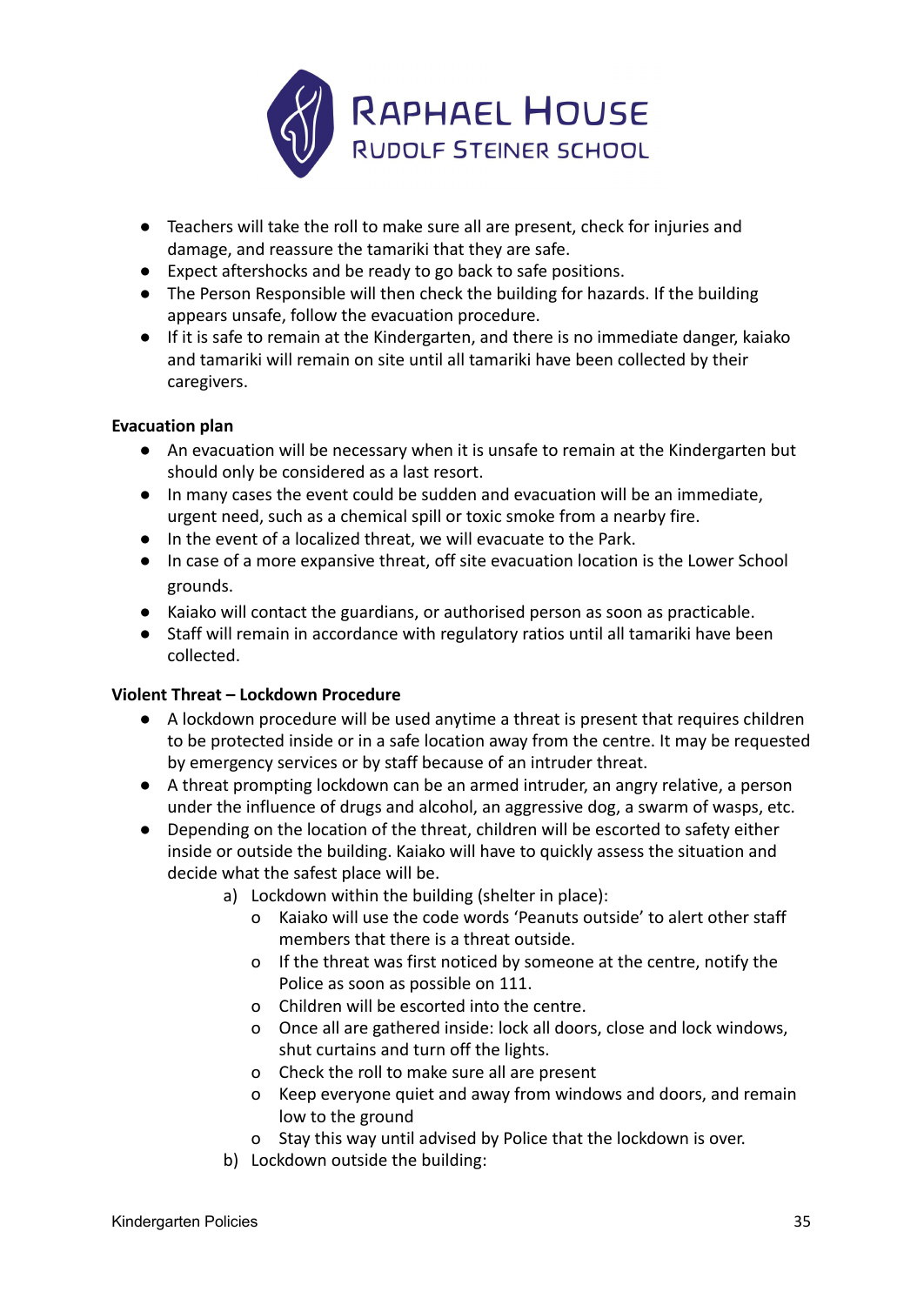

- o Kaiako will use the code words 'Peanuts inside' to alert staff members that there is a threat inside.
- o If the threat was first noticed by someone at the centre, notify the Police as soon as possible on 111.
- o If it is safe to do so, the Warden will take the attendance register and the emergency bag (hanging by the outside toilet).
- o Children will be escorted a safe distance away from the centre.
- o Once assembled, check the children's names against the register.
- o Consider taking the children to the off site evacuation location Jubilee park.
- o Stay this way until advised by Police that the lockdown is over.

# **Missing Child**

Should a child be found missing, fast and effective action will be taken to recover the child safely whilst still caring for remaining children.

- In the event of a missing child, all other tamariki are to be brought inside.
- A quick search of the building and play area will be undertaken in case the child is hiding.
- One kaiako will remain inside with the other tamariki and initiate a quiet group activity (e.g. stories, songs).
- Kindergarten and available school staff will do a quick two to three minute visual search to Matuhi Street, school access and tracks down to the stream. If the child is not found, a kaiako will dial 111 and contact the parents (the parents may know where they are likely to go). Kaiako will take advice from police on next steps for continuing the search.
- The Principal will ring parents of other tamariki at the Kindergarten that day and get them to either come to collect their child/children or to assist in the search. Other parents who can recognise the missing child and are known to the tamaiti may be important to the search.
- Kaiako will gather any details about when and where the child was last seen and any unusual activities or people in the area during the morning.
- As early as possible a detailed report must be prepared by the kaiako outlining what happened, who was on duty, how long the child was away and who was informed.
- All such instances must be reviewed with the teaching team, the Principal and the child's parents to see if procedures are adequate or need amending.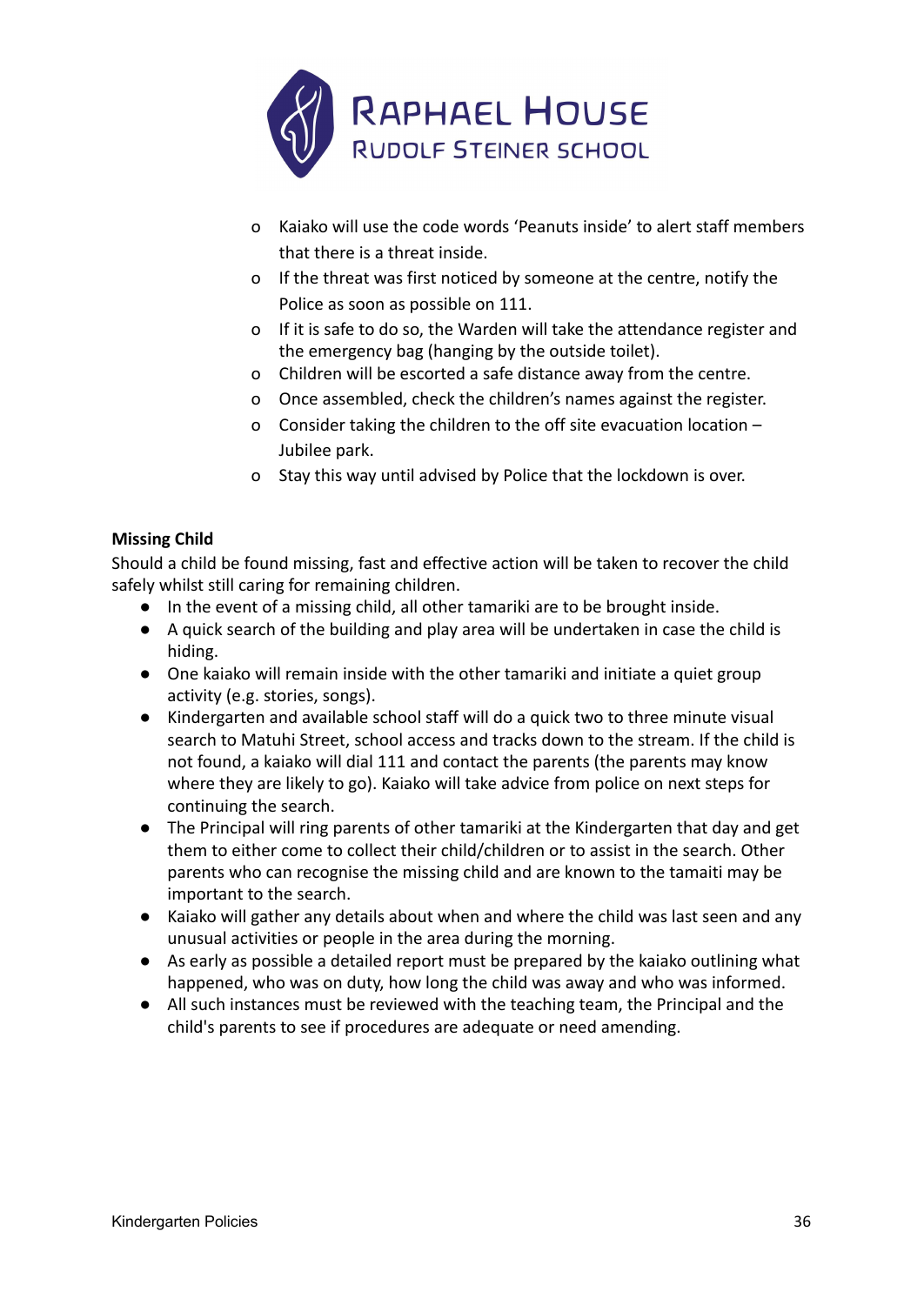

# <span id="page-36-0"></span>**Covid-19 Pandemic Procedure**

# *Rationale:*

To ensure the health and safety of tamariki, whānau and kaiako at the Kindergarten and minimise the risk of community spread.

### *Policy Statement:*

Raphael House Kindergarten is committed to implementing effective procedures which ensure the health and well-being of all involved in the centre and its community. The Kindergarten will comply with all government guidelines according to the current alert level. We will monitor the situation carefully and amend these procedures as necessary.

### *Te Whāriki:*

Well-being/Mana Atua: Children experience an environment where their health is promoted, their emotional well-being is nurtured and they are kept safe from harm.

# *Procedures:*

General

- 1. All tamariki, kaiako and parents are to stay at home if they are unwell, this includes a cold with the single symptom of a runny nose or cough.
- 2. If you or your tamaiti have symptoms such as a fever, coughing or difficulty breathing please seek medical advice.
- 3. The Kindergarten must be advised via telephone ([04-](https://www.google.com/search?client=safari&channel=mac_bm&sxsrf=ALeKk01ySquefZcOMFfoDqkliZKpGnVmaw%3A1584771057598&source=hp&ei=8a91Xv67IebFz7sP6-K8kA0&q=steiner+cottage+lower+hutt&oq=Steiner+Cottage&gs_l=psy-ab.3.0.35i39l3j0i22i30.175.1947..2737...1.0..0.232.2742.0j13j2......0....1..gws-wiz.......0i131j0j0i131i273j0i273j0i22i10i30.5V63GT_IEeU)569-5161) of absences daily and the reason for the absence. If there is no answer please leave a message.
- 4. Tamariki and kaiako are asked to wear new freshly cleaned clothing daily.
- 5. Please ensure you advise the Kindergarten immediately if a case is confirmed and ensure self-isolation.

Specifically for families

- 6. Adults please wear a mask during drop off/ pick up.
- 7. When you sign your child in and out, please ensure you clearly mark down your name. If possible, bring your own pen to sign your child in/out.
- 8. Please notify the Kindergarten if you, or anyone you know, has travelled overseas in the last 3 weeks.
- 9. All centre washing must be washed according to the Laundering of Linen Procedure.

Specifically for the team/programme changes:

- 10. Kaiako are to notify the Principal if experiencing flu-like symptoms and seek medical advice.
- 11. The surfaces, door handles, entrance gate and sign in pens are to be disinfected at the end of each day and during session as needed.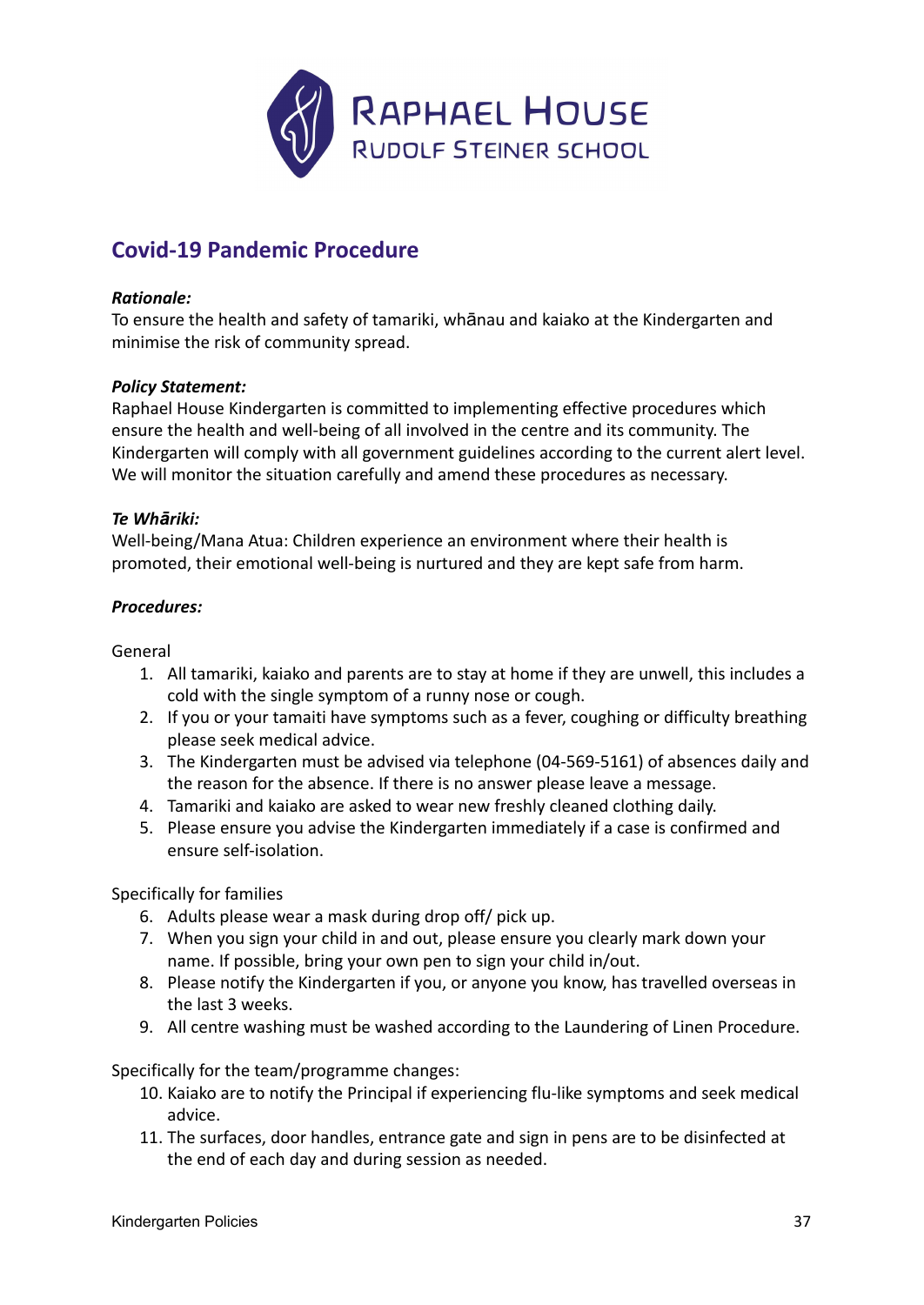

- 12. Toys and equipment will be disinfected regularly. Toys that cannot be easily washed down (such as soft cover books and knitted animals) will be removed until further notice, as resources that are often mouthed (such as the whānau room cups and plates). Some resources such as clay will be set up so that they cannot be shared amongst tamariki.
- 13. Kaiako are to wash their hands with soap and hot water for at least 20 seconds regularly, especially before handling or serving kai.
- 14. Tamariki are to be supported in regular hand washing throughout the day, especially after using the toilet and before eating.
- 15. No food will be shared amongst the tamariki and servings will be plated up and served individually.
- 16. Cups for the tamariki's water will not be left out. Tamariki will use their own water bottles, or will be served individually by a kaiako and then placed directly into the dishwasher for cleaning.
- 17. The toilet seats are to be kept down where possible.
- 18. Any mouthed resources will be placed in a container immediately and then disinfected at the end of the day or sooner if possible.

In relation to COVID-19 Public Health Response (Vaccinations) Amendment Order (No 3) 2021:

- 1. All those employed, contracted and volunteer workers at the Kindergarten must have their first COVID-19 vaccination on or before 15 November 2021 and receive their second vaccination by 1 January 2022 to be able to come on-site, and to have received a booster by their individually stipulated date. All people who may come into contact with children onsite at early learning services to be vaccinated. This includes:
	- all workers, whether they are paid, volunteers or students on placement, directly employed or contracted through a third party.

It does not apply to:

- those who only work remotely or only work onsite when children are not present (for example, at the weekend)
- parents just dropping-off or picking-up their children
- 2. To comply with the Order, Kindergarten governance and management will:
	- Support staff members to be vaccinated, including during working hours.
	- Collect and maintain a record of the contact and vaccination information for all staff members/volunteers. The usual requirements around collecting, recording, using and storing personal information will apply to the above information.

Specific to the Red setting of the Traffic Light COVID-19 Protection Framework:

o Kaiako will encourage tamariki to wash their hands before entering their classroom.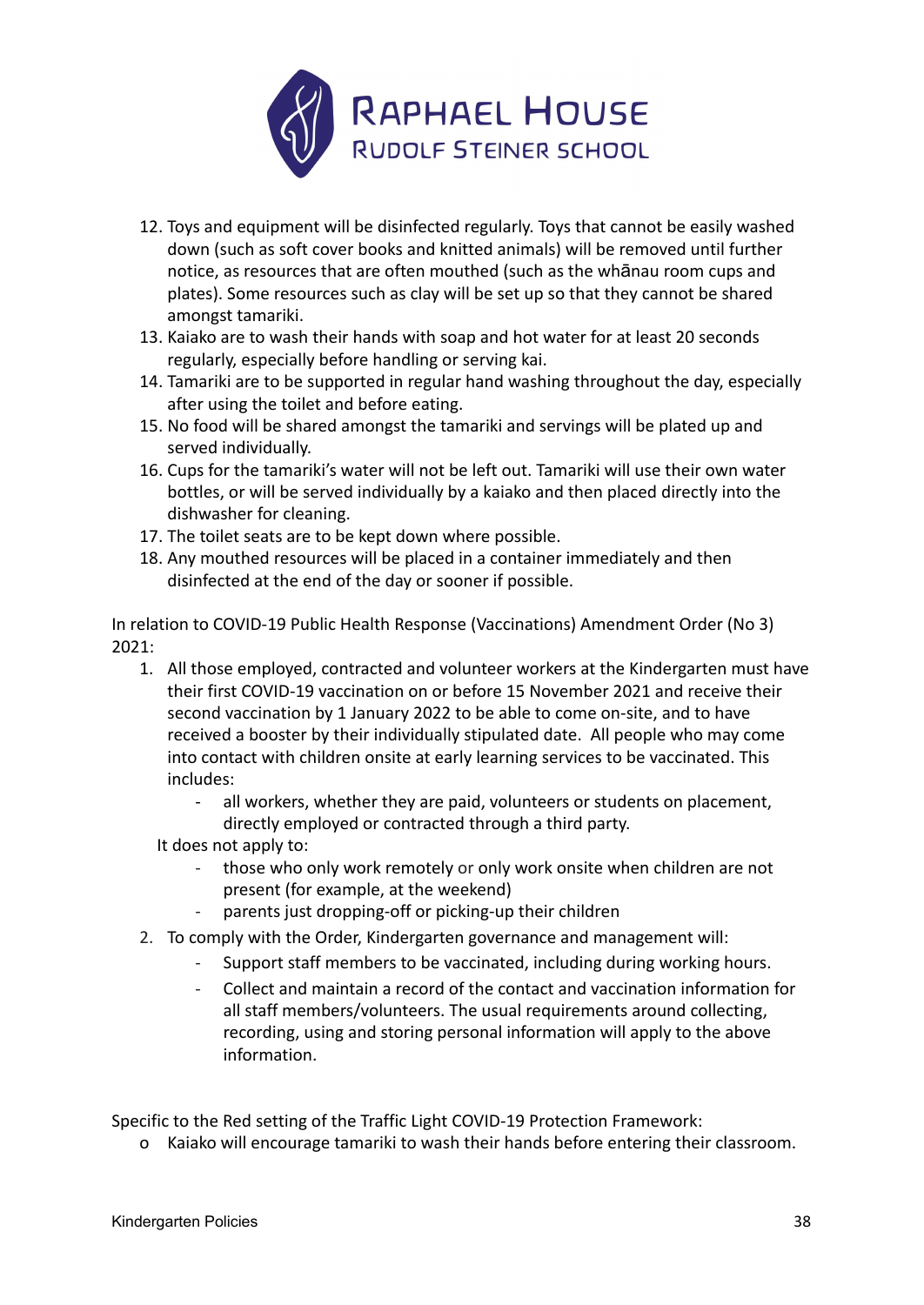

- o Food will not be handled or prepared. Morning tea, lunch and afternoon tea are to be brought from home.
- o Parents are required to wear a mask if coming inside for any length of time.
- o Pickups and dropoffs will be at the gate. Parents are not to come into the centre, unless they are settling their child.
- o Staff in early childhood services are not required to wear a mask, but can choose to wear one. This is up to the individual to decide.
- o Events such as parent evening and working bees cannot be held.
- o Birthdays will continue to be celebrated with parents invited to stay up to 20 minutes. Parents must wear a mask and practice safe distancing. There will be no sharing of food or cake.
- o Non-essential visitors cannot come into the centre.
- o Parent settling visits will be kept to 30min maximum.
- o Essential visitors such as repair persons are allowed outside opening hours.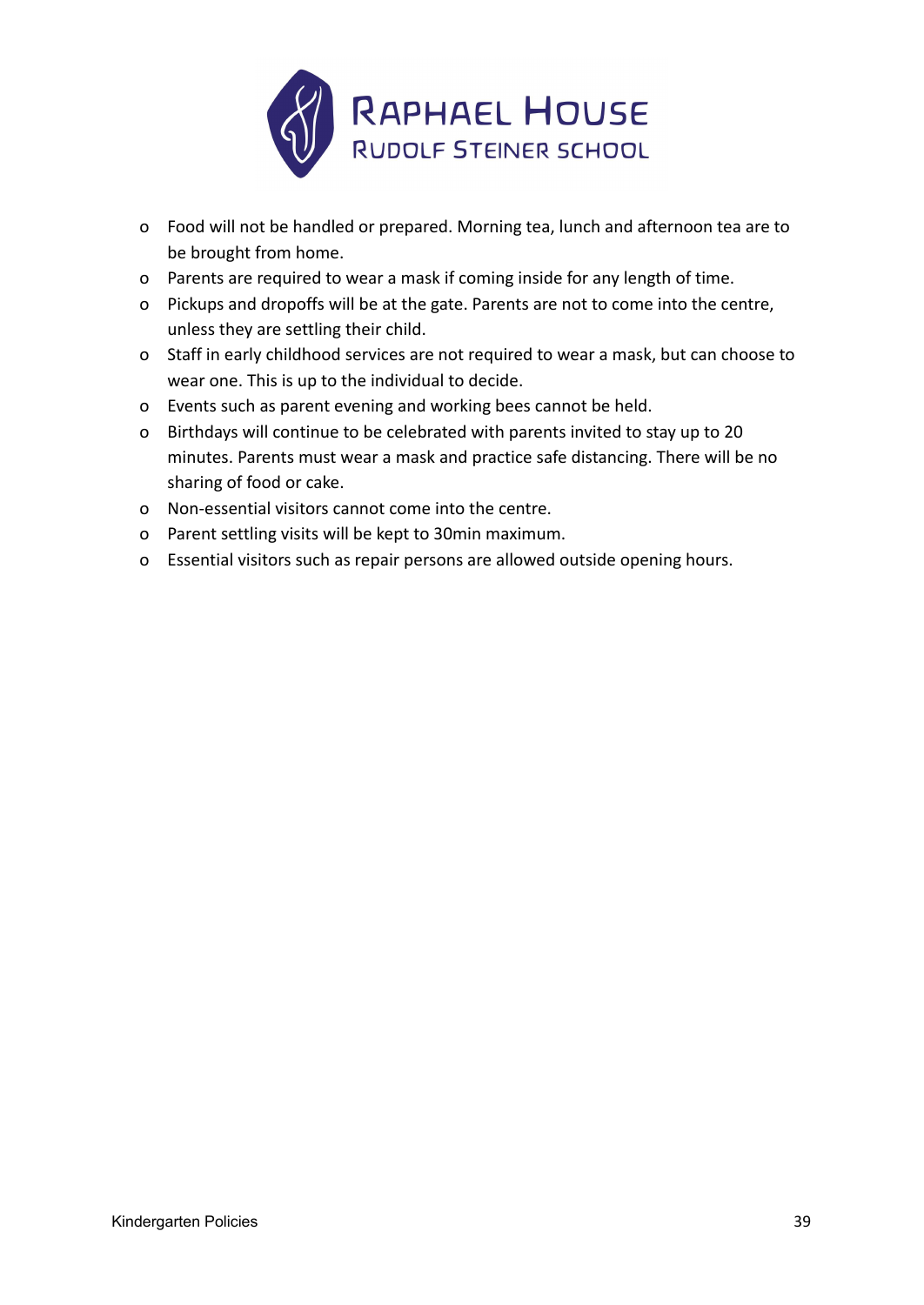

# <span id="page-39-0"></span>**Privacy Policy**

# *Rationale:*

At Raphael House Kindergarten we recognise and respect families and kaiako individual rights to privacy and we strive to comply with The Privacy Act.

The Privacy Act makes the Kindergarten formally responsible for personal information that it collects or holds, so that individual privacy is promoted and protected. The Privacy Act does not set out to make everything private. Instead, it is based on the principle that anyone should be able to know what a company or agency knows about them, to know how that information might be used and to have the right to correct it if necessary. The Privacy Act encourages agencies to make clear statements about what personal information it collects, who may see it and how it may be used. It also requires agencies to have a Privacy Officer and to establish a procedure for handling privacy issues and complaints about breach of privacy.

### *Policy Statement:*

We strive to ensure any information is used appropriately.

- 1. The Privacy Officer (Principal) will ensure compliance to the Privacy Act, deal with requests for personal information and work with the Privacy Commissioner (Government appointee) if necessary.
- 2. Permission is sought on enrolment to take photographs of tamariki for the purposes of planning and advertising.
- 3. Kaiako and families must not share personal information or images of tamariki or one another on the internet or social networking sites, unless permission is sought from each individual/caregiver involved.
- 4. Anyone who feels that the Kindergarten has interfered with their privacy can make a complaint to the Privacy Officer.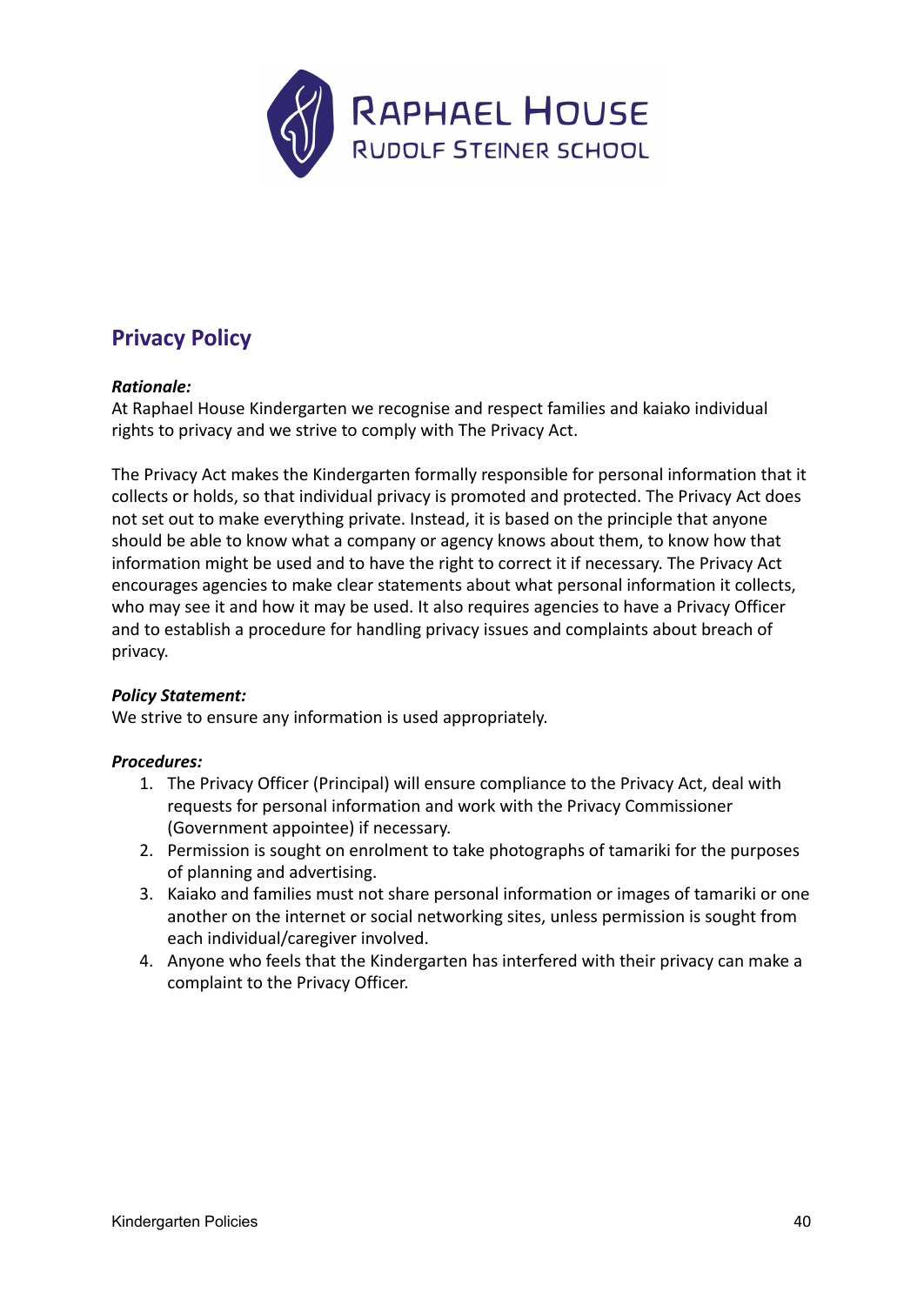

# <span id="page-40-0"></span>**Property and Equipment Policy**

# *Rationale:*

At Raphael House Kindergarten, we are committed to providing safe and well-maintained environments - workspaces, play areas, property, facilities and equipment.

### *Policy Statement:*

To install procedures and practices to support us to manage our environments responsibly, ensuring that the Kindergarten continues to provide safe and fit for purpose environments, as well as comply with the Education (Early Childhood Services) Regulations, Building Code and other applicable legislation.

### *Te Whāriki:*

Well-being/Mana Atua: Children experience an environment where they are kept safe from harm.

- 1. Comply with building regulations and bylaws: display a current Annual Building Warrant of Fitness.
- 2. Behave in accordance with our Health and Safety Policy.
- 3. Plan for short to long-term maintenance needs. Complete a full annual review, checking the Centre environment and surroundings, both indoor and outdoor areas, for immediate safety or maintenance needs, noticing where future maintenance work might be needed.
- 4. Make sure appropriate insurance policies are up to date.
- 5. Regularly assess, identify and replace or repair any defective play equipment items.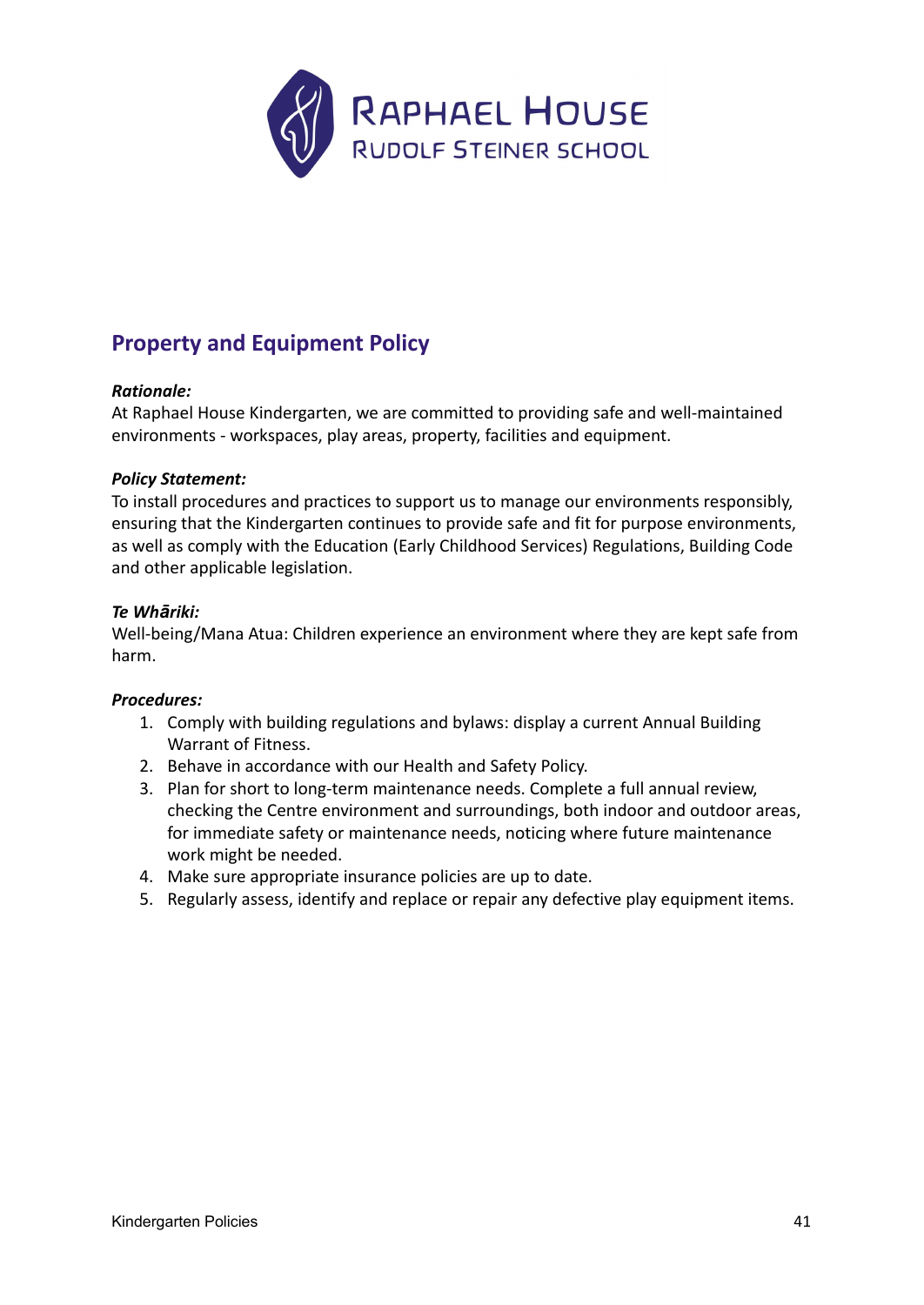

# <span id="page-41-0"></span>**Animal Welfare Policy**

# *Rationale:*

The Kindergarten is committed to safe and hygienic handling practices being implemented with regard to any animals at the kindergarten. Tamariki will be kept safe from the possible risks, while positively gaining from the learning opportunities of interacting with animals.

# *Te Whāriki:*

Well-being/Mana Atua: Tamariki experience an environment where they are kept safe from harm.

- 1. All animals, including those bought into the kindergarten, must be able to be properly restrained at all times.
- 2. The responsibility for the welfare of animals kept at the kindergarten rests with the staff.
- 3. The Principal has overall responsibility for determining when to take an animal to the vet or when to remove an animal due to ill health.
- 4. A delegated person or duty roster will be appointed to ensure the animals' living conditions are maintained to a high standard of cleanliness.
- 5. All kindergarten pets must be provided with a secure, safe and clean enclosure at all times.
- 6. Any animal faecal matter and offensive body wastes outside of the animal's cage will be cleaned up and disposed of immediately, returning the area to a clean, hygienic and usable space.
- 7. It is the responsibility of staff to ensure that all tamariki who have had contact with any animal wash their hands afterwards, especially prior to eating or drinking.
- 8. The animal will be removed from the premises and treated at the first sign of any illness. This is a legislative responsibility.
- 9. Animal food will be stored so that it is clearly distinguishable from human food and out of the reach of tamariki.
- 10. The day-to-day care of animals will be governed by the Animal Welfare Act 1999 and the Five Freedoms:
	- a) Freedom from thirst, hunger and malnutrition.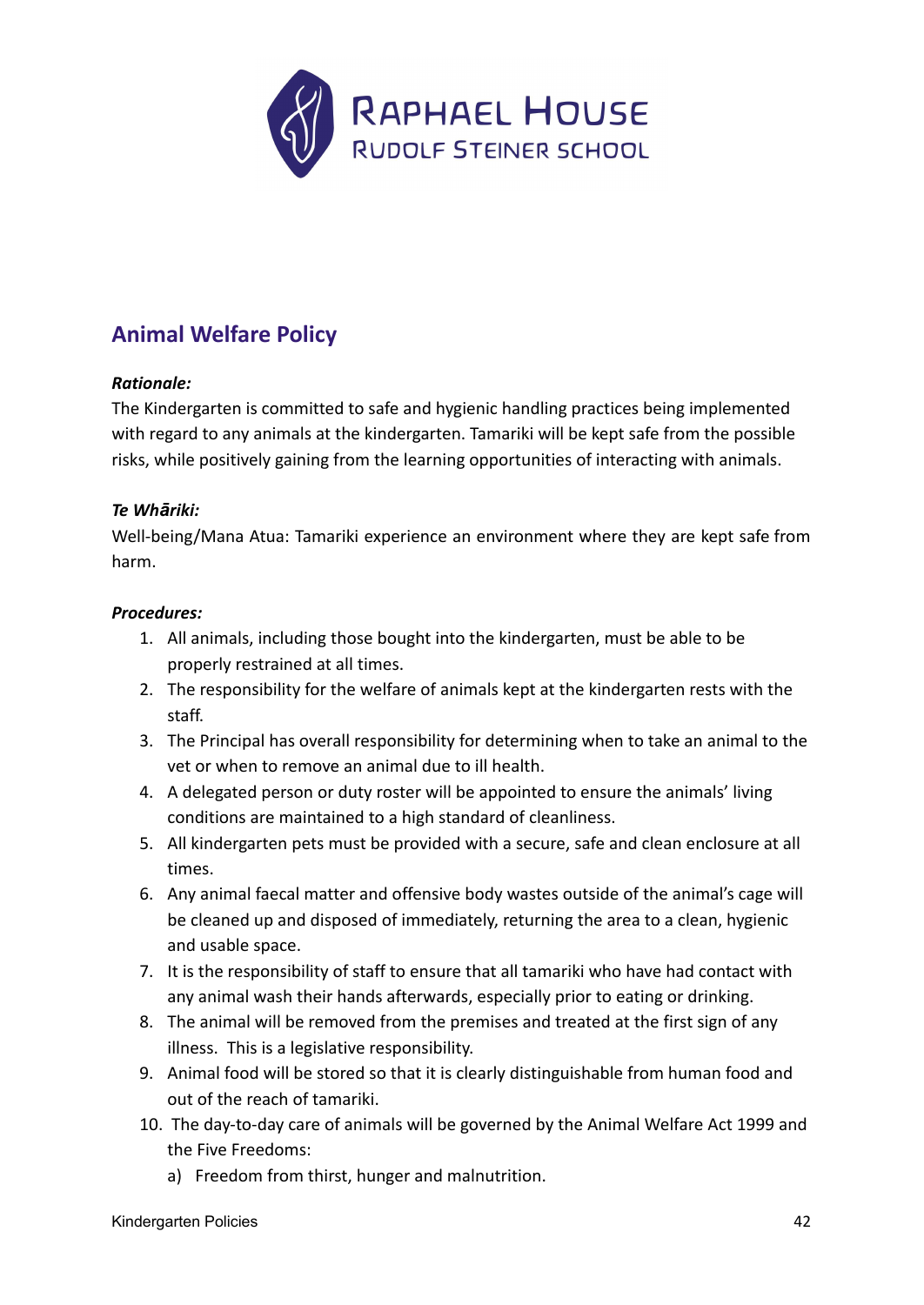

- b) Freedom from discomfort and lack of shelter.
- c) Freedom from Injury, disease and parasite infestation.
- d) Freedom from distress.
- e) Freedom to display their normal patterns of behavior.
- 11. Staff will only allow clean, healthy, safe and easily restrained animals on the premises.
- 12. Parents and whānau are asked not to bring pets from home onto the kindergarten grounds, unless approved by the Principal for a specific reason, such as a guide dog or special animal encounter experiences (e.g. lambs in spring, pet days).
- 13. Animals that are suitable to live at the kindergarten include guinea pigs, chickens, rabbits, mice, rats, fish, frogs, lizards and small birds.
- 14. Animals shall not be permitted in the kitchen, bathrooms/toilets or sleeping rooms.
- 15. Staff will ensure that animals are supplied with a good healthy living environment, including at weekends and holidays.
- 16. At any sign of an animal becoming agitated, or a tamaiti becoming upset due to the animal, they will be moved away from tamariki, returned to their enclosure or restrained.
- 17. Tamariki will be directly supervised by staff at all times when near an animal in order to ensure their safety and wellbeing and promote the safe handling of animals.
- 18. If tamariki feel emotionally unsafe around the animals, kaiako will communicate this to parents/whānau and work together to develop a plan to support the tamaiti. The emotional wellbeing of tamariki will be considered as the priority in this situation.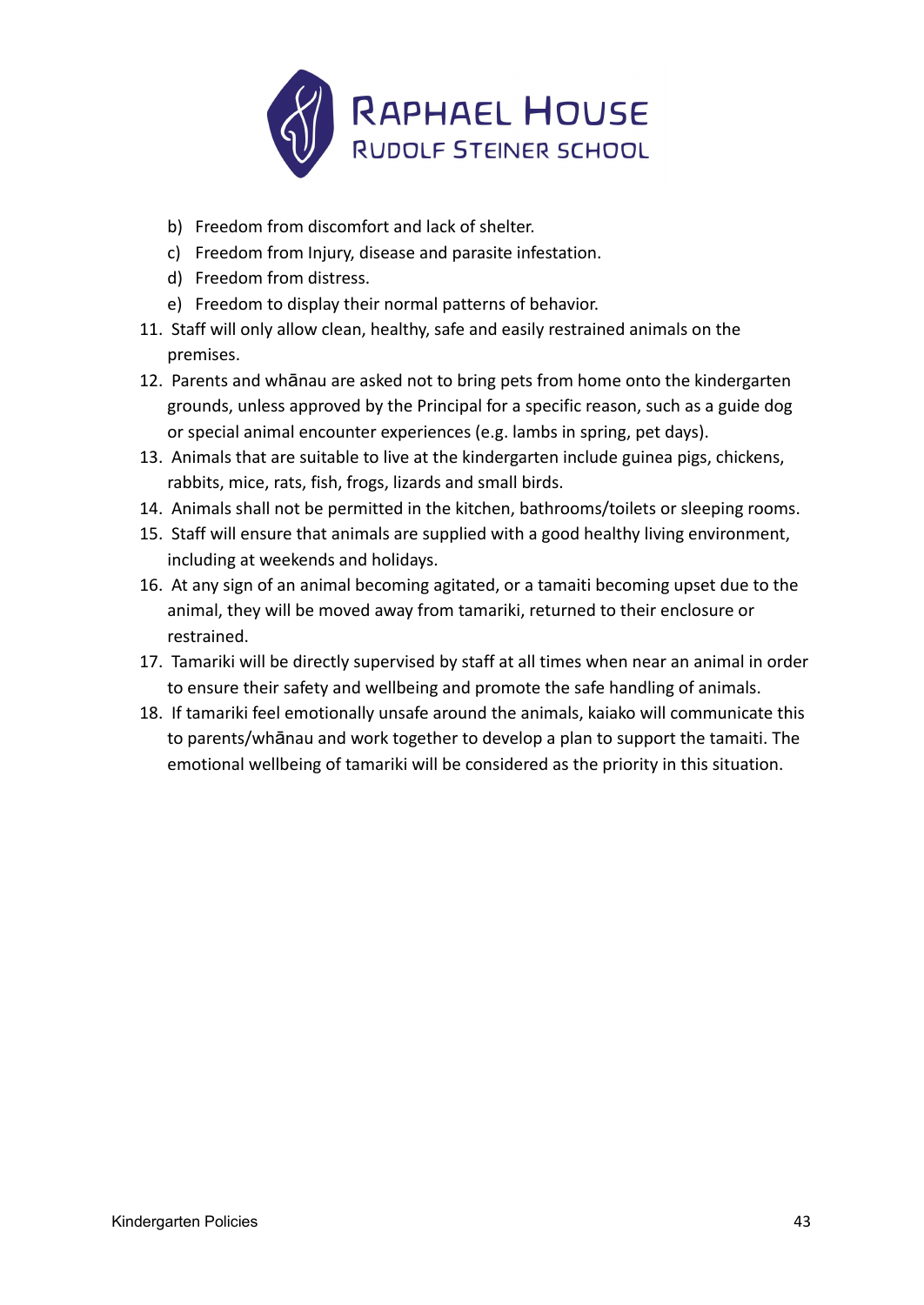

# <span id="page-43-0"></span>**Drop off and Pick Up Policy**

# *Rationale:*

To ensure tamariki arrive and depart safely accompanied by their authorised caregivers, during licensed hours and in line with pre-approved arrangements.

### *Policy Statement:*

We will take reasonable and practicable steps to ensure the safety of tamariki at drop off and pick up times, and ensure caregivers abide with licensing criteria.

# *Te Whāriki:*

Well-being/Mana Atua: Children experience an environment where they are kept safe from harm.

- 1. Caregivers are required to sign their tamaiti in and out of the Kindergarten every day on the form provided at the front reception. Accurate arrival and departure time must be noted. This is a **legal requirement** by the Ministry of Education.
- 2. If the person picking up the tamaiti is not known to a staff member, the staff person will check the contact list to determine if the person is authorized to pick up the child. If the unknown person is not on the contact list, the parent must be contacted for permission. Should the parent(s) be unavailable, the tamaiti **cannot** be permitted to leave with the unauthorized person.
- 3. Staff will ensure that the person doing the pickup is authorized to do so and does not appear to be unwell or intoxicated.
- 4. If a parent/authorized person appears to staff to be unwell/intoxicated when they arrive to pick up a tamaiti and staff is concerned for the safety of the child, staff will suggest that the parent/ authorized person not leave with the child. Staff can offer to call a taxi or call another authorized contact person to assist. Should the unwell/intoxicated person agree to a taxi when the Kindergarten is closing, a staff person will remain with the parent/authorized person until the taxi has arrived.
	- If the unwell person insists on leaving the centre with the child, staff cannot legally prevent the parent/authorized person from taking their child. In the event that safety concerns for the tamaiti are present, staff should call Police and/or Oranga Tamariki and document the event.
- 5. The Kindergarten is open Monday to Friday from 8:45am to 2:45pm. We will be closed on public holidays and school holidays. It is a condition of our Early Childhood Education and Care Centre license that we operate only between these hours.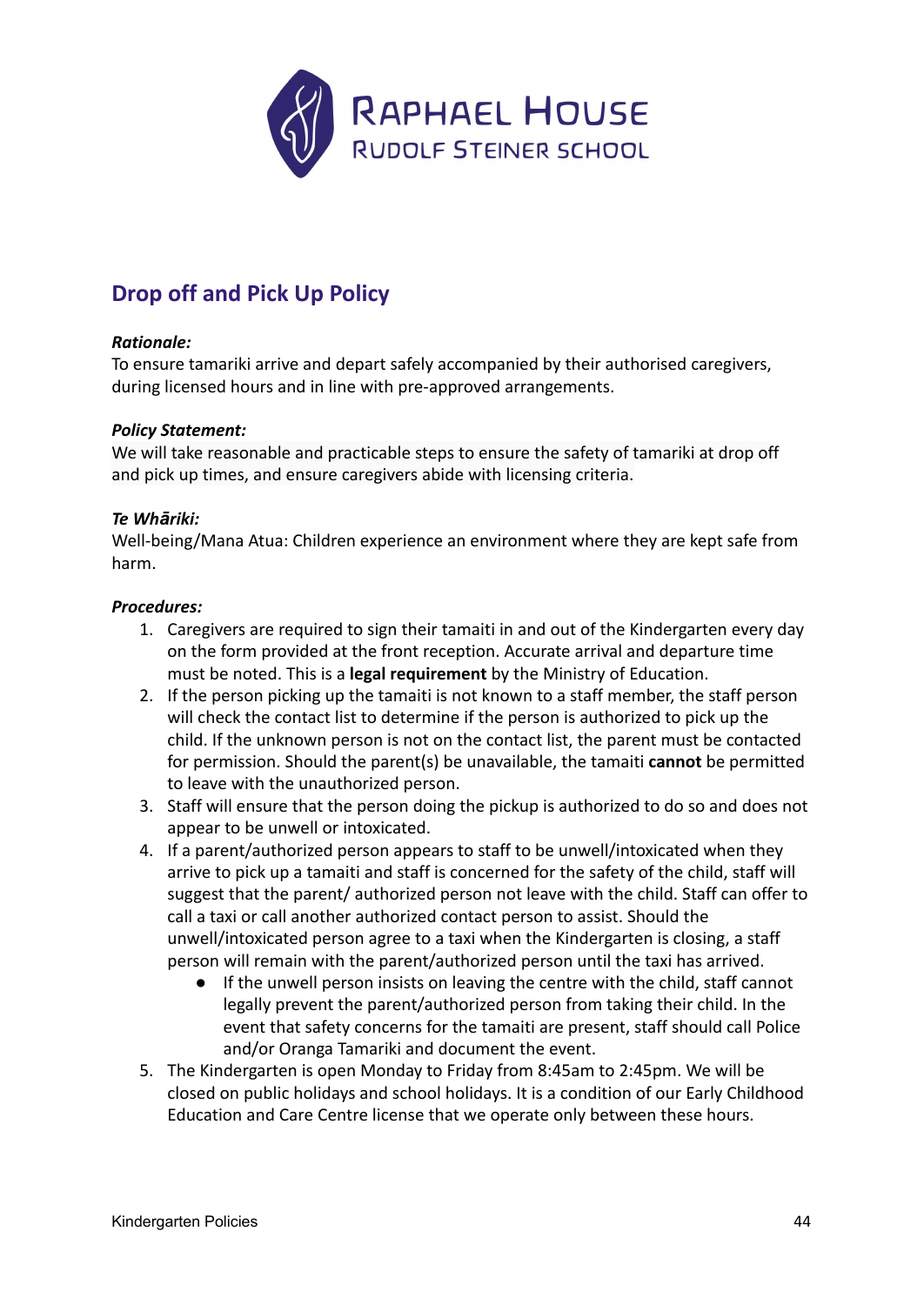

- 6. If at any time a caregiver has an emergency and is going to be unavoidably delayed past 2:45pm, please contact your child's Kindergarten kiako and advise that they have made alternative arrangements for their tamaiti to be collected.
- 7. If the parent has not contacted the Kindergarten and fails to collect their tamaiti at 2:45pm, the following actions will be taken:
	- Two staff (including one kaiako) will remain at the Kindergarten and attempt to contact the parents at the earliest convenient time,
	- Call the emergency contacts if the parent cannot be reached,
	- Fill in the details of the late pick up on the communication book when the parents/ emergency contacts arrive, noting the time of collection.
- 8. For issues at pick up/ drop off relating to day-to-day care disputes, refer to Day-to-Day Care Disputes Policy.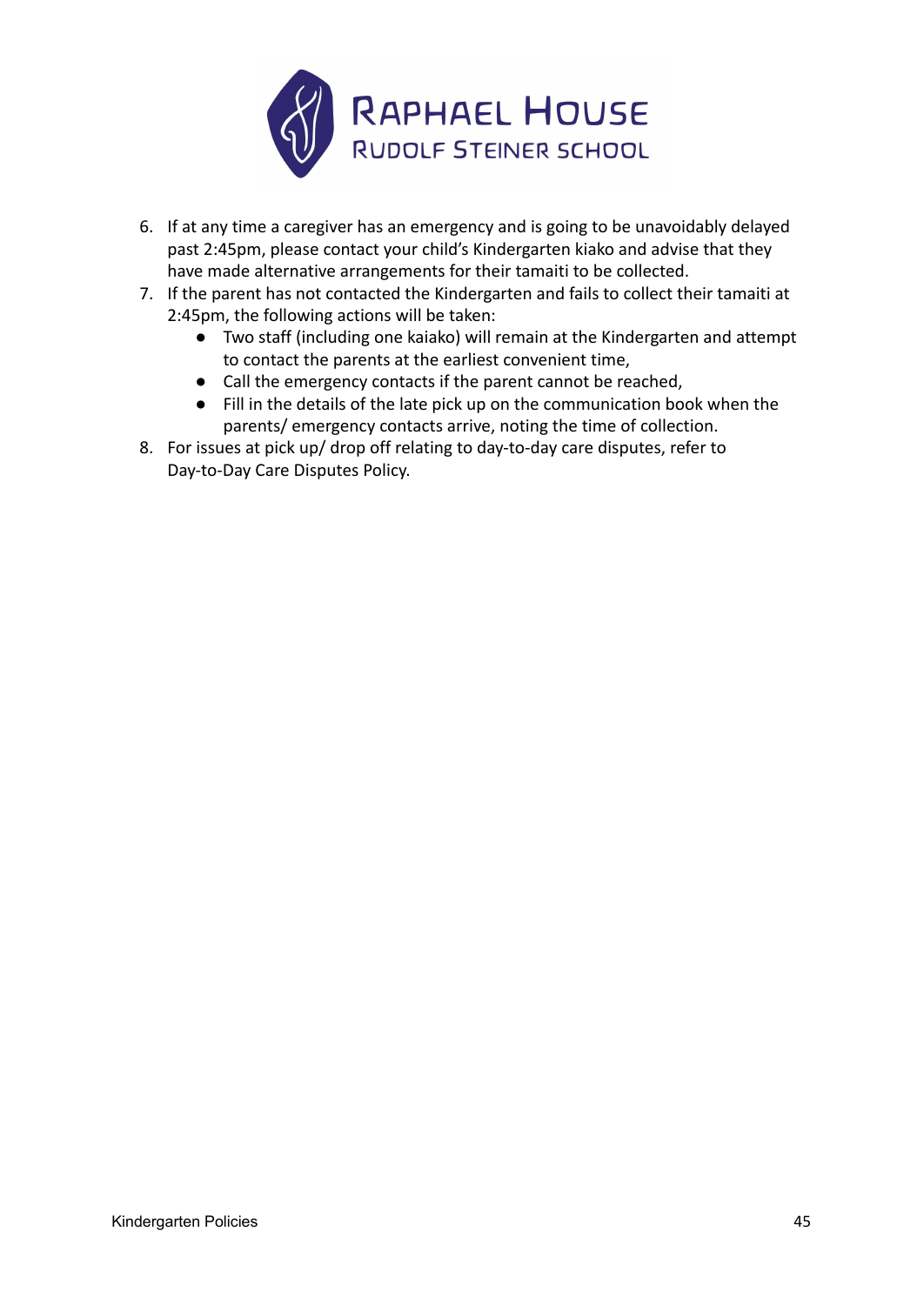

# <span id="page-45-0"></span>**Day-to-day Care Disputes Policy**

### *Rationale:*

To ensure that the rights, requirements and interests of tamariki and their parents involved in Family Court disputes are met.

### *Policy Statement:*

We will uphold legal requirements and advocate for the welfare of tamariki.

### *Te Whāriki:*

Well-being/Mana Atua: Children experience an environment where they are kept safe from harm.

- 1. The Kindergarten will collect information about the family's circumstances of each child enrolling at the centre, including what the day-to-day care arrangements are for the child. This information should be recorded on the enrolment form at the time of enrolment and updated as necessary.
- 2. If there is a parenting order in place, it should be sighted, copied and filed.
- 3. Relevant information should be promptly passed on to Kaiako.
- 4. Parents not scheduled to care for their child will not be given supervised access to their child during centre hours unless written authorisation by the other parent has been given.
- 5. Parents will be informed at the time of enrolment that the centre does not allow for supervised access at the centre unless specifically discussed with kaiako and formally requested in writing by the parent who has day-to-day care of the child.
- 6. If a non-scheduled parent arrives at the Kindergarten, records should be checked for information about access and the primary caregiver contacted. If it cannot be established that access is permitted, the parent will be asked by the room kaiako to leave the premises. If they refuse, the police will be called.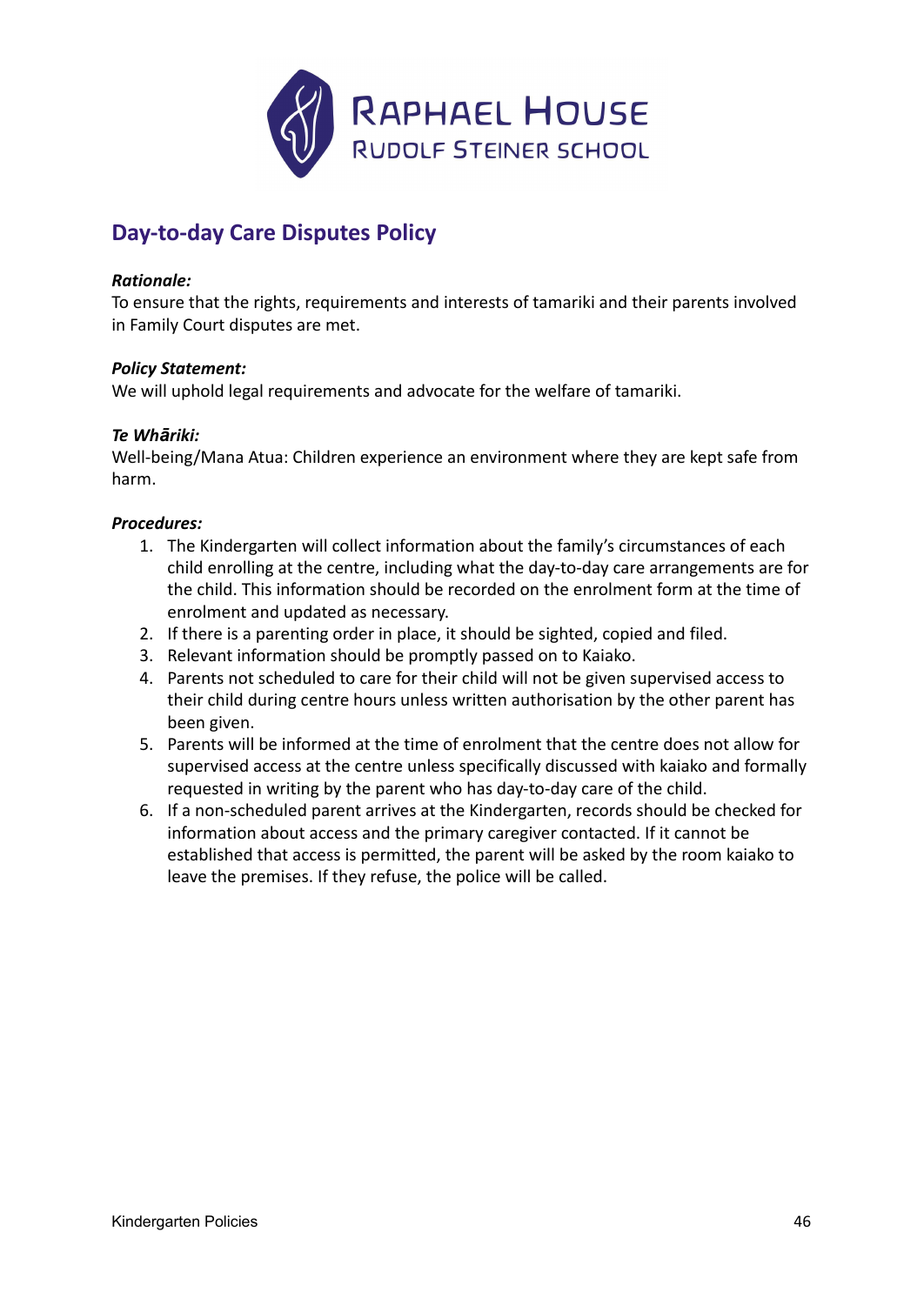

# <span id="page-46-0"></span>**Human Resource Management Policy**

### *Rationale:*

We recognise that robust personnel policies are fundamental to high standards of professional practice and quality Early Childhood Education. We value our staff and recognize them as the most valuable resource to the tamariki in our kindergarten. We therefore ensure good employment practices which strive to ensure the appointment of competent and capable staff who are committed to ongoing professional learning and growth. This policy will ensure all those working at the kindergarten meet the safety check requirements specified in the Vulnerable Children Act 2014, and that professional standards are maintained in alignment with Our Codes, Our Standards | Ngā Tikanga Matatika, Ngā Paerewa.

# *Policy Statement:*

We value our kaiako and choose to employ only the best. They are the most valuable resource the tamariki in our centres have. Our kaiako deserve to be respected and nurtured in order for them to reach their full potential.

### *Te Whāriki:*

Belonging/ Mana whenua: Kaiako experience an environment where they know that they have a place.

### *Procedures:*

Recruitment and Selection

- 1. All permanent positions will be advertised. Curriculum Vitae will be checked before placing an applicant on a short list and interviews of shortlisted applicants will be held prior to any selection being made. These candidates will receive a copy of the job description prior to being interviewed.
- 2. Prior to employment, applicants will undergo full required safety checks (see below) that comply with the Vulnerable Children's Act 2014. This includes the 7 components:
- a) Verification of identity (including previous identities).
- b) An interview.
- c) Information about work history.
- d) Referee information.
- e) Information from any relevant professional organisation or registration body.
- f) A New Zealand police vet.
- g) A risk assessment.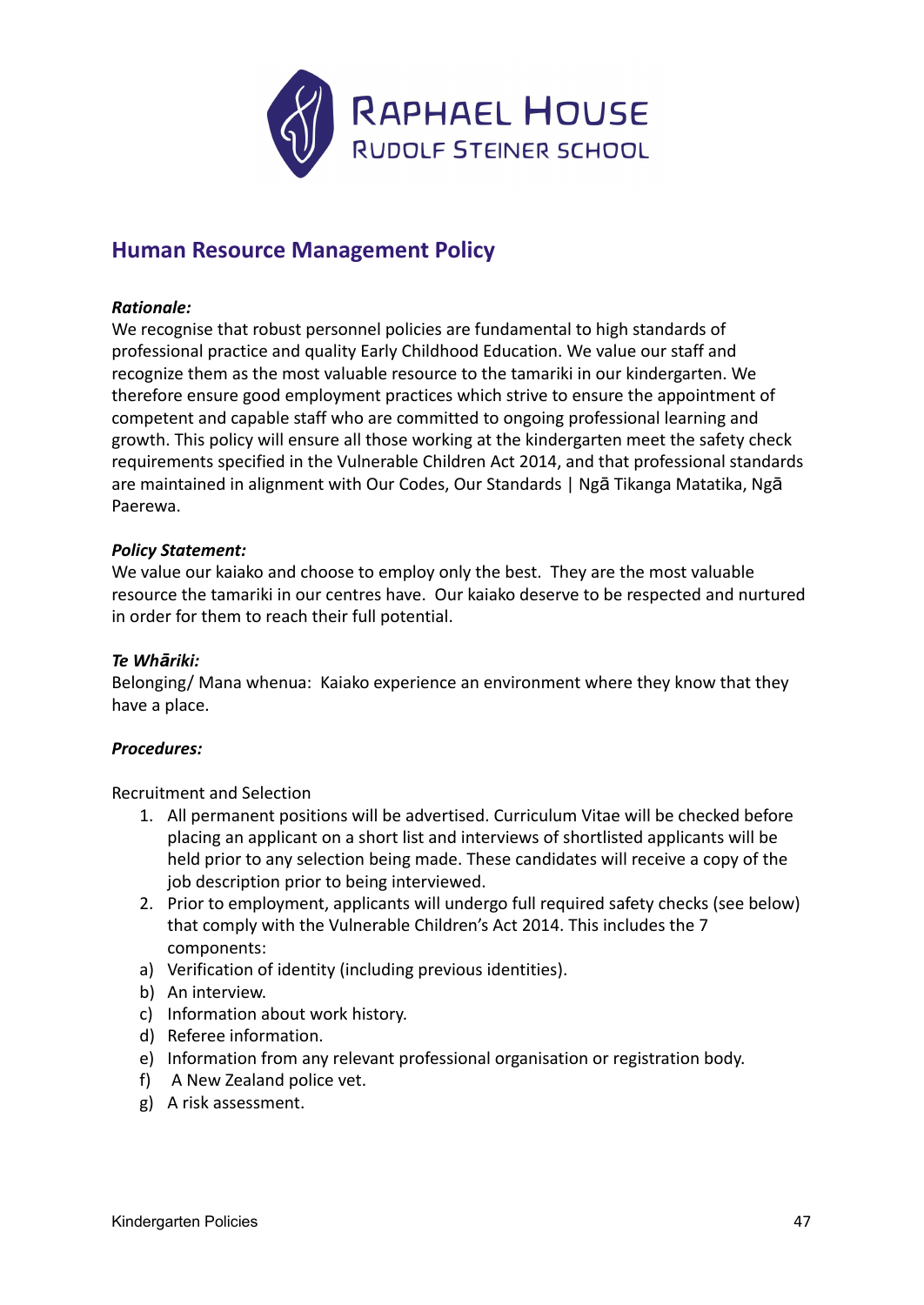

3. If there is any suspicion that an applicant might pose a risk to tamariki, that applicant will not be employed.

4. All employed at Raphael House Kindergarten will work under Individual Employment Agreements negotiated and signed prior to start date.

5. Governance respects the right of all employees to obtain union membership and have choice of representation in negotiating for an employment contract.

6. All new employees will undergo a documented induction process and receive an induction pack containing the induction process, key policies and procedures, kindergarten philosophy and the misconduct and disciplinary action process.

Equal Employment Opportunity

7. The best candidate for each position will be appointed during recruitment, without discrimination on the grounds of gender, age, ethnic group, or disability.

8. All applicants, and employees, will be treated according to their skills, qualifications and abilities, without regards to irrelevant factors.

While Employed at Raphael House Kindergarten

9. Raphael House Steiner School is committed to being a good and fair employer and will follow related policies diligently.

10. The Principal will ensure that consistent safety checks are completed and recorded every three years for all staff, and that relevant documentation is kept current and up-to-date.

11. All staff are expected to work within, and uphold, Our Codes, Our Standards | Ngā Tikanga Matatika, Ngā Paerewa, kindergarten policies and procedures and the roles and responsibilities outlined in their job descriptions.

12. Staff are expected not to violate their position of trust. Any concerns or complaints about staff conduct will be dealt with in accordance with the Concerns and Complaints Policy, Discipline and Dismissal Policy and/or Individual Employment Agreements.

13. Any personal grievance from staff should be in writing addressed to the Principal (or the Trust if about the Principal). If the grievance is still unresolved after following the complaint procedure, outside mediation will be sought.

14. Employees' annual, sick or bereavement leave, (as outlined in Individual Employment Agreements) is effectively managed and documented, with clear processes in place for kaiako to follow when applying for leave.

15. Kaiako are responsible for maintaining their teacher registrations and first aid certificates.

16. The Principal is the Privacy Officer for the kindergarten. All personnel files will remain confidential and kept under lock and key at the office. Evidence of all children's worker safety checks will be kept for seven years after the employee ceases employment, then securely shredded by the document destruction services.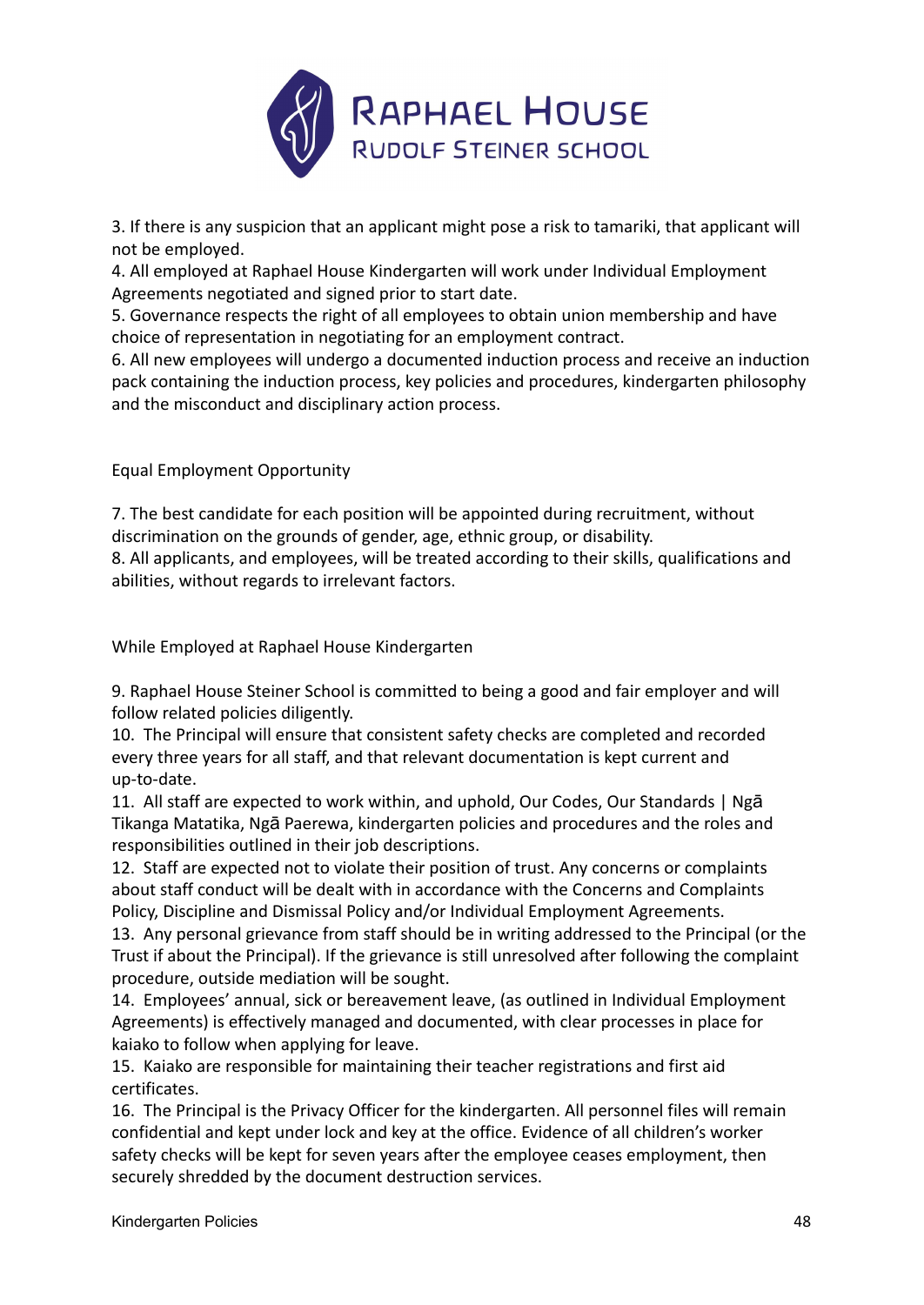

17. Qualifications and first aid certificates of kaiako will be displayed at each kindergarten. 18. Raphael House Kindergarten has an obligation to inform the Education Council and

Ministry of Education of concerns relating to conduct or competence when:

a) There is reason to believe the employee has engaged in serious misconduct.

b) Despite undertaking competency procedures with the kaiako, they have not reached the required level of competence.

c) A kaiako is dismissed for any reason.

d) A kaiako resigns from a teaching position and within the 12 months preceding the resignation Te Rāwhiti Kindergarten had advised the kaiako that it was dissatisfied with, or intended to investigate any aspect of, the conduct or competence of the kaiako. e)A kaiako ceases to be employed by Te Rāwhiti Kindergarten and within 12 months a complaint is received about the conduct or competence of the kaiako while he/she was an employee.

Professional Learning & Development & Professional Growth Cycle (Appraisal)

19. All permanent staff employed at the Kindergarten will be offered professional learning and development (PLD) opportunities aimed to support continued professional growth. 20. A PLD budget will ensure these opportunities are appropriately resourced.

21. PLD will closely align to individual professional growth cycles (PGC), internal evaluations or strategic plan priorities.

22. The Principal is responsible for overseeing and organising PLD for all staff, including disseminating relevant course information.

23. Before attending paid PLD, staff are required to complete a PLD Request Form for approval by the Principal.

24. After completing PLD, staff are required to complete a PLD Record to add to the PLD folder and kaiako will also share their key learnings at a team hui.

25. The PGC directly aligns with Our Codes, Our Standards | Ngā Tikanga Matatika, Ngā Paerewa required for teacher registration and ongoing certification, with the aim of promoting and improving quality professional practice within Te Rāwhiti Kindergarten. 26. The Principal is responsible for overseeing, and documenting progress of, the PGC process for all kindergarten employees. An external mentor, as approved by the Kāpiti Waldorf Trust, will oversee the PGC for the Principal.

27. All staff are responsible for active engagement with their individual PGC and documentation of their own professional learning journey.

28. Two observations will be undertaken by the Principal of individual kaiako practice throughout the year, followed by a hui to discuss and receive feedback on their practice.

29. The Principal will meet with each kaiako termly to discuss their PGC and to provide a written statement outlining whether the staff member has met the Teaching Standards | Ngā Paerewa.

30. If a staff member has not met the Teaching Standards | Ngā Paerewa, the Principal will discuss the concerns, offer support and, if required, undertake performance management.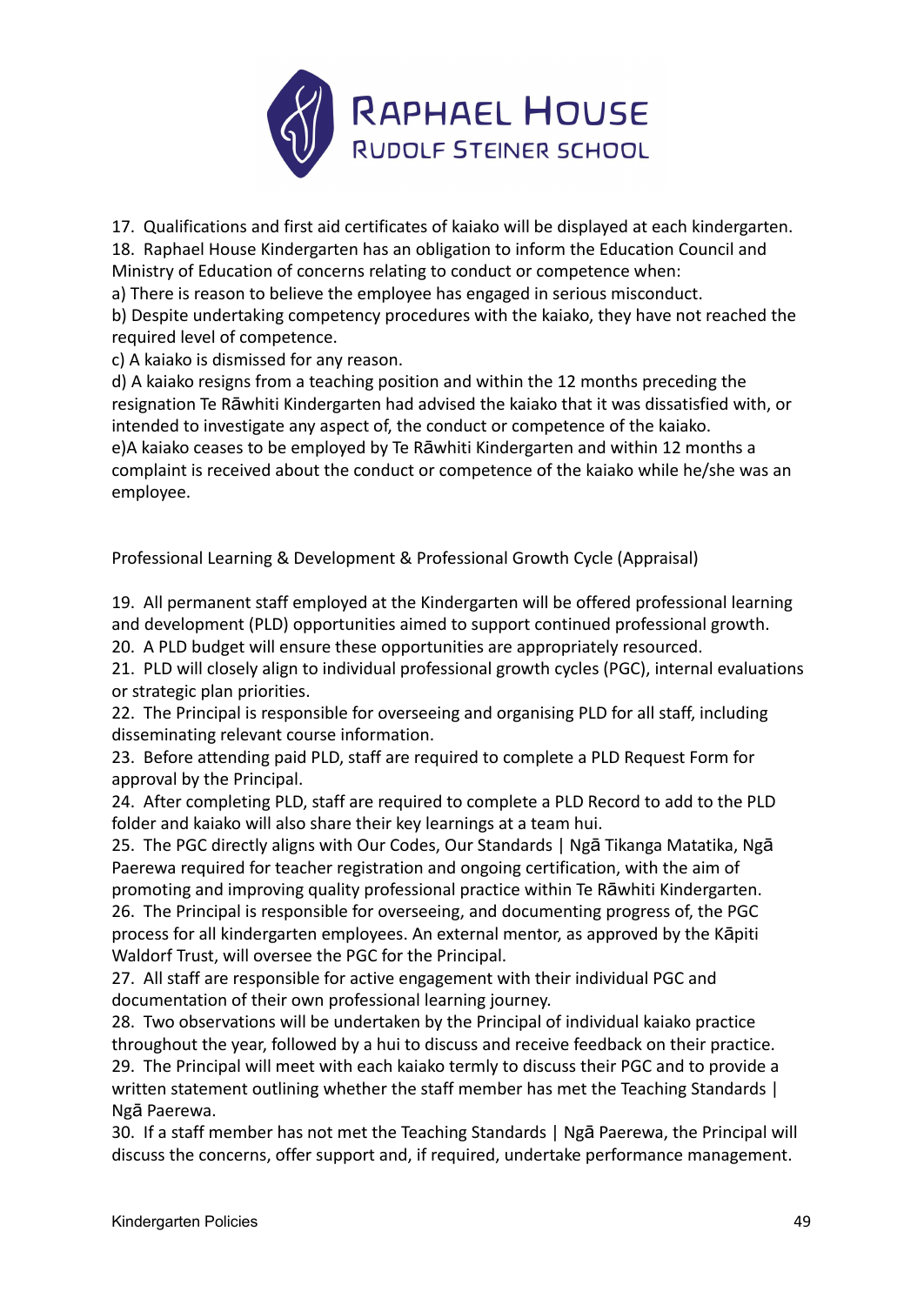

Kaiako Certification & PRT Mentor Policy

31. For the period of employment, or until full certification is obtained, all provisionally certified teachers (PCT) will undertake an induction and mentoring programme with the support of a fully certified mentor teacher (FCMT) appointed by the Principal.

32. A written agreement between the FCMT and PCT will be completed prior to the commencement of mentoring.

33. Two meetings per term will occur between the FCMT and the PCT during teacher non-contact time.

34. A mentor teacher may be eligible for a management unit to reimburse them for this extra responsibility. This is up to the discretion of the Principal.

35. Any issues prohibiting a positive and effective mentoring relationship will be overseen by the Principal.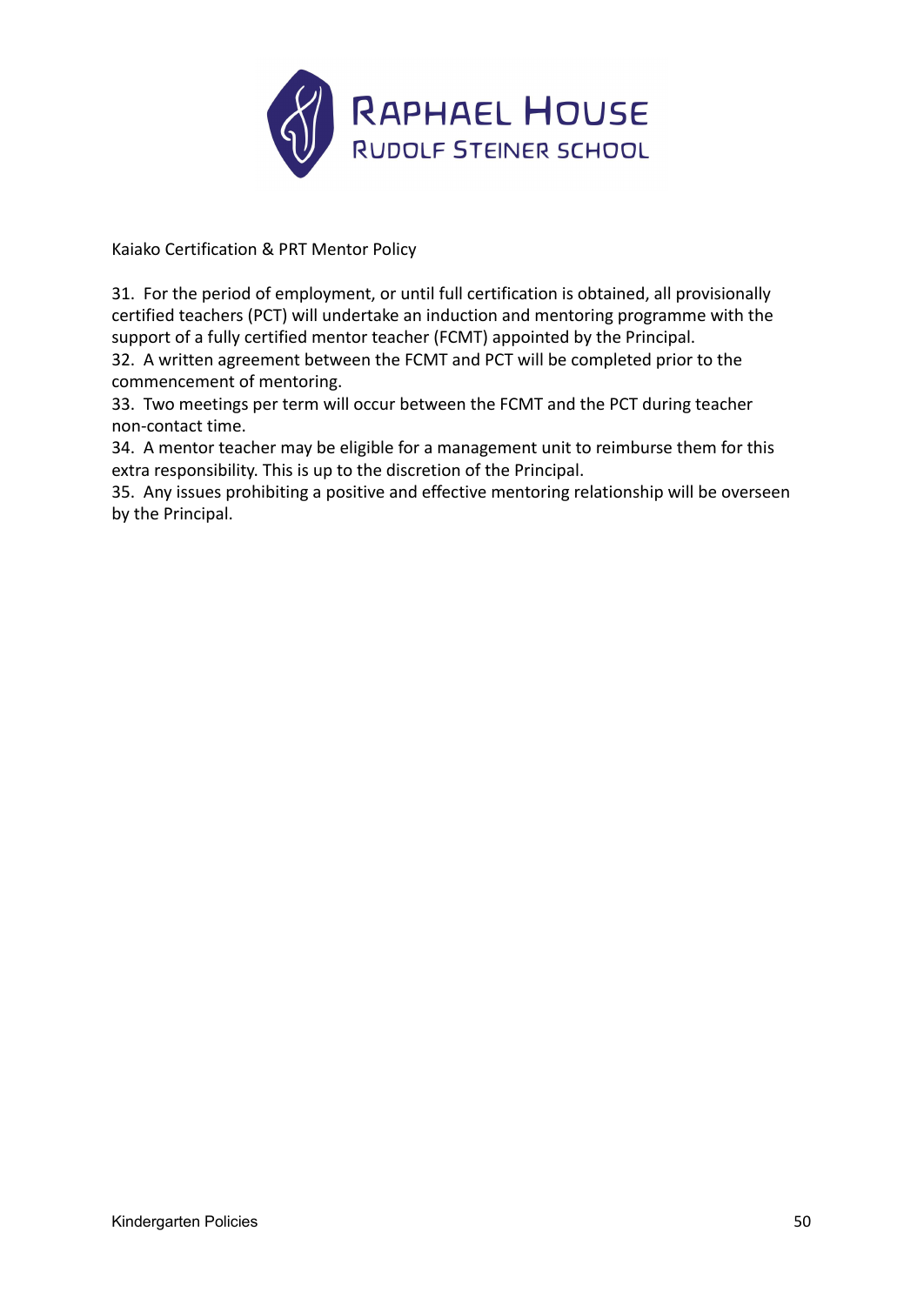

# <span id="page-50-0"></span>**Disciplinary Policy**

### *Rationale:*

Raphael House Kindergarten is committed to treating all staff fairly and helping employees work to the best of their ability. However, there may be occasions when it may be necessary to practice the disciplinary procedures which are designed to protect the interests of both employees and the service.

# *Policy Statement:*

All staff are treated fairly and under the Terms of Employment (Information) Act 1994 and the Unfair Dismissals Acts 1997 to 2001.

# *Procedures:*

1. When work performance falls or if behaviour is unacceptable, the Principal will discuss with the employee and ways to remedy the situation will be discussed together.

2. If work or behaviour continues to fall and there is a necessity for action, pre-disciplinary informal discussion will begin.

3. Each case will be treated consistently and fairly with the disciplinary procedure being strictly observed at all steps. The employee will be given the opportunity to provide their version of events and any extenuating circumstances will be considered. An employee's natural rights will be upheld at all times, and employees will have the right to:

- Know the case against him/her
- Reply
- Due consideration
- Representation
- Appeal
- 4. The Principal is required to use their best efforts to:
- Provide feedback at early steps to encourage and support employees to improve
- Ensure that all cases are thoroughly investigated
- Avoid any discrimination
- Prepare carefully and be consistent
- Keep adequate records
- Adhere to this procedure

5. All disciplinary steps must begin within a reasonable timeframe. Breaches of rules and regulations will mean the initiation of Step 1 of the formal disciplinary procedure. If the service views an incident sufficiently seriously, the person may be dismissed immediately and the normal procedures will not apply.